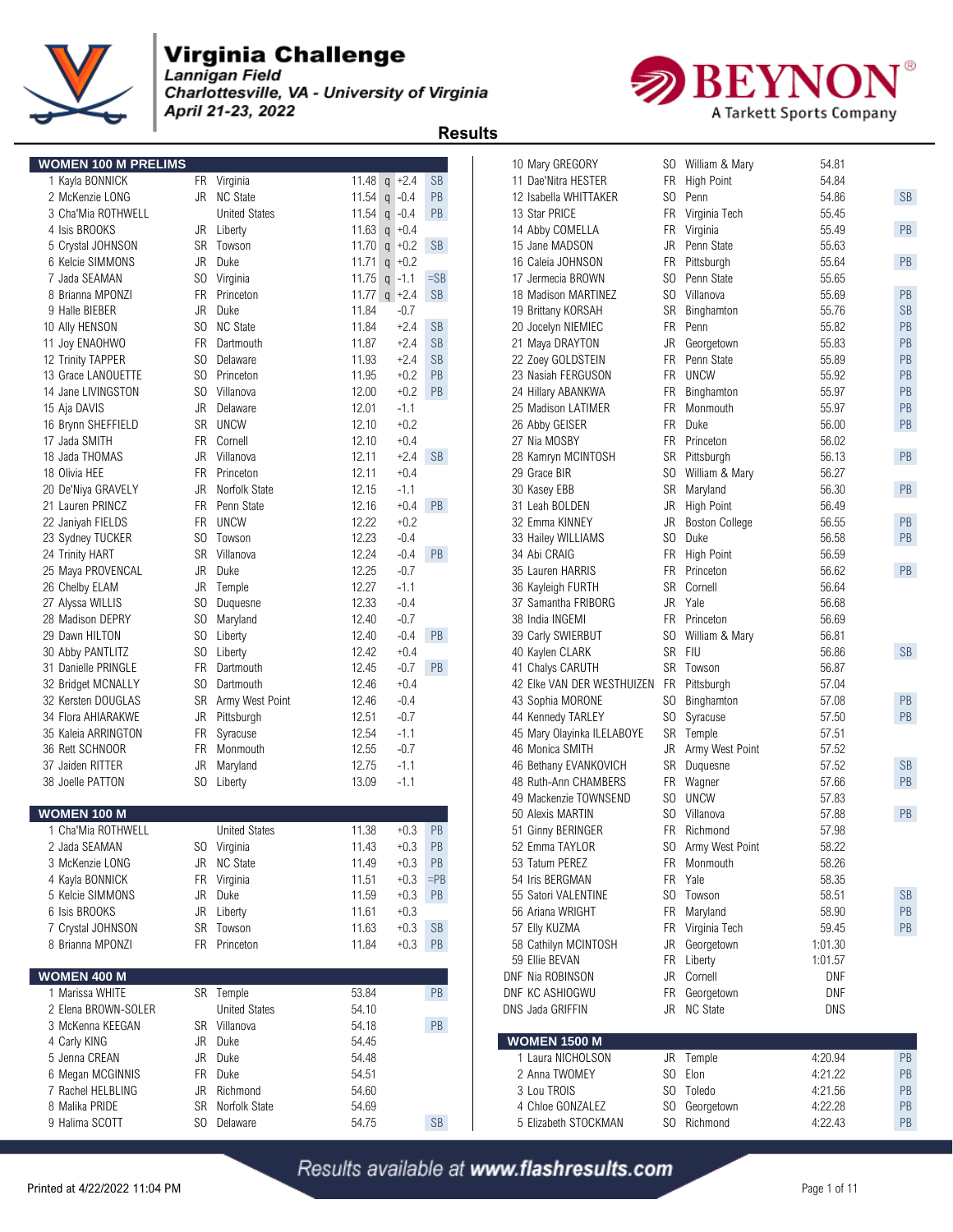

Charlottesville, VA - University of Virginia April 21-23, 2022



 **Results** 

| 6 Dominique CLAIRMONTE    |           | SR NC State           | 4:22.59 |           | <b>DNF Hannah PREEO</b>          |           | Elon                 | <b>DNF</b> |           |
|---------------------------|-----------|-----------------------|---------|-----------|----------------------------------|-----------|----------------------|------------|-----------|
| 7 Ava HASSEBROCK          |           | SO Virginia Tech      | 4:23.04 | PB        | <b>DNS Christine MANCINI</b>     |           | SO La Salle          | <b>DNS</b> |           |
| 8 Christine LAURIE        | SR        | Maryland              | 4:23.37 | PB        | DNF Sage BROOKS                  |           | FR Syracuse          | <b>DNF</b> |           |
| 9 Rachel SESSA            | JR        | Georgetown            | 4:23.61 | PB        | DNF Leya SALIS                   |           | Virginia             | <b>DNF</b> |           |
| 10 Sarah TRAINOR          | SO.       | North Carolina        | 4:23.70 | PB        |                                  |           |                      |            |           |
| 11 Anna BURT              |           | FR Harvard            | 4:24.54 |           | <b>WOMEN 3000 M STEEPLECHASE</b> |           |                      |            |           |
| 12 Yazmine WRIGHT         |           | <b>United States</b>  | 4:25.70 |           | 1 Lucca FULKERSON                |           | FR Princeton         | 10:36.89   | PB        |
| 13 Grace BOONE            |           | SO Virginia Tech      | 4:25.81 | PB        | 2 Sydney BAGUS                   |           | SR High Point        | 10:41.15   | PB        |
| 14 Hannah BALLOWE         |           | SO Virginia Tech      | 4:26.17 | PB        | 3 Abigail BRAZIL                 |           | JR Dartmouth         | 10:44.28   | PB        |
| 15 Jocelyn CHAU           |           | JR Yale               | 4:26.90 | <b>SB</b> | 4 Alexis ALLEN                   |           | FR Princeton         | 10:46.27   | PB        |
| 16 Taylor JONES           |           | SR Virginia           | 4:27.34 | PB        | 5 Jordyn MCDONNELL               |           | SO Hofstra           | 10:46.38   |           |
| 17 Chloe SCRIMGEOUR       |           | FR Georgetown         | 4:27.43 | PB        | 6 Saskia PINGPANK                | SO        | Eastern Kentucky     | 10:54.89   |           |
| 18 Julia FENERTY          |           | SO Dartmouth          | 4:27.50 | PB        | 7 Carolyn THURLBY                | FR        | Navy                 | 11:04.80   |           |
| 19 Baylee JONES           | JR        | Georgetown            | 4:27.50 | PB        | 8 Ella GILSON                    |           | FR Harvard           | 11:08.36   | PB        |
| 20 Kileigh KANE           | SO.       | Penn State            | 4:27.53 | PB        | 9 Hannah PREEO                   |           | JR Elon              | 11:08.63   | <b>SB</b> |
| 21 Jette BEERMANN         | <b>FR</b> | Elon                  | 4:27.55 | PB        | 10 Marisa KILGARRIFF             |           | FR Monmouth          | 11:16.73   | PB        |
| 22 Bronwyn PATTERSON      | FR        | Penn                  | 4:27.62 |           | 11 Morgan HICKS                  |           | FR Toledo            | 11:25.88   |           |
| 23 Maya RAYLE             | SO.       | Harvard               | 4:27.79 | PB        | 12 Amelia KOKERNAK               |           | JR Virginia          | 11:31.21   |           |
| 24 Katie HAMILTON         | <b>FR</b> | Duke                  | 4:28.02 |           |                                  |           |                      |            |           |
| 25 Kyra PRETRE            |           | FR Yale               | 4:28.16 | PB        | <b>WOMEN 5000 M</b>              |           |                      |            |           |
| 26 Kosana WEIR            | JR        | Yale                  | 4:28.16 | PB        | 1 Abigail SPIERS                 |           | JR Syracuse          | 16:09.21   | PB        |
| 27 Tessa MCCLAIN          | SO.       | Northeastern          | 4:28.34 | <b>SB</b> | 2 Louise LOUNES                  |           | SO Charlotte         | 16:14.01   | PB        |
| 28 Madison TRIPPETT       | SO.       | Richmond              | 4:28.64 | PB        | 3 Rachel BUTLER                  |           | SR Xavier            | 16:19.82   |           |
| 29 Anna WORKMAN           |           | FR Virginia           | 4:28.65 | PB        | 4 Isabell SAGAR                  | <b>FR</b> | Harvard              | 16:20.91   |           |
| 30 Sasha NEGLIA           |           | SO North Carolina     | 4:28.80 |           | 5 Hana CATSIMANES                |           | SO Wake Forest       | 16:21.78   | PB        |
| 31 Marie HOSTETLER        | SO.       | Liberty               | 4:28.87 | PB        | 6 Brooke RAUBER                  |           | <b>United States</b> | 16:22.56   | PB        |
| 32 Abigail ROBERTSON      | SO.       | Furman                | 4:29.43 |           | 7 Jenna SCHULZ                   |           | FR NC State          | 16:22.82   | PB        |
| 33 Mari NOBLE             | <b>FR</b> | Princeton             | 4:29.54 |           | 8 Madeline VINING                | SO        | Toledo               | 16:24.00   | PB        |
| 34 Taylor STONE           |           | SO Wake Forest        | 4:29.95 | PB        | 9 Susanna WEIR                   |           | SR Delaware          | 16:27.68   | PB        |
| 35 Emma MCGILL            |           | FR Villanova          | 4:30.46 |           | 10 Eloise FREITAG                |           | FR Harvard           | 16:29.25   |           |
| 36 Ashley NAVARRO         | JR        | Monmouth              | 4:30.86 |           | 11 Madeline REHM                 | SO.       | Wake Forest          | 16:30.85   | PB        |
| 37 Kara BONNER            |           | SR Lehigh             | 4:31.12 | PB        | 12 Olivia LOMASCOLO              | JR        | Siena                | 16:31.08   |           |
| 38 Amy HARDING-DELOOZE    |           | SO Wake Forest        | 4:31.21 |           | 13 Natalie TYNER                 |           | SO North Carolina    | 16:31.12   | PB        |
| 39 Julia ZACHGO           |           | SR NC State           | 4:31.67 |           | 14 India WEIR                    |           | SO Princeton         | 16:31.60   |           |
| 40 Laura GIUDICE          |           | FR Wake Forest        | 4:31.78 |           | 15 Maggie SPRINGER               |           | SO Elon              | 16:31.94   | PB        |
| 41 Ava DUGGAN             | SO.       | Northeastern          | 4:32.10 | PB        | 16 Ava DOBSON                    | SO        | North Carolina       | 16:32.39   |           |
| 42 Emily VIRTUE           | SR        | Columbia              | 4:32.13 |           | 17 Caroline GARRETT              |           | SO Wake Forest       | 16:33.66   | PB        |
| 43 Alex MORRIS            | SO.       | North Carolina        | 4:33.23 | PB        | 18 Caitlin WILKEY                |           | SO Florida State     | 16:35.68   | PB        |
| 44 Georgia EVANS          | JR        | Wake Forest           | 4:33.48 | PB        | 19 Abigail LOVEYS                | SO.       | Princeton            | 16:37.26   |           |
| 45 Emma KREBS             |           | <b>SR</b> Connecticut | 4:33.57 |           | 20 Chloe THOMAS                  |           | FR Connecticut       | 16:37.40   | PB        |
| 46 Zoe DUFFUS             |           | FR Penn State         | 4:33.71 |           | 21 Kaitlyn VANDERKOLK            |           | FR Belmont           | 16:40.83   | PB        |
| 47 Emily BOUTIN           |           | SO Navy               | 4:33.96 | PB        | 22 Jessica NANGLE                |           | SR Navy              | 16:48.78   |           |
| 48 Sofia TERENZIANI       |           | FR James Madison      | 4:34.28 |           | 23 Melia CHITTENDON              |           | SR Duke              | 16:53.59   | PB        |
| 49 Elizabeth BADER        |           | SO Penn               | 4:34.65 | PB        | 24 Chloe WELLINGS                |           | SO Radford           | 16:55.39   | PB        |
| 50 Anna TORRAS            |           | FR Wingate            | 4:34.74 | PB        | 25 Emma EASTMAN                  |           | FR Syracuse          | 16:57.75   | PB        |
| 51 Anya HIRSCHFELD        | SO.       | Dartmouth             | 4:35.78 |           | 26 Emmeline FISHER               |           | SR North Carolina    | 17:02.70   |           |
| 52 Lou MIALHE             |           | SR Rutgers            | 4:35.83 | PB        | 27 Emily LITTLE                  |           | SO Furman            | 17:04.39   |           |
| 53 Ellie DESMOND          |           | FR Virginia           | 4:37.11 |           | 28 Valerie LASTRA                |           | SO UCF               | 17:06.13   |           |
| 54 Anna COFFIN            |           | JR Maryland           | 4:37.69 |           | 29 Kelli WILSON                  |           | FR Duke              | 17:09.99   |           |
| 55 Ashley SMITH           |           | SR Virginia Tech      | 4:38.16 | PB        | 30 Meghan SCULLI                 |           | SR Navy              | 17:10.78   |           |
| 56 Olive ALLEN            |           | SO High Point         | 4:38.55 |           | 31 Grace KILROY                  |           | SO Eastern Kentucky  | 17:13.21   |           |
| 57 Lila FENNER            |           | FR Virginia           | 4:38.85 | PB        | 32 Riley BAHR                    |           | FR Florida State     | 17:16.79   |           |
| 58 Kyra HOLLAND           |           | SO William & Mary     | 4:39.76 |           | 33 Katie ALTIERI                 |           | FR Maryland          | 17:17.66   |           |
| 59 Sierra DINNEEN         |           | SO Georgetown         | 4:40.27 |           | 34 Olivia JOLY                   |           | FR Syracuse          | 17:19.59   |           |
| 60 Katie TURK             |           | FR Maryland           | 4:41.97 |           | 35 Lauryn TUMEY                  |           | JR Wingate           | 17:26.86   | PB        |
| 61 Meg RAPLEY             |           | FR Wingate            | 4:45.30 |           | 36 Grace DWYER                   |           | SR Liberty           | 17:28.35   |           |
| 62 Katie LOCKER           | SO.       | Monmouth              | 4:48.06 |           | 37 Priscillah KIPLAGAT           |           | JR Liberty           | 17:28.57   | <b>SB</b> |
| DNS Sadie SIGFSTEAD       |           | FR Villanova          | DNS     |           | 38 Rebecca BERGNES               |           | FR Florida State     | 17:31.02   |           |
| <b>DNS Caitlin WILKEY</b> |           | SO Florida State      | DNS     |           | 39 Isa MEYERS                    |           | SR Cornell           | 17:31.49   |           |
| DNS Kiera NEALON          |           | SR Rutgers            | DNS     |           | 40 Alyssa HENDRIX                |           | FR NC State          | 17:31.58   |           |
|                           |           |                       |         |           |                                  |           |                      |            |           |

| F Hannah PREEO                              |                | Elon                 | DNF        |           |
|---------------------------------------------|----------------|----------------------|------------|-----------|
| <b>Christine MANCINI</b>                    | SO.            | La Salle             | DNS        |           |
| Sage BROOKS                                 | FR             | Syracuse             | DNF<br>DNF |           |
| E Leya SALIS                                |                | Virginia             |            |           |
| <b>OMEN 3000 M STEEPLECHASE</b>             |                |                      |            |           |
| 1 Lucca FULKERSON                           | FR             | Princeton            | 10:36.89   | PB        |
| 2 Sydney BAGUS                              | SR             | High Point           | 10:41.15   | PB        |
| 3 Abigail BRAZIL                            | JR             | Dartmouth            | 10:44.28   | PB        |
| 4 Alexis ALLEN                              | <b>FR</b>      | Princeton            | 10:46.27   | PB        |
| 5 Jordyn MCDONNELL                          | S <sub>0</sub> | Hofstra              | 10:46.38   |           |
| ה Saskia PINGPANK                           | SO.            | Eastern Kentucky     | 10:54.89   |           |
| Carolyn THURLBY                             | FR.            | Navy                 | 11:04.80   |           |
| <b>B</b> Ella GILSON                        | <b>FR</b>      | Harvard              | 11:08.36   | PB        |
| Hannah PREEO                                | JR             | Elon                 | 11:08.63   | <b>SB</b> |
| Marisa KILGARRIFF                           | FR.            | Monmouth             | 11:16.73   | PB        |
| 1 Morgan HICKS                              | FR.            | Toledo               | 11:25.88   |           |
| 2 Amelia KOKERNAK                           | <b>JR</b>      | Virginia             | 11:31.21   |           |
|                                             |                |                      |            |           |
| <u>OMEN 5000 M</u><br><b>Abigail SPIERS</b> | JR             | Syracuse             | 16:09.21   | PB        |
| 2 Louise LOUNES                             | SO.            | Charlotte            | 16:14.01   | PB        |
| <b>B</b> Rachel BUTLER                      | SR.            | Xavier               | 16:19.82   |           |
| 1 Isabell SAGAR                             | FR.            | Harvard              | 16:20.91   |           |
| 5 Hana CATSIMANES                           |                | SO Wake Forest       | 16:21.78   | PB        |
| <b>Brooke RAUBER</b>                        |                | <b>United States</b> | 16:22.56   | PB        |
| Jenna SCHULZ                                | FR.            | <b>NC State</b>      | 16:22.82   | PB        |
| 3 Madeline VINING                           | SO.            | Toledo               | 16:24.00   | PB        |
| <b>Susanna WEIR</b>                         | <b>SR</b>      | Delaware             | 16:27.68   | PB        |
| Eloise FREITAG                              | FR.            | Harvard              | 16:29.25   |           |
| 1 Madeline REHM                             | SO.            | Wake Forest          | 16:30.85   | PB        |
| 2 Olivia LOMASCOLO                          | JR             | Siena                | 16:31.08   |           |
| <b>B</b> Natalie TYNER                      | S <sub>0</sub> |                      |            | <b>PB</b> |
|                                             | S <sub>0</sub> | North Carolina       | 16:31.12   |           |
| 4 India WEIR                                |                | Princeton            | 16:31.60   |           |
| Maggie SPRINGER                             | SO.            | Elon                 | 16:31.94   | PB        |
| 6 Ava DOBSON                                | SO.            | North Carolina       | 16:32.39   |           |
| <b>Caroline GARRETT</b>                     | SO.            | Wake Forest          | 16:33.66   | PB        |
| <b>B</b> Caitlin WILKEY                     | SO             | Florida State        | 16:35.68   | PB        |
| <b>Abigail LOVEYS</b>                       | SO –           | Princeton            | 16:37.26   |           |
| Chloe THOMAS                                |                | FR Connecticut       | 16:37.40   | PB        |
| 1 Kaitlyn VANDERKOLK                        | <b>FR</b>      | <b>Belmont</b>       | 16:40.83   | PB        |
| 2 Jessica NANGLE                            | <b>SR</b>      | Navy                 | 16:48.78   | PB        |
| 3 Melia CHITTENDON                          | SК             | Duke                 | 16:53.59   |           |
| 1 Chloe WELLINGS                            | SO.            | Radford              | 16:55.39   | PB        |
| <b>Emma EASTMAN</b>                         | FR             | Syracuse             | 16:57.75   | PB        |
| <b>Emmeline FISHER</b>                      | SR             | North Carolina       | 17:02.70   |           |
| <sup>7</sup> Emily LITTLE                   | SO.            | Furman               | 17:04.39   |           |
| 3 Valerie LASTRA                            | SO.            | <b>UCF</b>           | 17:06.13   |           |
| <b>Kelli WILSON</b>                         | FR             | Duke                 | 17:09.99   |           |
| ) Meghan SCULLI                             | SR             | Navy                 | 17:10.78   |           |
| 1 Grace KILROY                              | SO.            | Eastern Kentucky     | 17:13.21   |           |
| <b>Riley BAHR</b>                           | FR             | Florida State        | 17:16.79   |           |
| <b>Katie ALTIERI</b>                        | FR             | Maryland             | 17:17.66   |           |
| 1 Olivia JOLY                               | FR             | Syracuse             | 17:19.59   |           |
| <b>Lauryn TUMEY</b>                         | JR             | Wingate              | 17:26.86   | PB        |
| Grace DWYER                                 | SR             | Liberty              | 17:28.35   |           |
| Priscillah KIPLAGAT                         | JR             | Liberty              | 17:28.57   | <b>SB</b> |
| <b>B Rebecca BERGNES</b>                    | FR             | Florida State        | 17:31.02   |           |
| } Isa MEYERS                                | SR             | Cornell              | 17:31.49   |           |
| ) Alvesa HENDRIX                            |                | FR NC State          | 17.31.58   |           |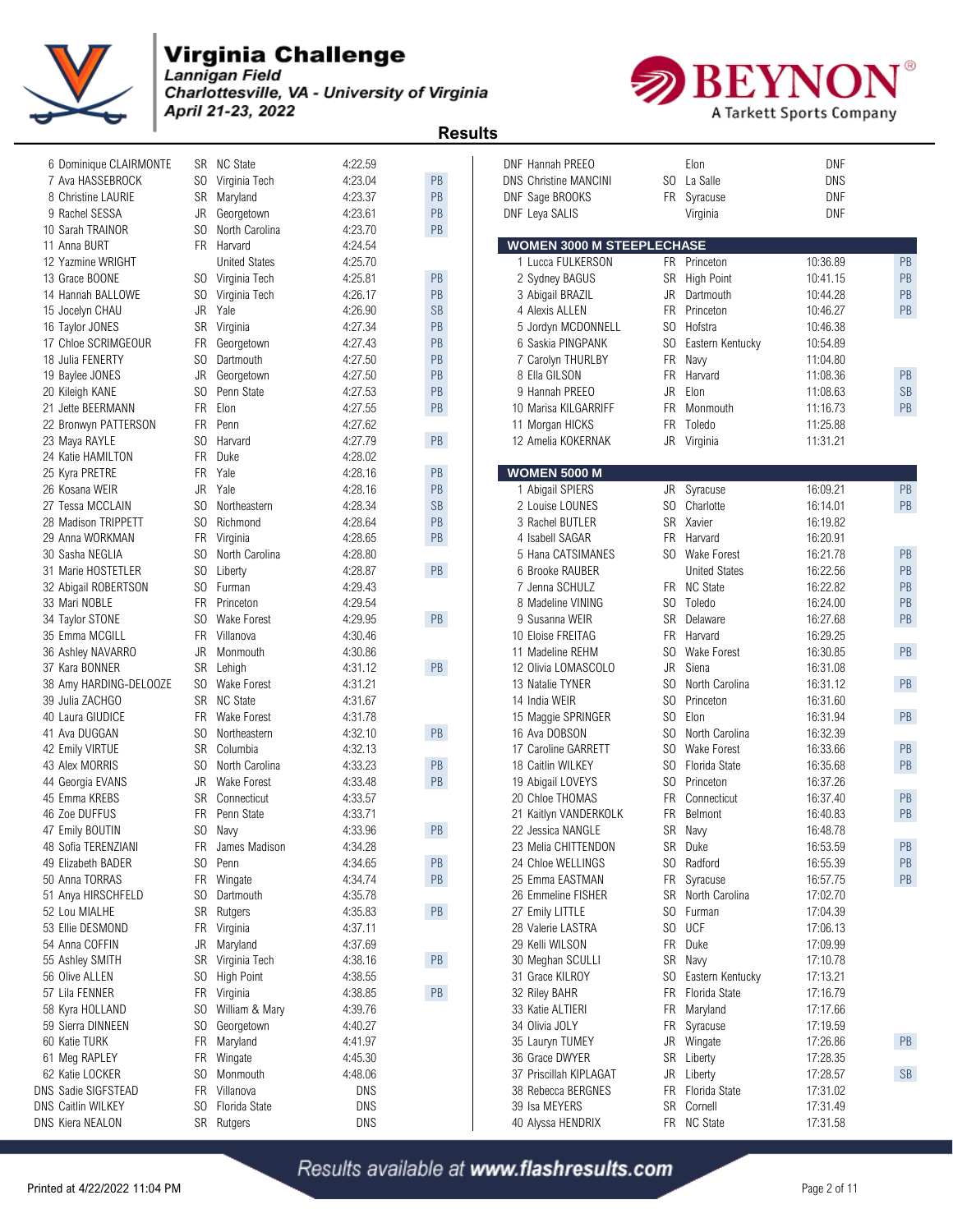

Charlottesville, VA - University of Virginia April 21-23, 2022



 **Results** 

| 41 Sarah PILLARD<br>42 Margaret CARROLL<br>43 Arianna DEBOER<br>44 Julia DEMPSEY<br>45 Sierra BOWER<br>46 Maddie WARRENDER<br>47 Jamie ZAMRIN<br>48 Mollie SCOTT<br>DNF Fridah KOECH<br>DNS Stephanie BURNETT<br><b>DNS Sophia SANDY</b><br>DNF Miranda STANHOPE<br><b>DNF Abigail HASSMAN</b><br>DNF Sophie ATKINSON<br>DNS Brynn BROWN<br>DNS Heather HOLT | FR.<br>SR<br>FR<br>SR<br><b>FR</b><br>JR<br>SR<br>SO.<br>SO.<br>JR | JR Yale<br>FR Villanova<br>William & Mary<br>George Washingtor<br>Furman<br>SR Navy<br>Lehigh<br>Wingate<br>Norfolk State<br>Lynchburg<br>Army West Point<br>James Madison<br>SO Northeastern<br><b>United States</b><br>FR North Carolina<br><b>NC State</b> |                   | 17:36.69<br>17:39.67<br>17:51.71<br>17:53.63<br>18:05.35<br>18:12.25<br>18:18.09<br>18:59.87<br>DNF<br>DNS<br>DNS<br>DNF<br>DNF<br>DNF<br>DNS<br>DNS | <b>SB</b>     | 5 Rachel LLOYD<br>5 SJ COHEN<br>8 Carena NOTTOLI<br>8 Meghan HART<br>11 Gabrielle PACK<br>11 Riley LARSEN<br>13 Emory PAFFORD<br>14 Natalia ILIEVA<br>15 Erica MOOLMAN<br>DNS Abby NORWILLO<br>NH Mia BOWERS<br>NH Ashley PRESTON<br>NH Abby GUNTHER | 7 Olesya SITKOWSKI<br>8 Hanne BORSTLAP | JR<br>FR.<br>SO.<br>JR<br>FR<br>SO<br><b>FR</b><br>SO<br>FR<br>SO.<br>JR<br>FR<br>JR<br>SO. | James Madison<br>Princeton<br>William & Marv<br>Penn State<br>Penn<br>Princeton<br>Cornell<br>Virginia<br>FR Liberty<br>Penn<br>James Madison<br>Penn<br>Liberty<br>Villanova<br>Virginia | 3.81 <sub>m</sub><br>3.81m<br>3.81m<br>3.66m<br>3.66m<br>3.66m<br>3.66m<br>3.66m<br>3.66m<br>3.66m<br>3.66m | $12 - 6$<br>$12 - 6$<br>$12 - 6$<br>$12 - 0$<br>$12 - 0$<br>$12 - 0$<br>$12 - 0$<br>$12 - 0$<br>$12 - 0$<br>$12 - 0$<br>$12 - 0$<br>DNS<br><b>NH</b><br><b>NH</b><br><b>NH</b> |                  | <b>SB</b><br>$=$ PB<br>$=$ PB<br>$=$ PB |
|--------------------------------------------------------------------------------------------------------------------------------------------------------------------------------------------------------------------------------------------------------------------------------------------------------------------------------------------------------------|--------------------------------------------------------------------|---------------------------------------------------------------------------------------------------------------------------------------------------------------------------------------------------------------------------------------------------------------|-------------------|------------------------------------------------------------------------------------------------------------------------------------------------------|---------------|------------------------------------------------------------------------------------------------------------------------------------------------------------------------------------------------------------------------------------------------------|----------------------------------------|---------------------------------------------------------------------------------------------|-------------------------------------------------------------------------------------------------------------------------------------------------------------------------------------------|-------------------------------------------------------------------------------------------------------------|--------------------------------------------------------------------------------------------------------------------------------------------------------------------------------|------------------|-----------------------------------------|
| DNS Jette BEERMANN                                                                                                                                                                                                                                                                                                                                           |                                                                    | FR Elon                                                                                                                                                                                                                                                       |                   | DNS                                                                                                                                                  |               |                                                                                                                                                                                                                                                      | <b>WOMEN LONG JUMP</b>                 |                                                                                             |                                                                                                                                                                                           |                                                                                                             |                                                                                                                                                                                |                  |                                         |
| <b>DNS Cate TRACHT</b>                                                                                                                                                                                                                                                                                                                                       | JR                                                                 | Ole Miss                                                                                                                                                                                                                                                      |                   | DNS                                                                                                                                                  |               |                                                                                                                                                                                                                                                      | 1 Breana GAMBRELL                      |                                                                                             | SR Penn State                                                                                                                                                                             | 6.30m                                                                                                       | $20 - 8$                                                                                                                                                                       | $+0.6$           | PB                                      |
| DNS Ashley JONES                                                                                                                                                                                                                                                                                                                                             | SO.                                                                | <b>High Point</b>                                                                                                                                                                                                                                             |                   | DNS                                                                                                                                                  |               |                                                                                                                                                                                                                                                      | 2 Isabel WAKEFIELD                     | JR                                                                                          | Duke                                                                                                                                                                                      | 6.24m<br>6.22m                                                                                              | $20 - 5\frac{3}{4}$<br>$20 - 5$                                                                                                                                                | $+0.2$<br>$+0.6$ | PB<br>PB                                |
| <b>DNS Lindsey ICKES</b><br>DNS Izzy MACFARLANE                                                                                                                                                                                                                                                                                                              | JR<br>SO.                                                          | <b>High Point</b><br>Cornell                                                                                                                                                                                                                                  |                   | DNS<br>DNS                                                                                                                                           |               | 3 Tesia THOMAS<br>4 Erin MARSH                                                                                                                                                                                                                       |                                        | SO.<br><b>SR</b>                                                                            | Penn State<br>Duke                                                                                                                                                                        | 6.18m                                                                                                       | $20 - 3\frac{1}{2}$                                                                                                                                                            | $+0.9$           | PB                                      |
|                                                                                                                                                                                                                                                                                                                                                              |                                                                    |                                                                                                                                                                                                                                                               |                   |                                                                                                                                                      |               | 5 Alicia DAWSON                                                                                                                                                                                                                                      |                                        | SO.                                                                                         | <b>High Point</b>                                                                                                                                                                         | 6.13m                                                                                                       | $20 - 1\frac{1}{2}$                                                                                                                                                            | $+0.4$           |                                         |
| WOMEN 10000 M INVITE                                                                                                                                                                                                                                                                                                                                         |                                                                    |                                                                                                                                                                                                                                                               |                   |                                                                                                                                                      |               |                                                                                                                                                                                                                                                      | 6 Peter-Gay MCKENZIE                   | JR                                                                                          | West Virginia                                                                                                                                                                             |                                                                                                             | 6.09m 19-11 <sup>3</sup> / <sub>4</sub>                                                                                                                                        | $+1.6$           | PB                                      |
| 1 Adelyn ACKLEY                                                                                                                                                                                                                                                                                                                                              |                                                                    | SO Liberty                                                                                                                                                                                                                                                    |                   | 33:49.00                                                                                                                                             |               | 7 Kayla WOODS                                                                                                                                                                                                                                        |                                        | JR                                                                                          | Richmond                                                                                                                                                                                  |                                                                                                             | 6.09m 19-11 <sup>3</sup> / <sub>4</sub>                                                                                                                                        | $+1.2$ SB        |                                         |
| 2 Faith LINGA                                                                                                                                                                                                                                                                                                                                                |                                                                    | JR Toledo                                                                                                                                                                                                                                                     |                   | 33:49.76                                                                                                                                             |               | 8 Jada SEAMAN                                                                                                                                                                                                                                        |                                        | SO.                                                                                         | Virginia                                                                                                                                                                                  | 5.92m                                                                                                       | $19 - 5\frac{1}{4}$                                                                                                                                                            | $+1.3$           |                                         |
| 3 Charlotte DANNATT                                                                                                                                                                                                                                                                                                                                          |                                                                    | SR Georgetown                                                                                                                                                                                                                                                 |                   | 33:51.59                                                                                                                                             | PB            |                                                                                                                                                                                                                                                      | 9 Megan HEIDEBRECHT                    | SO.                                                                                         | William & Mary                                                                                                                                                                            | 5.92m                                                                                                       | $19 - 5\frac{1}{4}$                                                                                                                                                            | $+0.6$           |                                         |
| 4 Stephanie SHERMAN                                                                                                                                                                                                                                                                                                                                          | SR                                                                 | Toledo                                                                                                                                                                                                                                                        |                   | 34:07.29                                                                                                                                             |               |                                                                                                                                                                                                                                                      | 10 Tannekee STRACHAN                   | JR                                                                                          | Temple                                                                                                                                                                                    | 5.90m                                                                                                       | $19 - 4\frac{1}{4}$                                                                                                                                                            | $+1.9$           | PB                                      |
| 5 Maria AHM                                                                                                                                                                                                                                                                                                                                                  |                                                                    | SO Elon                                                                                                                                                                                                                                                       |                   | 34:07.87                                                                                                                                             |               | 11 Brianna SMITH                                                                                                                                                                                                                                     |                                        | SO.                                                                                         | Duke                                                                                                                                                                                      | 5.90m                                                                                                       | $19 - 4\frac{1}{4}$                                                                                                                                                            | $+1.5$           | PB                                      |
| 6 Clara SAVCHIK                                                                                                                                                                                                                                                                                                                                              | JR                                                                 | Duke                                                                                                                                                                                                                                                          |                   | 34:12.60                                                                                                                                             |               | 12 Jirah SIDBERRY                                                                                                                                                                                                                                    |                                        | SO.                                                                                         | <b>NC State</b>                                                                                                                                                                           | 5.84m                                                                                                       | $19 - 2$                                                                                                                                                                       | $+0.6$           |                                         |
| 7 Rebecca CLARK                                                                                                                                                                                                                                                                                                                                              | SO.                                                                | Florida State                                                                                                                                                                                                                                                 |                   | 34:13.93                                                                                                                                             | PB            | 13 Taylor GIVENS                                                                                                                                                                                                                                     |                                        | JR                                                                                          | Penn State                                                                                                                                                                                | 5.83m                                                                                                       | $19 - 1\frac{1}{2}$                                                                                                                                                            | $+1.1$           | <b>SB</b>                               |
| 8 Lindsey ICKES                                                                                                                                                                                                                                                                                                                                              | JR                                                                 | <b>High Point</b>                                                                                                                                                                                                                                             |                   | 34:15.78                                                                                                                                             | PB            | 14 Chloe WILLIAMS                                                                                                                                                                                                                                    |                                        | <b>FR</b>                                                                                   | Georgetown                                                                                                                                                                                | 5.82m                                                                                                       | $19 - 1\frac{1}{4}$                                                                                                                                                            | $-0.6$           | PB                                      |
| 9 Erin PHELPS                                                                                                                                                                                                                                                                                                                                                | FR                                                                 | Florida State                                                                                                                                                                                                                                                 |                   | 34:18.48                                                                                                                                             | PB            | 15 Olabisi ADAMS                                                                                                                                                                                                                                     |                                        | SO.                                                                                         | La Salle                                                                                                                                                                                  | 5.82m                                                                                                       | $19 - 1\frac{1}{4}$                                                                                                                                                            | -0.1             | PB                                      |
| 10 Alina ROVNAK                                                                                                                                                                                                                                                                                                                                              | JR                                                                 | Charlotte                                                                                                                                                                                                                                                     |                   | 34:19.89                                                                                                                                             |               | 16 Alix STILL                                                                                                                                                                                                                                        |                                        | JR                                                                                          | Virginia                                                                                                                                                                                  | 5.79m                                                                                                       | $19 - 0$                                                                                                                                                                       | $+0.5$           |                                         |
| 11 Jenna SOLIMINE                                                                                                                                                                                                                                                                                                                                            | SR                                                                 | <b>UMass Lowell</b>                                                                                                                                                                                                                                           |                   | 34:25.82                                                                                                                                             | PB            |                                                                                                                                                                                                                                                      | 17 Mackenzie WHITAKER                  | SR                                                                                          | East Carolina                                                                                                                                                                             |                                                                                                             | 5.77m 18-111/4                                                                                                                                                                 | $+0.1$           |                                         |
| 12 Ashley JONES                                                                                                                                                                                                                                                                                                                                              | S <sub>0</sub>                                                     | <b>High Point</b>                                                                                                                                                                                                                                             |                   | 34:42.15                                                                                                                                             | PB            | 18 Ayanna JOHNSON                                                                                                                                                                                                                                    |                                        | SR                                                                                          | Liberty                                                                                                                                                                                   | 5.73m                                                                                                       | $18 - 9\frac{3}{4}$                                                                                                                                                            | $-0.3$           |                                         |
| 13 Gemma REBOLLO                                                                                                                                                                                                                                                                                                                                             |                                                                    | FR Wingate                                                                                                                                                                                                                                                    |                   | 34:48.49                                                                                                                                             |               | 19 Jessica KOLESAR                                                                                                                                                                                                                                   |                                        | JR                                                                                          | Cornell                                                                                                                                                                                   | 5.70m                                                                                                       | $18 - 8\frac{1}{2}$                                                                                                                                                            | $+0.1$           | PB                                      |
| 14 Linnaea KAVULICH                                                                                                                                                                                                                                                                                                                                          | SR                                                                 | Columbia                                                                                                                                                                                                                                                      |                   | 34:53.31                                                                                                                                             |               |                                                                                                                                                                                                                                                      | 20 Emma CUNNINGHAM                     | SO.                                                                                         | Dartmouth                                                                                                                                                                                 | 5.69m                                                                                                       | $18 - 8$                                                                                                                                                                       | $+1.3$           |                                         |
| 15 Ellie LAWLER                                                                                                                                                                                                                                                                                                                                              | SO.                                                                | Syracuse                                                                                                                                                                                                                                                      |                   | 34:56.02                                                                                                                                             | PB            | 21 Casey BURTON                                                                                                                                                                                                                                      |                                        | FR.                                                                                         | Princeton                                                                                                                                                                                 | 5.68m                                                                                                       | $18 - 7\frac{3}{4}$                                                                                                                                                            | $+1.0$ SB        |                                         |
| 16 Alex ROSS                                                                                                                                                                                                                                                                                                                                                 |                                                                    | JR Johns Hopkins                                                                                                                                                                                                                                              |                   | 34:57.80                                                                                                                                             | PB            | 22 Victoria AGYIN                                                                                                                                                                                                                                    |                                        | SO.                                                                                         | Penn                                                                                                                                                                                      | 5.65m                                                                                                       | $18 - 6\frac{1}{2}$                                                                                                                                                            | $+1.4$           |                                         |
| 17 Sophia JACOBS-TOWNSLEY FR                                                                                                                                                                                                                                                                                                                                 |                                                                    | Syracuse                                                                                                                                                                                                                                                      |                   | 35:01.02                                                                                                                                             |               | 23 Zoe RICE                                                                                                                                                                                                                                          |                                        | JR                                                                                          | Virginia                                                                                                                                                                                  | 5.61m                                                                                                       | $18-5$                                                                                                                                                                         | $+2.0$           |                                         |
| 18 Claire STEIGERWALD                                                                                                                                                                                                                                                                                                                                        | JR                                                                 | Toledo                                                                                                                                                                                                                                                        |                   | 35:05.16                                                                                                                                             | PB            | 24 Lindsey SMITH                                                                                                                                                                                                                                     |                                        | SO.                                                                                         | Army West Point                                                                                                                                                                           | 5.59m                                                                                                       | $18 - 4\frac{1}{4}$                                                                                                                                                            | $+1.2$ PB        |                                         |
| 19 Anna HOSTETLER                                                                                                                                                                                                                                                                                                                                            | JR                                                                 | Liberty                                                                                                                                                                                                                                                       |                   | 35:18.81                                                                                                                                             |               | 25 Haley RIZEK                                                                                                                                                                                                                                       |                                        | JR                                                                                          | Penn                                                                                                                                                                                      | 5.56m                                                                                                       | $18 - 3$                                                                                                                                                                       | $+1.8$ PB        |                                         |
| 20 Madeline HILL                                                                                                                                                                                                                                                                                                                                             |                                                                    | FR East Carolina                                                                                                                                                                                                                                              |                   | 35:21.67                                                                                                                                             |               | 26 Bridget MCNALLY                                                                                                                                                                                                                                   |                                        |                                                                                             | SO Dartmouth                                                                                                                                                                              |                                                                                                             | 5.54m 18-21/4                                                                                                                                                                  | $+1.7$           |                                         |
| 21 Michelle JOYCE<br>22 Ainsley JACOBS                                                                                                                                                                                                                                                                                                                       |                                                                    | SR Temple<br>SR Towson                                                                                                                                                                                                                                        |                   | 35:23.48<br>35:31.00                                                                                                                                 | PB            | 27 Mia ABULENCIA<br>28 Kasi BROWN                                                                                                                                                                                                                    |                                        |                                                                                             | JR Virginia<br>FR La Salle                                                                                                                                                                | 5.51m<br>5.49m                                                                                              | - 18-1<br>$18-1/4$                                                                                                                                                             | $+1.2$<br>$+0.6$ |                                         |
| 23 Julia TRETHAWAY                                                                                                                                                                                                                                                                                                                                           |                                                                    | SO Georgetown                                                                                                                                                                                                                                                 |                   | 36:23.73                                                                                                                                             |               | 29 Lauren JONES                                                                                                                                                                                                                                      |                                        |                                                                                             | SO Cornell                                                                                                                                                                                |                                                                                                             | 5.48m 17-11 <sup>3</sup> / <sub>4</sub>                                                                                                                                        | $+1.2$           |                                         |
| 24 Alyssa ZACK                                                                                                                                                                                                                                                                                                                                               |                                                                    | SO East Carolina                                                                                                                                                                                                                                              |                   | 37:35.79                                                                                                                                             |               | 30 Skyla DAVIDSON                                                                                                                                                                                                                                    |                                        |                                                                                             | SR James Madison                                                                                                                                                                          |                                                                                                             | 5.45m 17-10 <sup>3</sup> / <sub>4</sub>                                                                                                                                        | $+0.6$           |                                         |
| DNF MacKenzie DOYLE                                                                                                                                                                                                                                                                                                                                          |                                                                    | FR UMass Lowell                                                                                                                                                                                                                                               |                   | DNF                                                                                                                                                  |               | 31 Trinity HART                                                                                                                                                                                                                                      |                                        |                                                                                             | SR Villanova                                                                                                                                                                              | 5.33m                                                                                                       | 17-6                                                                                                                                                                           | $-1.1$           |                                         |
| DNF Sophia SANDY                                                                                                                                                                                                                                                                                                                                             |                                                                    | SO Army West Point                                                                                                                                                                                                                                            |                   | <b>DNF</b>                                                                                                                                           |               | 32 Indya RICHARDS                                                                                                                                                                                                                                    |                                        |                                                                                             | JR Norfolk State                                                                                                                                                                          | 5.31 <sub>m</sub>                                                                                           | 17-5¼                                                                                                                                                                          | $-0.7$           |                                         |
| <b>DNS Veronica EDER</b>                                                                                                                                                                                                                                                                                                                                     |                                                                    | Liberty TC                                                                                                                                                                                                                                                    |                   | <b>DNS</b>                                                                                                                                           |               |                                                                                                                                                                                                                                                      |                                        |                                                                                             |                                                                                                                                                                                           |                                                                                                             |                                                                                                                                                                                |                  |                                         |
| DNS Alison WILLINGMYRE                                                                                                                                                                                                                                                                                                                                       |                                                                    | SR Penn State                                                                                                                                                                                                                                                 |                   | DNS                                                                                                                                                  |               | <b>WOMEN DISCUS</b>                                                                                                                                                                                                                                  |                                        |                                                                                             |                                                                                                                                                                                           |                                                                                                             |                                                                                                                                                                                |                  |                                         |
| <b>DNS Kate TAVELLA</b>                                                                                                                                                                                                                                                                                                                                      |                                                                    | SO Georgetown                                                                                                                                                                                                                                                 |                   | DNS                                                                                                                                                  |               |                                                                                                                                                                                                                                                      | 1 Mallory KAUFFMAN                     |                                                                                             | JR Penn State                                                                                                                                                                             |                                                                                                             | 51.88m 170-2                                                                                                                                                                   |                  | PB                                      |
| DNS Sophie ATKINSON                                                                                                                                                                                                                                                                                                                                          |                                                                    | <b>United States</b>                                                                                                                                                                                                                                          |                   | <b>DNS</b>                                                                                                                                           |               |                                                                                                                                                                                                                                                      | 2 Julianna THOMSON                     |                                                                                             | SR Villanova                                                                                                                                                                              |                                                                                                             | 48.29m 158-5                                                                                                                                                                   |                  | PB                                      |
| DNS Petronela SIMIUC                                                                                                                                                                                                                                                                                                                                         |                                                                    | <b>CSM Bucuresti</b>                                                                                                                                                                                                                                          |                   | DNS                                                                                                                                                  |               | 3 Fatimah OWENS                                                                                                                                                                                                                                      |                                        | SO <sub>2</sub>                                                                             | Towson                                                                                                                                                                                    |                                                                                                             | 48.10m 157-10                                                                                                                                                                  |                  | PB                                      |
|                                                                                                                                                                                                                                                                                                                                                              |                                                                    |                                                                                                                                                                                                                                                               |                   |                                                                                                                                                      |               |                                                                                                                                                                                                                                                      | 4 Qua'liyyah TAYLOR                    |                                                                                             | FR FIU                                                                                                                                                                                    |                                                                                                             | 48.01m 157-6                                                                                                                                                                   |                  | PB                                      |
| <b>WOMEN POLE VAULT</b>                                                                                                                                                                                                                                                                                                                                      |                                                                    |                                                                                                                                                                                                                                                               |                   |                                                                                                                                                      |               | 5 Janae PROFIT                                                                                                                                                                                                                                       |                                        |                                                                                             | FR Virginia                                                                                                                                                                               |                                                                                                             | 47.79m 156-9                                                                                                                                                                   |                  | PB                                      |
| 1 Nathalie ELLIOTT                                                                                                                                                                                                                                                                                                                                           |                                                                    | SR High Point                                                                                                                                                                                                                                                 | 3.91 <sub>m</sub> | $12 - 10$                                                                                                                                            | $=SB$         | 6 Teasha MCKOY                                                                                                                                                                                                                                       |                                        |                                                                                             | SR Lehigh                                                                                                                                                                                 |                                                                                                             | 47.08m 154-5                                                                                                                                                                   |                  |                                         |
| 2 Kristin LUBESKIE                                                                                                                                                                                                                                                                                                                                           |                                                                    | JR FIU                                                                                                                                                                                                                                                        | 3.91 <sub>m</sub> | $12 - 10$                                                                                                                                            |               | 7 Sofia MOJICA                                                                                                                                                                                                                                       |                                        |                                                                                             | SO Liberty                                                                                                                                                                                |                                                                                                             | 46.86m 153-9                                                                                                                                                                   |                  |                                         |
| 3 Caroline DANNENBAUM                                                                                                                                                                                                                                                                                                                                        |                                                                    | FR Virginia                                                                                                                                                                                                                                                   | 3.91 <sub>m</sub> | $12 - 10$                                                                                                                                            | $\mathsf{PB}$ |                                                                                                                                                                                                                                                      | 8 Chelsea WALLACE                      |                                                                                             | JR William & Mary                                                                                                                                                                         |                                                                                                             | 46.55m 152-8                                                                                                                                                                   |                  |                                         |
| 3 Gabriella RECCE                                                                                                                                                                                                                                                                                                                                            |                                                                    | FR Virginia                                                                                                                                                                                                                                                   | 3.91m             | $12 - 10$                                                                                                                                            |               | 9 Megan MANN                                                                                                                                                                                                                                         |                                        |                                                                                             | SO Liberty                                                                                                                                                                                |                                                                                                             | 46.52m 152-7                                                                                                                                                                   |                  |                                         |

| 5 Rachel LLOYD                        | JR        | James Madison             | 3.81m<br>$12 - 6$                                              |                                          |
|---------------------------------------|-----------|---------------------------|----------------------------------------------------------------|------------------------------------------|
| 5 SJ COHEN                            | FR.       | Princeton                 | 3.81 <sub>m</sub><br>$12 - 6$                                  |                                          |
| 7 Olesya SITKOWSKI                    | SO.       | William & Mary            | $12-6$<br>3.81m                                                |                                          |
| 8 Carena NOTTOLI                      | JR<br>FR. | Penn State                | 3.66m<br>12-0                                                  | <b>SB</b>                                |
| 8 Meghan HART                         | SO.       | Penn                      | 3.66m<br>12-0<br>$12 - 0$                                      | $=$ PB                                   |
| 8 Hanne BORSTLAP                      | FR        | Princeton<br>Cornell      | 3.66m<br>$12 - 0$                                              | $=$ PB                                   |
| 1 Gabrielle PACK<br>1 Riley LARSEN    | SO.       | Virginia                  | 3.66m<br>3.66m<br>12-0                                         |                                          |
| 3 Emory PAFFORD                       | FR        | Liberty                   | $12 - 0$                                                       |                                          |
| 4 Natalia ILIEVA                      | FR.       | Penn                      | 3.66m<br>$12 - 0$<br>3.66m                                     | $=$ PB                                   |
| 15 Erica MOOLMAN                      | SO.       | James Madison             | $12 - 0$<br>3.66m                                              |                                          |
| IS Abby NORWILLO                      | JR        | Penn                      | DNS                                                            |                                          |
| H Mia BOWERS                          | <b>FR</b> | Liberty                   | NΗ                                                             |                                          |
| H Ashley PRESTON                      | JR        | Villanova                 | NΗ                                                             |                                          |
| H Abby GUNTHER                        | SO        | Virginia                  | NΗ                                                             |                                          |
|                                       |           |                           |                                                                |                                          |
| <b>/OMEN LONG JUMP</b>                |           |                           |                                                                |                                          |
| 1 Breana GAMBRELL                     | SR        | Penn State                | 6.30m<br>$20 - 8$                                              | +0.6<br><b>PB</b>                        |
| 2 Isabel WAKEFIELD                    | JR        | Duke                      | 6.24m<br>$20 - 5\frac{3}{4}$                                   | PB<br>+0.2                               |
| 3 Tesia THOMAS                        | SO.       | Penn State                | 6.22m<br>$20 - 5$                                              | <b>PB</b><br>$+0.6$                      |
| 4 Erin MARSH                          | <b>SR</b> | Duke                      | $20 - 3\frac{1}{2}$<br>6.18m                                   | PB<br>+0.9                               |
| 5 Alicia DAWSON                       | SO        | <b>High Point</b>         | $20 - 1\frac{1}{2}$<br>6.13m                                   | +0.4                                     |
| 6 Peter-Gay MCKENZIE<br>7 Kayla WOODS | JR<br>JR  | West Virginia<br>Richmond | 6.09m<br>$19 - 11\frac{3}{4}$<br>6.09m<br>$19 - 11\frac{3}{4}$ | <b>PB</b><br>+1.6<br>$+1.2$<br><b>SB</b> |
| 8 Jada SEAMAN                         | SO.       | Virginia                  | 5.92m<br>$19 - 5\frac{1}{4}$                                   | $+1.3$                                   |
| 9 Megan HEIDEBRECHT                   | SO.       | William & Mary            | 5.92m<br>$19 - 5\frac{1}{4}$                                   | +0.6                                     |
| 0 Tannekee STRACHAN                   | JR        | Temple                    | 5.90m<br>19-41/4                                               | <b>PB</b><br>+1.9                        |
| 1 Brianna SMITH                       | SO.       | Duke                      | $19 - 4\frac{1}{4}$<br>5.90m                                   | $+1.5$<br><b>PB</b>                      |
| 2 Jirah SIDBERRY                      | SO.       | <b>NC State</b>           | 5.84m<br>$19 - 2$                                              | $+0.6$                                   |
| 3 Taylor GIVENS                       | JR        | Penn State                | 5.83m<br>$19 - 1\frac{1}{2}$                                   | $+1.1$<br><b>SB</b>                      |
| 4 Chloe WILLIAMS                      | FR        | Georgetown                | 5.82m<br>19-1¼                                                 | PB<br>-0.6                               |
| 15 Olabisi ADAMS                      | SO.       | La Salle                  | 5.82m<br>$19 - 1\frac{1}{4}$                                   | <b>PB</b><br>-0.1                        |
| 6 Alix STILL                          | JR        | Virginia                  | $19 - 0$<br>5.79m                                              | $+0.5$                                   |
| 7 Mackenzie WHITAKER                  | SR        | East Carolina             | 5.77m<br>18-111/4                                              | $+0.1$                                   |
| 8 Ayanna JOHNSON                      | SR        | Liberty                   | 5.73m<br>$18 - 9\frac{3}{4}$                                   | $-0.3$                                   |
| 9 Jessica KOLESAR                     | JR        | Cornell                   | 5.70m<br>$18 - 8\frac{1}{2}$                                   | PB<br>$+0.1$                             |
| 20 Emma CUNNINGHAM                    | SO        | Dartmouth                 | 5.69m<br>$18 - 8$                                              | +1.3                                     |
| 21 Casey BURTON                       | FR        | Princeton                 | 5.68m<br>$18 - 7\frac{3}{4}$                                   | <b>SB</b><br>$+1.0$                      |
| 22 Victoria AGYIN                     | SO.       | Penn                      | 5.65m<br>$18 - 6\frac{1}{2}$                                   | $+1.4$                                   |
| 23 Zoe RICE                           | JR        | Virginia                  | $18 - 5$<br>5.61m                                              | $+2.0$                                   |
| 24 Lindsey SMITH                      | SO        | Army West Point           | 5.59m<br>$18 - 4\frac{1}{4}$                                   | PB<br>+1.2                               |
| 25 Haley RIZEK                        | JR        | Penn                      | 5.56m<br>18-3                                                  | PB<br>$+1.8$                             |
| 26 Bridget MCNALLY                    | SO        | Dartmouth                 | $18 - 2\frac{1}{4}$<br>5.54m                                   | $+1.7$                                   |
| 27 Mia ABULENCIA                      | JR        | Virginia                  | $18 - 1$<br>5.51m                                              | $+1.2$                                   |
| 28 Kasi BROWN                         | FR        | La Salle                  | $18-1/4$<br>5.49m                                              | $+0.6$                                   |
| 29 Lauren JONES                       | SO.       | Cornell                   | 5.48m<br>$17 - 11\frac{3}{4}$                                  | +1.2                                     |
| <b>80 Skyla DAVIDSON</b>              | SR        | James Madison             | 5.45m<br>$17 - 10\frac{3}{4}$                                  | $+0.6$                                   |
| 31 Trinity HART                       | SR        | Villanova                 | 5.33m<br>$17 - 6$                                              | $-1.1$                                   |
| 32 Indya RICHARDS                     | JR        | Norfolk State             | $17 - 5\frac{1}{4}$<br>5.31m                                   | $-0.7$                                   |
| <b>JOMEN DISCUS</b>                   |           |                           |                                                                |                                          |
| 1 Mallory KAUFFMAN                    | JR        | Penn State                | 51.88m<br>$170 - 2$                                            | PB                                       |
| 2 Julianna THOMSON                    | SR        | Villanova                 | 48.29m<br>158-5                                                | PB                                       |
| 3 Fatimah OWENS                       | SO        | Towson                    | 48.10m 157-10                                                  | <b>PB</b>                                |
| 4 Qua'liyyah TAYLOR                   | FR        | <b>FIU</b>                | 48.01m<br>$157 - 6$                                            | <b>PB</b>                                |
| 5 Janae PROFIT                        | FR        | Virginia                  | 47.79m<br>156-9                                                | PB                                       |
| 6 Teasha MCKOY                        | SR        | Lehigh                    | 47.08m<br>154-5                                                |                                          |
| 7 Sofia MOJICA                        | SO        | Liberty                   | 46.86m<br>153-9                                                |                                          |
| 8 Chelsea WALLACE                     | JR        | William & Mary            | 46.55m<br>152-8                                                |                                          |
| 9 Megan MANN                          | SO.       | Liberty                   | 46.52m<br>152-7                                                |                                          |
|                                       |           |                           |                                                                |                                          |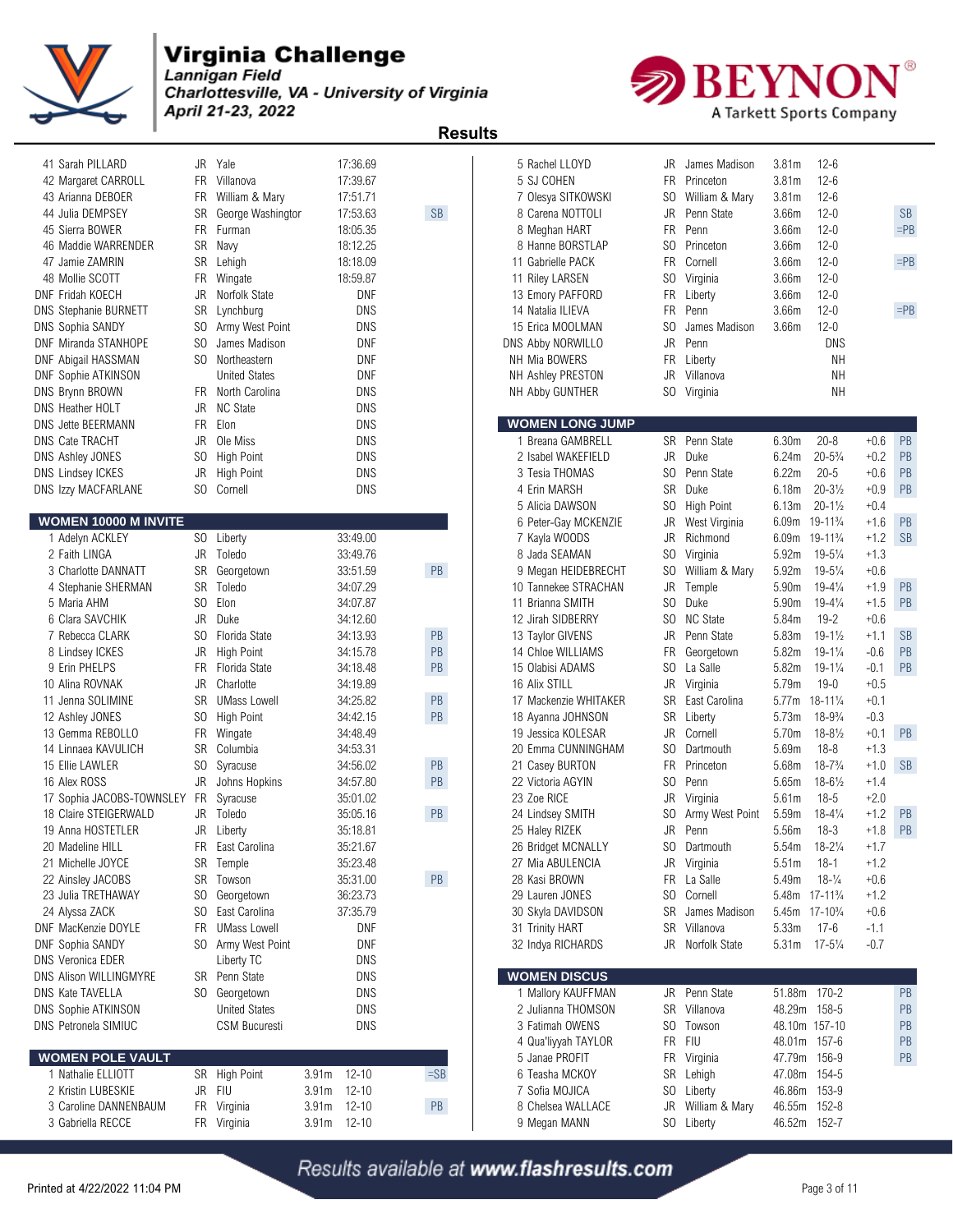

Lannigan Field Charlottesville, VA - University of Virginia April 21-23, 2022

 **Results** 



|                          |                |                    |               |            | <b>Results</b> |                           |                |                      |               |            |                |           |
|--------------------------|----------------|--------------------|---------------|------------|----------------|---------------------------|----------------|----------------------|---------------|------------|----------------|-----------|
| 0 Annika HANTHO          |                | SO Liberty         | 46.45m 152-4  |            |                | 12 Brooke STRATMAN        |                | SO Army West Point   | 42.57m 139-8  |            |                |           |
| 1 Keeley SUZENSKI        |                | SO William & Mary  | 46.19m 151-6  |            |                | 13 Mackenzie HAINLEY      | JR             | Liberty              | 41.73m 136-11 |            |                |           |
| 2 Kaiya SAUNDERS         | FR             | Virginia           | 46.05m 151-1  |            | PB             | 14 Haley RIZEK            | <b>JR</b>      | Penn                 | 41.20m        | 135-2      |                | PB        |
| 3 Karly PARCELL          | S <sub>0</sub> | Army West Point    | 45.02m 147-8  |            |                | 15 Danielle STEFF         | <b>SR</b>      | Monmouth             | 41.17m        | 135-1      |                |           |
| 4 Noelle ELKINTON        | FR.            | Cornell            | 44.00m 144-4  |            |                | 16 Kristen HERR           | SO.            | William & Mary       | 39.75m 130-5  |            |                |           |
| 5 Abigail GREEN          | <b>SR</b>      | Army West Point    | 43.71m 143-5  |            | <b>SB</b>      | 17 Isabel WAKEFIELD       | JR             | Duke                 | 39.57m 129-10 |            |                |           |
| 6 Letizia MARSICO        | S <sub>0</sub> | High Point         | 43.60m 143-0  |            |                | 18 Ryann BRUNDAGE         | SR             | Penn State           | 39.41m 129-3  |            |                |           |
| 7 Julia REGLEWSKI        | <b>FR</b>      | Dartmouth          | 43.22m 141-9  |            |                | 19 Jessica SUTTER         | SO.            | Maryland             | 38.99m 127-11 |            |                |           |
| 8 Jada MARSH             | FR             | Virginia           | 42.99m 141-0  |            | PB             | 20 Olivia MORGAN          | JR             | Villanova            | 38.52m 126-4  |            |                |           |
| 9 Nya HARMON             | FR             | Hampton            | 42.59m 139-8  |            |                | 21 Kali GRAYSON           | SO.            | Liberty              | 37.99m 124-7  |            |                |           |
| 0 Kamaria HORTON         | S <sub>0</sub> | Hampton            | 41.56m 136-4  |            |                | 22 Julia NEWMAN           | SO.            | High Point           | 37.18m        | $122 - 0$  |                |           |
| 1 Faith HAUGHT           | FR.            | Villanova          | 41.42m 135-11 |            |                | 23 Lauren SHEDLESKI       | FR             | Penn State           | 36.58m        | $120 - 0$  |                |           |
| S Luisa CHANTLER EDMOND  |                | SO Princeton       |               | DNS        |                | 24 Zoe METZGER            | SO.            | William & Mary       | 35.88m 117-8  |            |                |           |
|                          |                |                    |               |            |                | 25 Lillian HILL           | <b>SR</b>      | Maryland             | 35.67m 117-0  |            |                |           |
| <b>OMEN HAMMER</b>       |                |                    |               |            |                | DNS Emily WILSON          | SO.            | Princeton            |               | DNS        |                |           |
| 1 Nayoka CLUNIS          |                | Jamaica            | 64.08m 210-3  |            |                | <b>DNS Veronica MEYER</b> |                | SR Lehigh            |               | <b>DNS</b> |                |           |
| 2 Sara KILLINEN          |                | SO Virginia Tech   | 63.31m 207-8  |            |                |                           |                |                      |               |            |                |           |
| 3 Abigail GREEN          | SR             | Army West Point    | 60.80m 199-6  |            |                | <b>MEN 100 M PRELIMS</b>  |                |                      |               |            |                |           |
| 4 Annika KELLY           | SO.            | Princeton          | 60.00m 196-10 |            |                | 1 Ibrahim AYORINDE        | JR             | Princeton            |               |            | 10.41 $q$ -0.1 |           |
| 5 Alice BARNSDALE        | SR             | Maryland           | 59.55m 195-4  |            |                | 2 Daniel DUNCAN           | SO.            | Princeton            |               |            | 10.44 $q$ -0.1 | PB        |
| 6 Gianna RAO             | SR             | Penn State         | 58.09m 190-7  |            |                | 3 Donovan SPEARMAN        | JR             | Duke                 |               |            | 10.46 $q -1.7$ |           |
| 7 Emily FINK             | FR             | Army West Point    | 57.73m 189-5  |            |                | 4 Anthony FRANKLIN        | JR             | Norfolk State        |               | 10.46      | $q + 0.2$      |           |
| 8 Chioma NJOKU           | SO.            | Delaware           | 57.28m 187-11 |            | PB             | 5 Deron DUDLEY            | SO.            | High Point           |               |            | 10.48 $q -0.7$ |           |
| 9 Grace ARTIS            | SR             | Liberty            | 56.79m 186-4  |            |                | 6 Donald MCCLINTON        | JR             | Liberty              |               |            | 10.52 $q$ +0.1 |           |
| 0 Phoebe PRICE-ROBERTS   |                | JR Cornell         | 55.48m 182-0  |            | PB             | 7 Jaylan MITCHELL         |                | <b>United States</b> |               |            | 10.52 $q +0.2$ | <b>SB</b> |
| 1 Moorea MITCHELL        | SO.            | Duke               | 55.35m 181-7  |            |                | 8 Kai COLE                | SR             | Norfolk State        |               |            | 10.54 $q$ -1.7 |           |
| 2 Jada MARSH             | FR.            | Virginia           | 55.05m 180-7  |            | PB             | 9 Bryan MADISON-AHOUMAN   | JR.            | Norfolk State        |               | 10.57      | $+0.1$         | PB        |
| 3 Keeley SUZENSKI        | SO.            | William & Mary     | 54.98m 180-4  |            |                | 10 Ka'mere DAY            | SO.            | Penn State           |               | 10.58      | $-0.4$         |           |
| 4 Georgia COLEMAN        | SR             | Towson             | 54.74m 179-7  |            |                | 11 Alex LANG              | JR             | NC State             |               | 10.60      | $-1.7$         | PB        |
| 5 Naomi MOJICA           | <b>SR</b>      | Liberty            | 54.72m 179-6  |            |                | 12 Diamantae GRIFFIN      | SR             | Liberty              |               | 10.61      | $-0.9$         |           |
| 6 Sade MEEKS             |                | SR Villanova       | 52.91m 173-7  |            |                | 13 Clement CAMPBELL       | JR             | Pittsburgh           |               | 10.64      | $-0.7$         | PB        |
| 7 Kamryn HENDERSON       | SR             | Maryland           | 51.58m 169-3  |            |                | 14 Trei THOROGOOD         |                | FR Syracuse          |               | 10.66      | $-0.7$         | $=$ PB    |
| 8 Eva MUSTAFIC           |                | SR William & Mary  | 51.06m 167-6  |            |                | 15 Darrell WESH           |                | Haiti                |               | 10.67      | $+0.1$         |           |
| 9 Bethany CLEMENT        | JR             | Delaware           | 50.80m 166-8  |            |                | 16 Isaac ELLIOTT          | SR             | Duquesne             |               | 10.69      | $-0.4$         |           |
| 0 Makala WRIGHT          | <b>FR</b>      | <b>NC State</b>    | 50.28m 164-11 |            |                | 17 Joshua PAIGE           | SO.            | Georgetown           |               | 10.71      | $-0.9$         | PB        |
| 1 Piper KLINGER          | JR             | Penn State         | 50.17m 164-7  |            | <b>SB</b>      | 18 Gregory SHOLARS        | SR             | Princeton            |               | 10.72      | $+0.1$         |           |
| 2 Morgan JOHNSON         |                | SO Virginia        | 47.47m 155-9  |            |                | 19 Ian THRUSH             | SO.            | Duquesne             |               | 10.73      | $-0.1$         |           |
| 3 Caitlyn VESTER         |                | SR NC State        | 45.63m 149-8  |            |                | 20 Alexander NUNLEY       | FR             | <b>NC State</b>      |               | 10.73      | $+0.2$         |           |
| 4 Foluke OLUJIDE-AJIBADE | SO             | Pittsburgh         | 45.36m 148-10 |            |                | 21 Donovan LOUIS          | JR             | Virginia Tech        |               | 10.74      | $-0.9$         |           |
| 5 Chibuzo AMONU          |                | SR Monmouth        | 44.19m 144-11 |            |                | 22 Khalid MAHAMAT         | FR.            | Penn State           |               | 10.74      | $-0.1$         | PB        |
| 6 Kayla BEASLEY          |                | JR NC State        | 42.78m 140-4  |            |                | 23 Jon REDMOND            |                | SR Army West Point   |               | 10.82      | $-0.1$         |           |
| 7 Gabby BRYAN            |                | SO FIU             | 40.40m 132-6  |            |                | 24 Jackson COOLEY         |                | SO William & Mary    |               | 10.83      | $-0.1$         |           |
| X Lily LOCKHART          |                | JR Dartmouth       |               | Χ          |                | 25 Myles EPSTEIN          |                | FR Dartmouth         |               | 10.85      | $-0.9$         |           |
| X Mahkayla HART          |                | FR NC State        |               | Χ          |                | 26 Henry YOUNG            | SO.            | <b>NC State</b>      |               | 10.89      | $-1.7$         |           |
| S Victoria CALDWELL      |                | FR Hampton         |               | <b>DNS</b> |                | 27 Brandon MUIR           | SO.            | Monmouth             |               | 10.91      | $-0.7$         |           |
| S Laura IGUANE           |                | Latvia             |               | <b>DNS</b> |                | 28 Noah SHUTE             | JR             | Army West Point      |               | 10.92      | $-0.7$         |           |
| S Emily MIKOUD           |                | SR Army West Point |               | DNS        |                | 29 Nigel HUSSEY           | FR             | Pittsburgh           |               | 10.92      | $-0.4$         |           |
|                          |                |                    |               |            |                | 30 Domenic BARRESI        | FR             | Cornell              |               | 10.95      | $-0.7$         |           |
| <b>OMEN JAVELIN</b>      |                |                    |               |            |                | 31 Joseph LASTER III      | JR             | Duke                 |               | 10.96      | $-0.7$         |           |
| 1 Rhema OTABOR           |                | SO FIU             | 54.94m 180-3  |            |                | 32 Freddie ALLEN III      | S <sub>0</sub> | <b>High Point</b>    |               | 10.99      | $+0.1$         |           |
| 2 Dana BAKER             |                | SO Duke            | 51.51m 169-0  |            | PB             | 33 Larry GRIER            | SR             | FIU                  |               | 11.04      | $-1.7$         |           |
| 3 Megan ALBAMONTI        | SO.            | Delaware           | 49.86m 163-7  |            |                | 34 Felix WOLTER           |                | SR Pittsburgh        |               | 11.05      | $-0.4$         |           |
| 4 Kate JOYCE             | SO.            | Princeton          | 49.52m 162-5  |            |                | 35 Maurice DAWSON         | SO.            | <b>FIU</b>           |               | 11.05      | $-0.9$         |           |
| 5 Madison SMITH          | SR             | Penn State         | 47.08m 154-5  |            |                | 36 Nils WILDBERG          | FR             | Dartmouth            |               | 11.06      | $-0.4$         |           |
| 6 Shelby STAIB           | JR             | James Madison      | 45.87m 150-6  |            |                | 37 Michael BLAKE          | SO.            | <b>UMass Lowell</b>  |               | 11.08      | $+0.2$         |           |
| 7 Taryn ASHBY            |                | SR Villanova       | 45.38m 148-11 |            |                | 38 Joshua CADET           | JR             | Wagner               |               | 11.08      | $+0.2$         |           |
| 8 Rylie PEASE            | JR             | Princeton          | 44.67m 146-6  |            |                | 39 Jerlan FISH            | FR             | Virginia             |               | 11.09      | $+0.2$         |           |
| 9 Nicole SACCHINELLI     | JR             | Army West Point    | 44.09m 144-8  |            |                | 40 Tavares KELLY          | <b>SR</b>      | Virginia             |               | 11.14      | $-0.4$         |           |
| 0 Kayla THORPE           | SO.            | Towson             | 43.93m 144-1  |            |                | 41 Cobe WIGGINS           |                | SR Pittsburgh        |               | 11.20      |                | $-0.9$ SB |
| 1 Beatrice JUSKEVICIUTE  |                | SR Cornell         | 42.58m 139-8  |            |                | 42 Keegan WIGGINS         |                | FR UNCW              |               | 11.24      | $-1.7$         |           |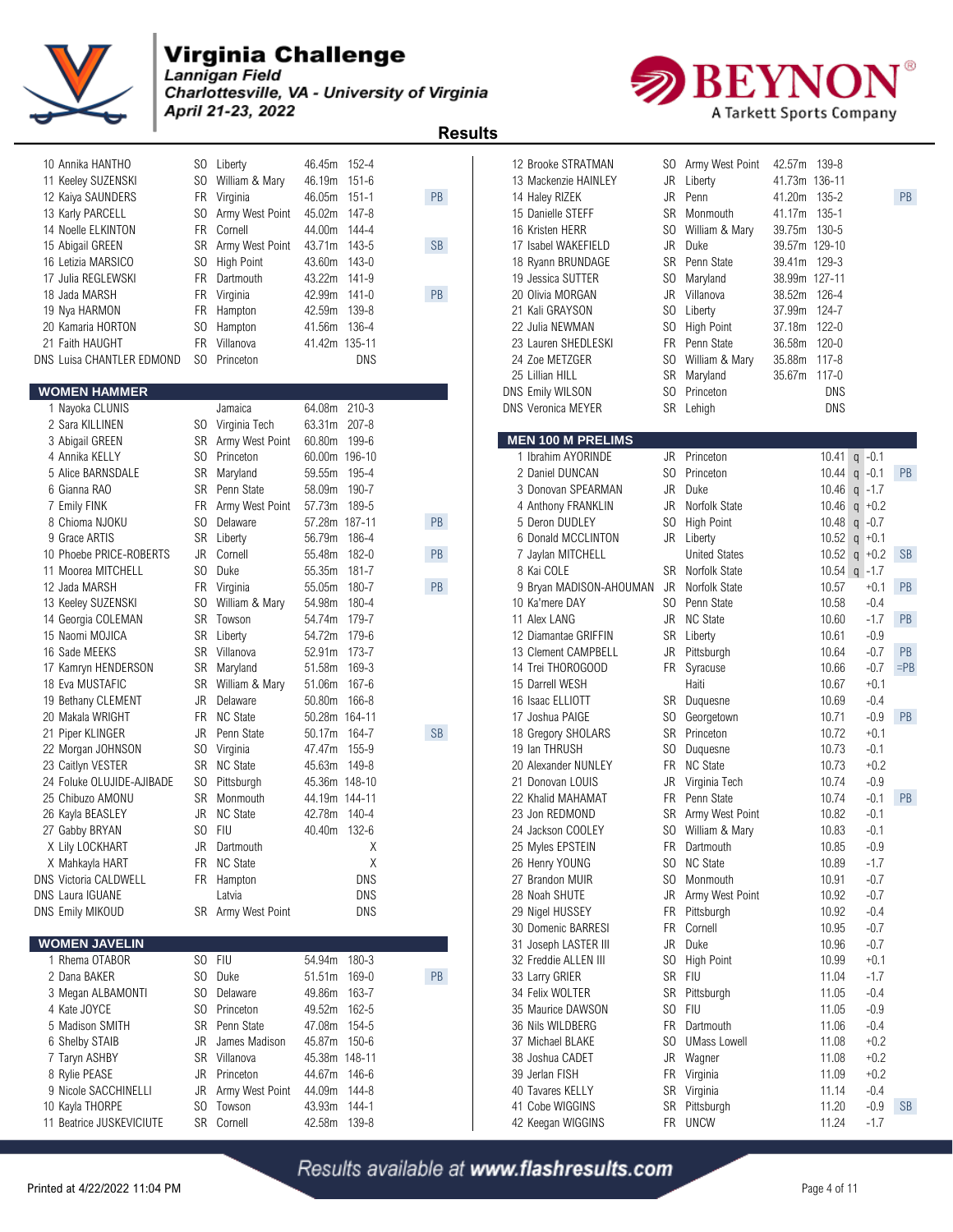

Lannigan Field Charlottesville, VA - University of Virginia April 21-23, 2022



|                                  |           |                      |            |        | ngsuna               |                      |                |                                    |         |           |
|----------------------------------|-----------|----------------------|------------|--------|----------------------|----------------------|----------------|------------------------------------|---------|-----------|
| 43 Azeez ADEDOKUN                |           | SO Monmouth          | 11.29      | $-0.4$ |                      | 44 John MANILLI      |                | JR Virginia Tech                   | 51.86   |           |
| 43 Michael TROUP                 | SR        | Villanova            | 11.29      | $-0.9$ |                      |                      |                |                                    |         |           |
| 45 Logan MURPHEY                 | JR        | Wagner               | 11.36      | $+0.1$ |                      | <b>MEN 1500 M</b>    |                |                                    |         |           |
| 46 Julian WILLIAMS               | FR        | Georgetown           | 11.42      | $-1.7$ | PB                   | 1 Alexander RIZZO    |                | SR Navy                            | 3:41.59 | PB        |
| 47 Eric GRIFFIN                  | SO.       | Wagner               | 11.67      | $+0.1$ |                      | 2 Camden GILMORE     | SO.            | Georgetown                         | 3:41.74 | PB        |
|                                  |           |                      |            |        |                      | 3 Cade BETHMANN      | <b>SR</b>      | Ole Miss                           | 3:42.27 | <b>SB</b> |
| <b><i>IEN 100 M</i></b>          |           |                      |            |        |                      | 4 Abel TEFFRA        | FR             | Georgetown                         | 3:42.55 | PB        |
| 1 Jaylan MITCHELL                |           | <b>United States</b> | 10.20      | $+1.3$ | $=MR$                | 5 Billy HILL         | SR             | Rutgers                            | 3:42.57 | PB        |
| 2 Ibrahim AYORINDE               | JR        | Princeton            | 10.22      | $+1.3$ | PB                   | 6 Damian HACKETT     | <b>FR</b>      | Cornell                            | 3:43.70 | PB        |
| 3 Daniel DUNCAN                  | SO.       | Princeton            | 10.27      | $+1.3$ | PB                   | 7 Rhys HAMMOND       | SO.            | Cornell                            | 3:43.79 | PB        |
| 4 Deron DUDLEY                   |           | SO High Point        | 10.27      | $+1.3$ | PB                   | 8 Victor PALUMBO     |                | CPTC - Tracksmith                  | 3:43.87 |           |
| 5 Anthony FRANKLIN               | JR        | Norfolk State        | 10.29      | $+1.3$ | $=$ PB               | 9 Ethan MILLS        | SO.            | Virginia Tech                      | 3:44.38 | PB        |
| NF Kai COLE                      | <b>SR</b> | Norfolk State        | <b>DNF</b> |        |                      | 10 Ethan ZEH         | SO.            | Virginia                           | 3:44.57 |           |
| <b>VS Donovan SPEARMAN</b>       | <b>JR</b> | Duke                 | <b>DNS</b> |        |                      | 11 Bryan KELLER      | SR             | Northeastern                       | 3:44.61 | PB        |
| <b>VS Donald MCCLINTON</b>       |           | JR Liberty           | <b>DNS</b> |        |                      | 12 Humberto FREIRE   | <b>SR</b>      | Florida State                      | 3:44.95 | <b>SB</b> |
|                                  |           |                      |            |        |                      | 13 Ryan FOWKES       | SO.            | George Washington                  | 3:45.56 | PB        |
| <b>JEN 400 M</b>                 |           |                      |            |        |                      | 14 Seb ANTHONY       | SR             | Virginia Tech                      | 3:45.59 |           |
| 1 Jordan WILLIS                  | SR        | Virginia             | 46.48      |        | <b>SB</b>            | 15 Caden FOSTER      | SR             | Army West Point                    | 3:45.71 |           |
| 2 Anderson DIMON                 |           | SO Princeton         | 47.00      |        | PB                   | 16 Michael SPRAGLEY  | SO.            | North Carolina                     | 3:45.72 | PB        |
| 3 Tomas KERSULIS                 |           | SO Cornell           | 47.03      |        |                      | 17 Jakob RETTSCHLAG  | FR             | Wingate                            | 3:45.80 | PB        |
| 4 Ade JONES-ROUNDTREE            |           | SR Pittsburgh        | 47.13      |        |                      | 18 Ben ROSA          | FR.            | Harvard                            | 3:46.31 | PB        |
| 5 William DOYLE                  | SO.       | Princeton            | 47.32      |        | PB                   | 19 Lucas GUERRA      | FR             | Georgetown                         | 3:46.69 | PB        |
| 6 Lonzell FEAGIN                 |           | SR Pittsburgh        | 47.40      |        |                      | 20 Will LAIRD        | SR             | Yale                               | 3:46.78 | PB        |
| 7 Ladislav TOPFER                |           | SO Princeton         | 47.55      |        | PB                   | 21 Joseph PEARL      | JR             | Connecticut                        | 3:46.98 | PB        |
| 8 Brycen SPRATLING               |           | <b>United States</b> | 47.57      |        |                      | 22 Solomon FOUNTAIN  | <b>SR</b>      | Columbia                           | 3:47.02 | <b>PB</b> |
| 9 Angus DOVE                     |           | SO Cornell           | 47.87      |        | PB                   | 23 Nate KAWALEC      | SO.            | <b>NC State</b>                    | 3:47.07 |           |
| 10 James ONWUKA                  |           | FR Penn State        | 48.03      |        |                      | 24 Evan ADDISON      | SR             | Pittsburgh                         | 3:47.36 |           |
| 11 Jalen JONES                   | JR        | Monmouth             | 48.16      |        | PB                   | 25 Tyler LEESER      | JR             | Virginia Tech                      | 3:47.37 | PB        |
| 12 Thomas COREL                  | JR        | Wagner               | 48.16      |        |                      | 26 Quamel PRINCE     |                | Under Armour / DT                  | 3:47.39 |           |
| 13 Kevin SEMBRAT                 | SR        | Army West Point      | 48.17      |        | <b>SB</b>            | 27 Louis DILAURENZIO | JR             | Monmouth                           | 3:47.51 | PB        |
| 14 Nickolis ANDERSON             |           | SO UNCW              | 48.25      |        | SB                   | 28 David WHITFIELD   | SR             | Virginia Tech                      | 3:47.64 | <b>PB</b> |
| 15 Jay PENDARVIS                 | FR        | Virginia             | 48.27      |        |                      | 29 Will BAGINSKI     | SO.            | Virginia                           | 3:47.72 | <b>SB</b> |
| 16 Jason MARCHESE                | FR        | Wagner               | 48.35      |        |                      | 30 Owen JOHNSON      | FR             | Georgetown                         | 3:48.00 | PB        |
| 17 Cooper WRIGHT                 | SO.       | <b>UNCW</b>          | 48.43      |        | SB                   | 31 Matt YOUNG        | SR             | Georgetown                         | 3:48.31 |           |
| 18 Dazon HARRISON                |           | SO Norfolk State     | 48.55      |        |                      | 32 Elon ABERGEL      | FR.            | Yale                               | 3:48.52 | PB        |
| 19 Terris BURTON                 | SO.       | <b>High Point</b>    | 48.79      |        |                      | 33 Kyle REINHEIMER   | <b>FR</b>      | North Carolina                     | 3:48.85 |           |
| 20 Fabien DE SILVA               | <b>FR</b> | Cornell              | 48.81      |        | PB                   | 34 Sam LLANEZA       | SO             | Lynchburg                          | 3:49.34 |           |
| 21 Noah NORRIS                   |           | FR Georgetown        | 48.81      |        | PB                   | 35 Edose IBADIN      |                | Nigeria                            | 3:49.41 |           |
| 22 Godwin KABANDA                | JR        | Penn State           | 48.86      |        | PB                   | 36 John GOVE         | SR             | North Carolina                     | 3:49.61 | PB        |
| 23 Alejandro RODRIGUEZ           |           | SO Duke              | 48.92      |        |                      | 37 Tanner PIOTROWSKI | SO.            | Penn State                         | 3:49.61 | PB        |
| 24 Alexander SCHWEDT             |           | SR Duke              | 48.94      |        |                      | 38 Andrew LAGATTUTA  | SO.            | William & Mary                     | 3:49.68 |           |
| 25 Dalton ZIMMERMAN              |           | FR UNCW              | 49.02      |        |                      | 39 Jan BADIA         | FR             | Eastern Kentucky                   | 3:49.77 |           |
| 26 Eldon PHILLIPS                |           | JR Virginia Tech     | 49.12      |        |                      | 40 Azaan DAWSON      |                | FR Virginia Tech                   | 3:49.98 | PB        |
| 27 Nigal DAVIS                   | FR        | Virginia             | 49.16      |        | PB                   | 41 Jacob JONES       | SO.            | William & Mary                     | 3:50.04 |           |
| 28 Jakob KUNZER                  |           | SO Villanova         | 49.23      |        | PB                   | 42 Austin MONTINI    | <b>FR</b>      | Yale                               | 3.50.42 | PB        |
| 29 Bobby DUPELL III              |           | JR High Point        | 49.24      |        |                      | 43 Ryan BORDEN       | FR             | Columbia                           | 3:50.45 |           |
| 30 Kerem AYHAN                   |           | JR Lehigh            | 49.26      |        | PB                   | 44 Zachary SIMON     | JR             | Army West Point                    | 3:50.81 |           |
| 31 Kashief BOGANNAM              | JR        | <b>UMass Lowell</b>  | 49.29      |        | <b>SB</b>            | 45 Mateo ALTHOUSE    |                |                                    | 3:51.30 |           |
| 32 Matthew MARTINO               | SO.       | Monmouth             | 49.34      |        |                      | 46 Jonah POWELL      | FR<br>FR       | Georgetown<br>Penn State           | 3.51.40 |           |
|                                  |           | SR Villanova         |            |        | $\mathsf{SB}\xspace$ | 47 Jack DINGMAN      | FR             | East Carolina                      | 3:51.57 | PB<br>PB  |
| 33 Richard BUSH<br>34 Will TRENT |           | FR Virginia          | 49.56      |        | $\mathsf{PB}$        | 48 James PTACK       |                | FR La Salle                        | 3.51.92 |           |
|                                  |           |                      | 49.59      |        |                      |                      |                |                                    |         |           |
| 35 Sean MURPHY                   | JR        | Virginia Tech        | 49.69      |        | PB                   | 49 Kevin HAAS        |                | FR Penn State<br>CPTC - Tracksmith | 3.52.17 |           |
| 36 Savion HEBRON                 | JR        | Penn State           | 49.69      |        |                      | 50 Alex PETRECCA     |                |                                    | 3.52.18 | PB        |
| 37 Michael ROSE                  |           | JR Liberty           | 49.79      |        |                      | 51 John FISH         |                | JR Harvard                         | 3.53.88 |           |
| 38 Ruach PADHAL                  | SR        | Georgetown           | 49.82      |        | $\mathsf{SB}\xspace$ | 52 Regan KIMTAI      |                | SR Norfolk State                   | 3:54.46 | PB        |
| 39 Cyril BABCANEC                | JR        | Wagner               | 49.93      |        | SB                   | 53 Owen RITZ         |                | SR Georgetown                      | 3.54.52 |           |
| 40 Jeremiah ZELLANDER            |           | SO Norfolk State     | 50.03      |        |                      | 54 Keveroy VENSON    |                | FR Albany                          | 3:54.77 |           |
| 41 Brandtson DUFFIE              |           | JR Lehigh            | 50.83      |        |                      | 55 Stone CARACCIO    | SO.            | Monmouth                           | 3.55.53 |           |
| 42 Conrad PEREIRA                | JR        | Virginia Tech        | 51.31      |        | PB                   | 56 Gavin RICHARDS    | S <sub>0</sub> | Rutgers                            | 3:55.67 |           |
| 43 Jacob SPOTSWOOD               |           | JR Virginia Tech     | 51.37      |        | PB                   | 57 John WARD         |                | FR Virginia                        | 3:55.79 |           |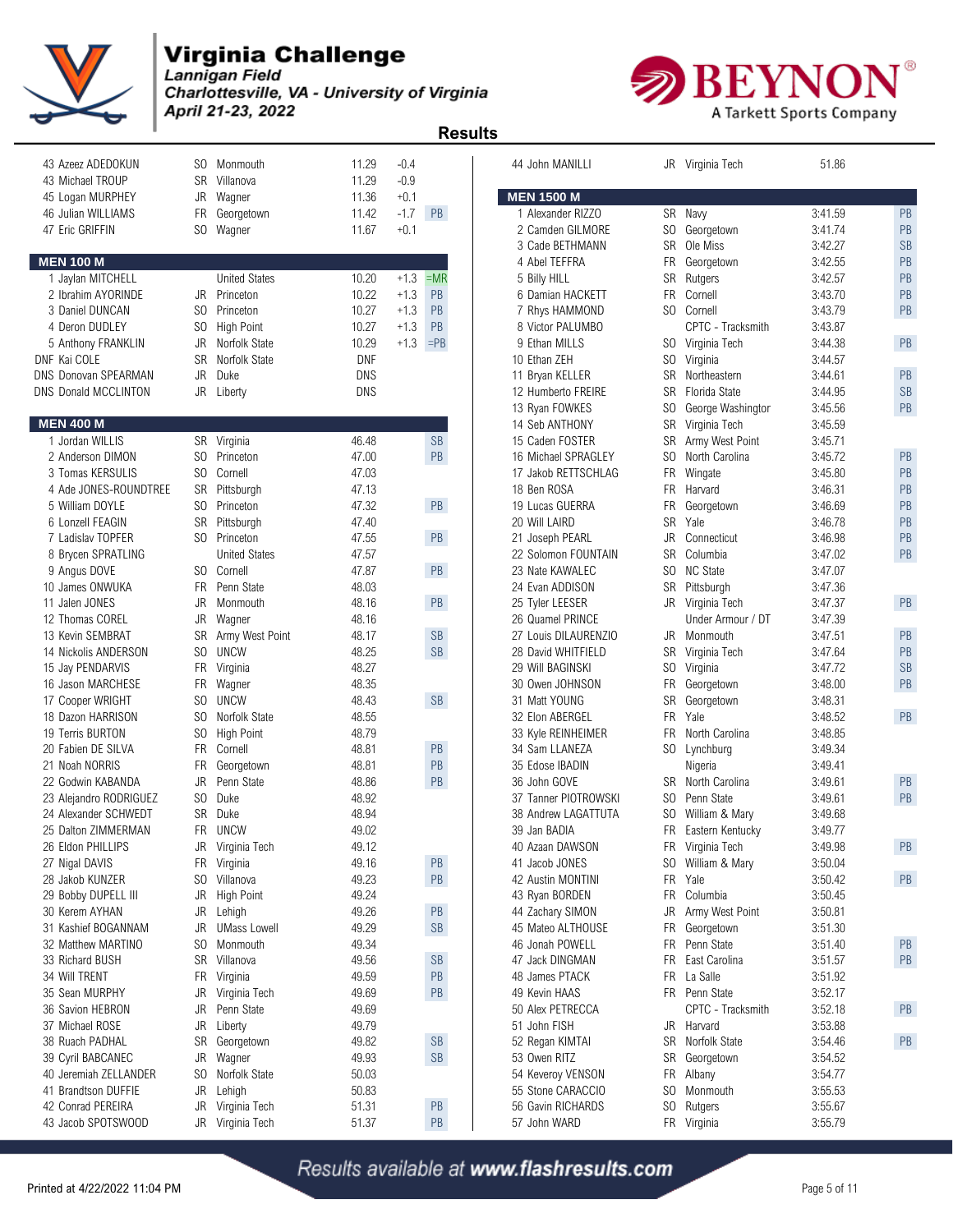

Charlottesville, VA - University of Virginia April 21-23, 2022



 **Results** 

| DNS Drew JOHNSON                      |                | JR Kent State           | DNS                |    | <b>DNS Silas DERFEL</b>          |           | SO Syracuse                |                   | DNS                  |           |           |
|---------------------------------------|----------------|-------------------------|--------------------|----|----------------------------------|-----------|----------------------------|-------------------|----------------------|-----------|-----------|
| DNS Seth WEPRIN                       | JR             | Dartmouth               | <b>DNS</b>         |    | <b>DNS Ben HARTVIGSEN</b>        |           | FR Harvard                 |                   | <b>DNS</b>           |           |           |
| <b>DNS Mitchell BURR</b>              |                | SO Army West Point      | <b>DNS</b>         |    | DNS Ibrahim KEDIR                |           | JR La Salle                |                   | <b>DNS</b>           |           |           |
| DNF Shea WEILBAKER                    |                | <b>United States</b>    | DNF                |    | <b>DNS Timothy GILL</b>          |           | Western Mass Dista         |                   | DNS                  |           |           |
| <b>DNF Sean CASEY</b>                 |                | SR Navy                 | DNF                |    | <b>DNS Kyle HARKABUS</b>         |           | SO Liberty                 |                   | DNS                  |           |           |
| DNS Alexander KORCZYNSKI              | SR             | Northeastern            | <b>DNS</b>         |    | <b>DNS Joe FARLEY</b>            | FR.       | Kent State                 |                   | <b>DNS</b>           |           |           |
| DNF Davis YOUNG                       | SO.            | Virginia                | <b>DNF</b>         |    | DNS Ben KUHN                     |           | SO Columbia                |                   | <b>DNS</b>           |           |           |
| <b>DNF Sean RYAN</b>                  | <b>FR</b>      | Binghamton              | <b>DNF</b>         |    |                                  |           |                            |                   |                      |           |           |
| DNS Baidy BA                          |                | FR Kent State           | DNS                |    | <b>MEN 10000 M</b>               |           |                            |                   |                      |           |           |
|                                       |                |                         |                    |    | 1 Peter MORRIS                   |           | JR Virginia                |                   | 30:07.99             |           |           |
| <b>MEN 3000 M STEEPLECHASE</b>        |                |                         |                    |    | 2 Robert GUIDICIPIETRO           |           | SR Wagner                  |                   | 30:14.64             |           | PB        |
| 1 Gunner HOGSTON                      |                | SO Charlotte            | 9:06.01            | PB | 3 Patrick CULLEN                 |           | SO Northeastern            |                   | 30:16.76             |           |           |
| 2 Thomas VO                           |                | SO Army West Point      | 9:06.84            | PB | 4 Hunter STEINAU                 |           | SO High Point              |                   | 30:24.56             |           |           |
| 3 Marty DOLAN                         | S <sub>0</sub> | Binghamton              | 9:08.10            | PB | 5 Peter BORGER                   | JR        | Richmond                   |                   | 30:32.03             |           |           |
| 4 Walter SCHULTZ                      | SR             | Navy                    | 9:08.41            |    | 6 Chase OSBORNE                  | SO.       | East Carolina              |                   | 30:37.79             |           |           |
| 5 Jason WANG                          | <b>JR</b>      | Dartmouth               | 9:12.34            | PB | 7 Evan PATTINELLI                | JR.       | Yale                       |                   | 30:42.55             |           |           |
| 6 Daniel VO                           | S <sub>0</sub> | Charlotte               | 9:16.44            |    | 8 Mitchell ROME                  | JR        | Navy                       |                   | 30:47.05             |           | PB        |
| 7 Matthew RUSSELL                     | SR             | East Carolina           | 9:16.95            | PB | 9 Nick KARAYIANIS                | <b>FR</b> | Virginia                   |                   | 30:47.17             |           |           |
| 8 John BOWERS                         | SR             | Navy                    | 9:24.99            |    | 10 Jereamy HALL                  | SR        | Wingate                    |                   | 30:47.91             |           |           |
| 9 Calbert GUEST                       | SO.<br>JR      | App State<br>Penn State | 9:25.08<br>9:26.70 |    | 11 Ian MILLER<br>12 Jean UMINSKI | JR        | <b>High Point</b>          |                   | 30:49.71             |           |           |
| 10 Isaac DAVIS                        | <b>JR</b>      |                         | 9:30.08            |    | 13 Anthony BENTIVEGNA            |           | JR Wagner                  |                   | 31:10.32             |           |           |
| 11 Tyler FRENCH<br>12 Michael PAVICIC | <b>JR</b>      | Lehigh<br>Monmouth      | 9:33.39            |    | 14 Evans CHERUIYOT               | JR        | SO Wagner<br>Norfolk State |                   | 31:12.03<br>31:19.04 |           |           |
| <b>DNS Jason NORRIS</b>               | SO.            | Dartmouth               | DNS                |    | 15 Arnav TIKHE                   | FR        | Virginia Tech              |                   | 31:35.54             |           |           |
| <b>DNS Stephen CARVALHO</b>           |                | FR Liberty              | <b>DNS</b>         |    | 16 Cade BROWN                    |           | JR Yale                    |                   | 31:49.66             |           |           |
| <b>DNS David BUTTS</b>                |                | <b>United States</b>    | <b>DNS</b>         |    | 17 Meshack KIPCHIRCHIR           |           | SR Norfolk State           |                   | 31:55.52             |           |           |
|                                       |                |                         |                    |    | DNF Frank CSORBA                 |           | SO Lynchburg               |                   | DNF                  |           |           |
| <b>MEN 5000 M</b>                     |                |                         |                    |    | DNF Isaac BENZ                   |           | SR App State               |                   | DNF                  |           |           |
| 1 Noah BEVERIDGE                      |                | SO Syracuse             | 14:13.48           | PB | DNS Josh STONE                   |           | SO Binghamton              |                   | <b>DNS</b>           |           |           |
| 2 Tyler ROLLINS                       |                | SR Pittsburgh           | 14:14.44           | PB | <b>DNS Spencer TSAI</b>          |           | SR William & Mary          |                   | <b>DNS</b>           |           |           |
| 3 Ryan GUERCI                         | S <sub>0</sub> | Binghamton              | 14:14.81           | PB | <b>DNS Ben NAEGER</b>            | SR        | Belmont                    |                   | <b>DNS</b>           |           |           |
| 4 Sam LAWLER                          | FR             | Syracuse                | 14:17.27           |    | DNS Ben KUHN                     |           | SO Columbia                |                   | DNS                  |           |           |
| 5 Ben NAEGER                          | SR             | Belmont                 | 14:20.54           | PB |                                  |           |                            |                   |                      |           |           |
| 6 Rishabh PRAKASH                     | JR             | Cornell                 | 14:21.00           |    | <b>MEN POLE VAULT</b>            |           |                            |                   |                      |           |           |
| 7 Hunter WHITE                        | SO.            | Charlotte               | 14:22.85           |    | 1 Dylan RODGERS                  |           | JR Cornell                 | 5.16m             | $16 - 11$            |           | PB        |
| 8 Ryan BROWN                          | JR             | App State               | 14:23.35           |    | 2 Dalton YEUST                   |           | SO Monmouth                | 4.91m             | $16 - 1\frac{1}{4}$  |           | PB        |
| 9 Justin DIEHL                        | S <sub>0</sub> | Virginia                | 14:26.43           |    | 3 Vicentejordan VANDERLIPE       |           | FR Cornell                 | 4.91m             | $16 - 1\frac{1}{4}$  |           | PB        |
| 10 Ethan HAMMER                       | SO.            | Belmont                 | 14:26.92           |    | 4 Kyle MOSTELLER                 |           | FR Virginia                | 4.81m             | $15 - 9\frac{1}{4}$  |           | PB        |
| 11 Jared KREIS                        | FR             | Duke                    | 14:27.62           |    | 5 Anders JANES                   |           | JR Liberty                 | 4.66m             | $15 - 3\frac{1}{2}$  |           |           |
| 12 Nathan LAWLER                      | SO.            | Syracuse                | 14:29.20           |    | 5 Derek PEKAR                    |           | SO Virginia                | 4.66m             | $15 - 3\frac{1}{2}$  |           | PB        |
| 13 Anderson BALL                      | <b>FR</b>      | Florida State           | 14:29.99           |    | 5 Jonathan PETERSEN              | FR.       | Penn State                 | 4.66m             | $15 - 3\frac{1}{2}$  |           |           |
| 14 Connor NISBET                      |                | SO Princeton            | 14:31.63           |    | 8 Connor BENNETT                 |           | SO Monmouth                | 4.66m             | $15 - 3\frac{1}{2}$  |           |           |
| 15 Jack KOVACH                        | FR.            | Duke                    | 14:32.21           |    | 9 Kane ALDRICH                   |           | JR Virginia                | 4.66m             | $15 - 3\frac{1}{2}$  |           | <b>SB</b> |
| 16 Owen MACKENZIE                     | JR             | Duke                    | 14:35.22           |    | 10 Tyler LYNCH                   |           | FR Virginia                | 4.66m             | $15 - 3\frac{1}{2}$  |           | PB        |
| 17 Viktor IDHAMMAR                    |                | FR Virginia Tech        | 14:36.55           |    | 11 James KEYS                    | JR        | Villanova                  | 4.51 <sub>m</sub> | $14 - 9\frac{1}{2}$  |           |           |
| 18 Michael ALBER                      | JR             | Harvard                 | 14:36.80           | PB | 11 Louis LOGSDAIL                |           | JR Lehigh                  | 4.51 <sub>m</sub> | $14 - 9\frac{1}{2}$  |           | PB        |
| 19 Ethan WECHSLER                     |                | FR Syracuse             | 14:37.49           |    | 13 Randy SHOWMAKER               |           | JR Monmouth                | 4.51m             | $14 - 9\frac{1}{2}$  |           |           |
| 20 Jack ELIASON                       |                | FR Virginia             | 14:41.00           |    | NH Adam CRAIG                    |           | SO High Point              |                   | <b>NH</b>            |           |           |
| 21 Brendan MURRAY                     | JR             | Yale                    | 14:45.17           |    | NH Kayden CECIL                  |           | SO FIU                     |                   | NΗ                   |           |           |
| 22 Marek NOWAK                        | SR             | Cornell                 | 14:48.60           |    |                                  |           |                            |                   |                      |           |           |
| 23 Connor WELLS                       |                | JR Duke                 | 14:48.68           |    | <b>MEN LONG JUMP</b>             |           |                            |                   |                      |           |           |
| 24 Jackson SIDDALL                    | JR             | Eastern Kentucky        | 15:07.96           |    | 1 Queshun WATSON-RIGGINS         |           | JR FIU                     | 7.93m             | $26 - \frac{1}{4}$   | $+2.0$    | FR        |
| 25 Samuel KEENY                       | S <sub>0</sub> | Navy                    | 15:09.07           |    | 2 Aviram SHWARZBARD              |           | SR Princeton               | 7.85m             | $25 - 9\frac{1}{4}$  | $+2.6$    | <b>SB</b> |
| 26 Sam MORTON                         |                | SR Dartmouth            | 15:33.30           |    | 3 Cameron MURRAY                 |           | JR NC State                | 7.81m             | $25 - 7\frac{1}{2}$  | $-0.9$    | PB        |
| DNF Taonga MBAMBO                     | SO.            | La Salle                | DNF                |    | 4 KJ MOORE                       |           | SO Virginia Tech           | 7.75m             | $25 - 5\frac{1}{4}$  | $+2.3$    |           |
| DNF Luke LAVERDIERE                   | S <sub>0</sub> | Harvard                 | DNF                |    | 5 Felix WOLTER                   |           | SR Pittsburgh              | 7.70m             | $25 - 3\frac{1}{4}$  | $-0.8$    | PB        |
| DNF Joan TAPIAS                       | JR             | Eastern Kentucky        | DNF                |    | 6 Ja'Von DOUGLAS                 |           | SR NC State                | 7.66m             | $25 - 1\frac{3}{4}$  | $+1.3$    | $=$ PE    |
| DNF Luke REID                         |                | FR Florida State        | DNF                |    | 7 Kollin SMITH                   |           | SR Pittsburgh              | 7.59m             | $24 - 11$            | $+1.5$    | <b>SB</b> |
| DNF Ira DALY                          | JR             | St. Joseph's            | DNF                |    | 8 Donald MCCLINTON               |           | JR Liberty                 | 7.56m             | $24 - 9\frac{3}{4}$  | $+1.2$    |           |
| <b>DNS Austin GABAY</b>               |                | SO United States        | DNS                |    | 9 Freddie ALLEN III              |           | SO High Point              | 7.55m             | $24 - 9\frac{1}{4}$  | $+2.9$ SB |           |

| DNS Drew JOHNSON               | JR             | Kent State           | <b>DNS</b> |               | <b>DNS Silas DERFEL</b>         |           | SO Syracuse        |               | <b>DNS</b>          |           |               |
|--------------------------------|----------------|----------------------|------------|---------------|---------------------------------|-----------|--------------------|---------------|---------------------|-----------|---------------|
| DNS Seth WEPRIN                | JR             | Dartmouth            | <b>DNS</b> |               | <b>DNS Ben HARTVIGSEN</b>       |           | FR Harvard         |               | <b>DNS</b>          |           |               |
| DNS Mitchell BURR              |                | SO Army West Point   | <b>DNS</b> |               | DNS Ibrahim KEDIR               |           | JR La Salle        |               | <b>DNS</b>          |           |               |
| DNF Shea WEILBAKER             |                | <b>United States</b> | <b>DNF</b> |               | <b>DNS Timothy GILL</b>         |           | Western Mass Dista |               | <b>DNS</b>          |           |               |
| DNF Sean CASEY                 |                | SR Navy              | <b>DNF</b> |               | DNS Kyle HARKABUS               |           | SO Liberty         |               | <b>DNS</b>          |           |               |
| DNS Alexander KORCZYNSKI       |                | SR Northeastern      | <b>DNS</b> |               | <b>DNS Joe FARLEY</b>           |           | FR Kent State      |               | <b>DNS</b>          |           |               |
| DNF Davis YOUNG                | SO.            | Virginia             | <b>DNF</b> |               | DNS Ben KUHN                    | SO.       | Columbia           |               | DNS                 |           |               |
| DNF Sean RYAN                  | <b>FR</b>      | Binghamton           | <b>DNF</b> |               |                                 |           |                    |               |                     |           |               |
| DNS Baidy BA                   | FR.            | Kent State           | DNS        |               | <b>MEN 10000 M</b>              |           |                    |               |                     |           |               |
|                                |                |                      |            |               | 1 Peter MORRIS                  |           | JR Virginia        |               | 30:07.99            |           |               |
| <b>MEN 3000 M STEEPLECHASE</b> |                |                      |            |               | 2 Robert GUIDICIPIETRO          |           | SR Wagner          |               | 30:14.64            |           | PB            |
| 1 Gunner HOGSTON               |                | SO Charlotte         | 9:06.01    | <b>PB</b>     | 3 Patrick CULLEN                | SO.       | Northeastern       |               | 30:16.76            |           |               |
| 2 Thomas VO                    |                | SO Army West Point   | 9:06.84    | PB            | 4 Hunter STEINAU                | SO.       | <b>High Point</b>  |               | 30:24.56            |           |               |
| 3 Marty DOLAN                  | SO.            | Binghamton           | 9:08.10    | PB            | 5 Peter BORGER                  |           | JR Richmond        |               | 30:32.03            |           |               |
| 4 Walter SCHULTZ               |                | SR Navy              | 9:08.41    |               | 6 Chase OSBORNE                 | SO.       | East Carolina      |               | 30:37.79            |           |               |
| 5 Jason WANG                   | JR             | Dartmouth            | 9:12.34    | PB            | 7 Evan PATTINELLI               | JR.       | Yale               |               | 30:42.55            |           |               |
| 6 Daniel VO                    | SO.            | Charlotte            | 9:16.44    |               | 8 Mitchell ROME                 | JR        | Navy               |               | 30:47.05            |           | PB            |
| 7 Matthew RUSSELL              |                | SR East Carolina     | 9:16.95    | PB            | 9 Nick KARAYIANIS               | FR        | Virginia           |               | 30:47.17            |           |               |
| 8 John BOWERS                  |                | SR Navy              | 9:24.99    |               | 10 Jereamy HALL                 | <b>SR</b> | Wingate            |               | 30:47.91            |           |               |
| 9 Calbert GUEST                | S <sub>0</sub> | App State            | 9:25.08    |               | 11 Ian MILLER                   | JR        | High Point         |               | 30:49.71            |           |               |
| 10 Isaac DAVIS                 | JR             | Penn State           | 9:26.70    |               | 12 Jean UMINSKI                 | JR        | Wagner             |               | 31:10.32            |           |               |
| 11 Tyler FRENCH                | JR             | Lehigh               | 9:30.08    |               | 13 Anthony BENTIVEGNA           | SO.       | Wagner             |               | 31:12.03            |           |               |
| 12 Michael PAVICIC             | JR             | Monmouth             | 9:33.39    |               | 14 Evans CHERUIYOT              | JR        | Norfolk State      |               | 31:19.04            |           |               |
| DNS Jason NORRIS               | SO.            | Dartmouth            | DNS        |               | 15 Arnav TIKHE                  | FR        | Virginia Tech      |               | 31:35.54            |           |               |
| DNS Stephen CARVALHO           |                | FR Liberty           | <b>DNS</b> |               | 16 Cade BROWN                   | JR        | Yale               |               | 31:49.66            |           |               |
| DNS David BUTTS                |                | <b>United States</b> | DNS        |               | 17 Meshack KIPCHIRCHIR          |           | SR Norfolk State   |               | 31:55.52            |           |               |
|                                |                |                      |            |               | DNF Frank CSORBA                | SO.       | Lynchburg          |               | <b>DNF</b>          |           |               |
| <b>MEN 5000 M</b>              |                |                      |            |               | DNF Isaac BENZ                  |           | SR App State       |               | <b>DNF</b>          |           |               |
| 1 Noah BEVERIDGE               |                | SO Syracuse          | 14:13.48   | PB            | DNS Josh STONE                  |           | SO Binghamton      |               | <b>DNS</b>          |           |               |
| 2 Tyler ROLLINS                |                | SR Pittsburgh        | 14:14.44   | $\mathsf{PB}$ | DNS Spencer TSAI                |           | SR William & Mary  |               | <b>DNS</b>          |           |               |
| 3 Ryan GUERCI                  | SO.            | Binghamton           | 14:14.81   | PB            | DNS Ben NAEGER                  | <b>SR</b> | Belmont            |               | <b>DNS</b>          |           |               |
| 4 Sam LAWLER                   | <b>FR</b>      | Syracuse             | 14:17.27   |               | DNS Ben KUHN                    |           | SO Columbia        |               | <b>DNS</b>          |           |               |
| 5 Ben NAEGER                   | SR             | Belmont              | 14:20.54   | PB            |                                 |           |                    |               |                     |           |               |
| 6 Rishabh PRAKASH              | JR             | Cornell              | 14:21.00   |               | <b>MEN POLE VAULT</b>           |           |                    |               |                     |           |               |
| 7 Hunter WHITE                 | SO.            | Charlotte            | 14:22.85   |               | 1 Dylan RODGERS                 |           | JR Cornell         | 5.16m         | $16 - 11$           |           | $\mathsf{PB}$ |
| 8 Ryan BROWN                   | JR             | App State            | 14:23.35   |               | 2 Dalton YEUST                  | SO.       | Monmouth           | 4.91m         | $16 - 1\frac{1}{4}$ |           | PB            |
| 9 Justin DIEHL                 | SO.            | Virginia             | 14:26.43   |               | 3 Vicentejordan VANDERLIPE      |           | FR Cornell         | 4.91m         | $16 - 1\frac{1}{4}$ |           | PB            |
| 10 Ethan HAMMER                | SO.            | Belmont              | 14:26.92   |               | 4 Kyle MOSTELLER                |           | FR Virginia        | 4.81m         | $15 - 9\frac{1}{4}$ |           | PB            |
| 11 Jared KREIS                 | FR.            | Duke                 | 14:27.62   |               | 5 Anders JANES                  | JR        | Liberty            | 4.66m         | $15 - 3\frac{1}{2}$ |           |               |
| 12 Nathan LAWLER               | S <sub>0</sub> | Syracuse             | 14:29.20   |               | 5 Derek PEKAR                   | SO.       | Virginia           | 4.66m         | $15 - 3\frac{1}{2}$ |           | PB            |
| 13 Anderson BALL               | FR.            | Florida State        | 14:29.99   |               | 5 Jonathan PETERSEN             |           | FR Penn State      | 4.66m         | $15 - 3\frac{1}{2}$ |           |               |
| 14 Connor NISBET               | SO             | Princeton            | 14:31.63   |               | 8 Connor BENNETT                | SO        | Monmouth           | 4.66m         | $15 - 3\frac{1}{2}$ |           |               |
| 15 Jack KOVACH                 |                | FR Duke              | 14:32.21   |               | 9 Kane ALDRICH                  |           | JR Virginia        | 4.66m         | $15 - 3\frac{1}{2}$ |           | <b>SB</b>     |
| 16 Owen MACKENZIE              | JR             | Duke                 | 14:35.22   |               | 10 Tyler LYNCH                  |           | FR Virginia        | 4.66m         | $15 - 3\frac{1}{2}$ |           | PB            |
| 17 Viktor IDHAMMAR             | FR             | Virginia Tech        | 14:36.55   |               | 11 James KEYS                   |           | JR Villanova       | 4.51m         | $14 - 9\frac{1}{2}$ |           |               |
| 18 Michael ALBER               | JR             | Harvard              | 14:36.80   | $\mathsf{PB}$ | 11 Louis LOGSDAIL               | JR        | Lehigh             | 4.51m         | $14 - 9\frac{1}{2}$ |           | PB            |
| 19 Ethan WECHSLER              | FR             | Syracuse             | 14:37.49   |               | 13 Randy SHOWMAKER              | JR        | Monmouth           | 4.51m         | $14 - 9\frac{1}{2}$ |           |               |
| 20 Jack ELIASON                | <b>FR</b>      |                      | 14:41.00   |               | NH Adam CRAIG                   | SO        | <b>High Point</b>  |               | NΗ                  |           |               |
|                                |                | Virginia<br>JR Yale  |            |               |                                 |           | SO FIU             |               | NΗ                  |           |               |
| 21 Brendan MURRAY              |                |                      | 14:45.17   |               | NH Kayden CECIL                 |           |                    |               |                     |           |               |
| 22 Marek NOWAK                 | SR             | Cornell              | 14:48.60   |               |                                 |           |                    |               |                     |           |               |
| 23 Connor WELLS                | <b>JR</b>      | Duke                 | 14:48.68   |               | <b>MEN LONG JUMP</b>            |           |                    |               |                     |           |               |
| 24 Jackson SIDDALL             | JR             | Eastern Kentucky     | 15:07.96   |               | 1 Queshun WATSON-RIGGINS JR FIU |           |                    | 7.93m         | $26 - \frac{1}{4}$  | $+2.0$    | <b>FR</b>     |
| 25 Samuel KEENY                | S <sub>0</sub> | Navy                 | 15:09.07   |               | 2 Aviram SHWARZBARD             |           | SR Princeton       | 7.85m         | $25 - 9\frac{1}{4}$ | $+2.6$    | <b>SB</b>     |
| 26 Sam MORTON                  | SR             | Dartmouth            | 15:33.30   |               | 3 Cameron MURRAY                | JR        | <b>NC State</b>    | 7.81m         | $25 - 7\frac{1}{2}$ | -0.9      | PB            |
| DNF Taonga MBAMBO              | SO.            | La Salle             | DNF        |               | 4 KJ MOORE                      | SO.       | Virginia Tech      | 7.75m         | $25 - 5\frac{1}{4}$ | $+2.3$    |               |
| DNF Luke LAVERDIERE            |                | SO Harvard           | <b>DNF</b> |               | 5 Felix WOLTER                  |           | SR Pittsburgh      | 7.70m         | $25 - 3\frac{1}{4}$ | $-0.8$    | PB            |
| DNF Joan TAPIAS                | JR             | Eastern Kentucky     | <b>DNF</b> |               | 6 Ja'Von DOUGLAS                |           | SR NC State        | 7.66m         | $25 - 1\frac{3}{4}$ | $+1.3$    | $=$ PB        |
| DNF Luke REID                  | FR             | Florida State        | <b>DNF</b> |               | 7 Kollin SMITH                  |           | SR Pittsburgh      | 7.59m         | $24 - 11$           | $+1.5$    | <b>SB</b>     |
| DNF Ira DALY                   |                | JR St. Joseph's      | <b>DNF</b> |               | 8 Donald MCCLINTON              |           | JR Liberty         | 7.56m         | $24 - 9\frac{3}{4}$ | $+1.2$    |               |
| <b>DNS Austin GABAY</b>        |                | SO United States     | <b>DNS</b> |               | 9 Freddie ALLEN III             |           | SO High Point      | 7.55m 24-91/4 |                     | $+2.9$ SB |               |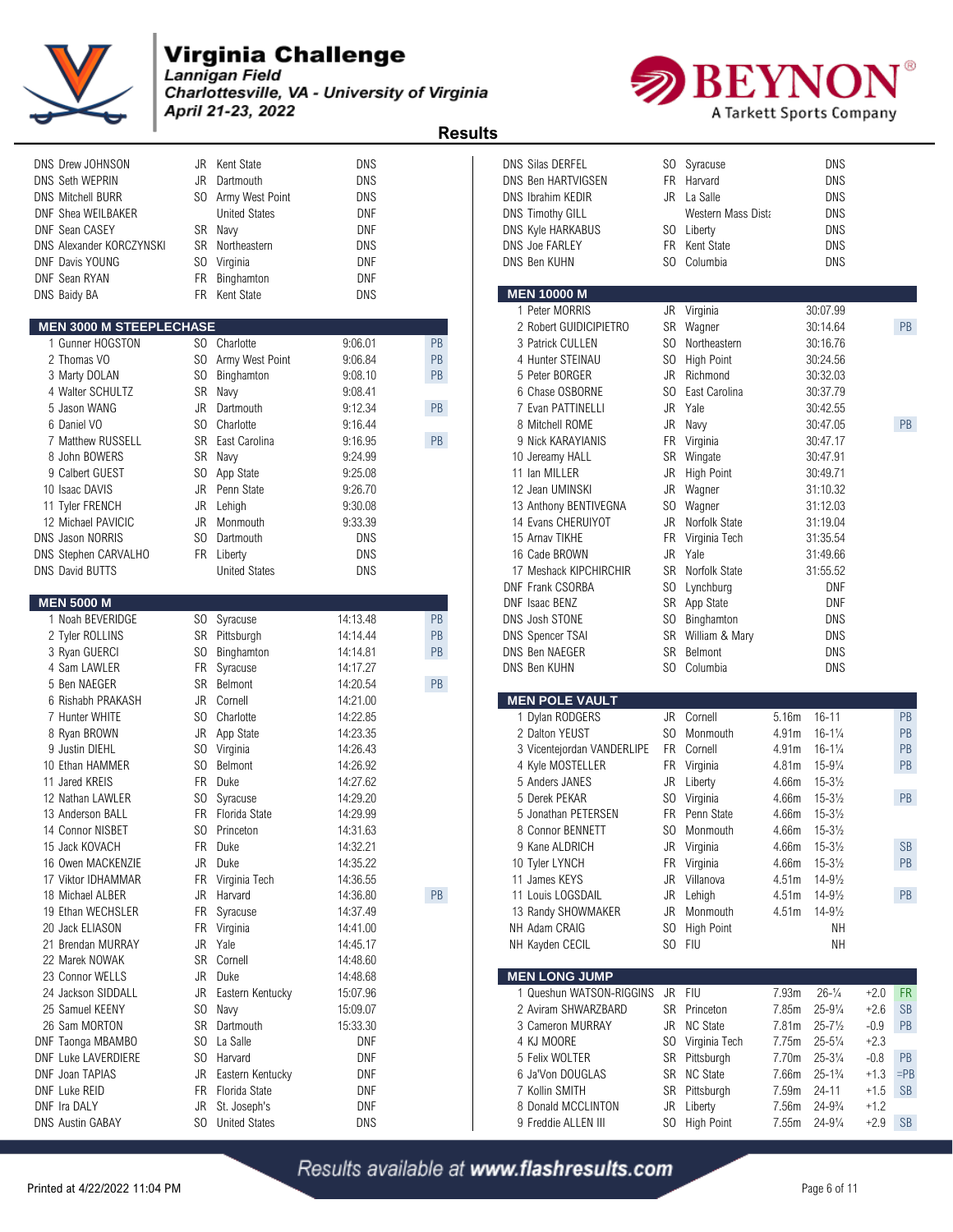

Charlottesville, VA - University of Virginia April 21-23, 2022



 **Results** 

| $+2.1$<br>23 Marcus ODUMS<br>FR NC State<br>6.96m<br>$22 - 10$<br><b>MEN JAVELIN</b><br>$22 - 7\frac{1}{4}$<br>$+0.1$<br>SO Georgetown<br>6.89m<br>24 Christopher PITT<br>$+0.8$<br>FR Virginia Tech<br>6.68m<br>$21 - 11$<br>1 Ethan DABBS<br>263-9<br><b>FR</b><br>25 Devin DAYE-SCHAFER<br>JR Virginia<br>80.41m<br>78.52m 257-7<br>26 Javan GUEVARA-CRAGWELI<br>6.61m<br>$21 - 8\frac{1}{4}$<br>$+0.1$<br>2 Tim GLOVER<br><b>United States</b><br><b>SB</b><br>FR<br>Army West Point<br>234-4<br>27 Michael BENNETT<br>FR Duke<br>6.60m<br>$21 - 8$<br>$+0.4$<br><b>PB</b><br>71.42m<br>PB<br>3 Evan NIEDROWSKI<br>FR Monmouth<br>$+1.3$<br>228-5<br>PB<br>28 Cobe WIGGINS<br>SR Pittsburgh<br>$21 - 1\frac{1}{2}$<br>4 Scott CAMPBELL<br>SO.<br>Duke<br>69.63m<br>6.44m<br>$18 - 2\frac{1}{2}$<br>68.53m 224-10<br>SO William & Mary<br>5.55m<br>$+1.2$<br>5 Chandler AULT<br>SR<br>Princeton<br>29 Harrison DUNCAN<br><b>DNS Ezra MELLINGER</b><br>JR<br>Duke<br>DNS<br>SO.<br>68.35m 224-3<br>6 Christopher ARIAS<br>William & Mary<br>PB<br>SR Liberty<br>DNS<br>SO.<br>Penn State<br>67.26m<br>$220 - 8$<br>DNS Jeremy DAVIS<br>7 Kevin BARTOSH<br>220-5<br><b>DNS Jamar DAVIS</b><br>SO NC State<br>DNS<br>8 Chris BARRETT<br>JR<br>Army West Point<br>67.18m<br>SR<br>Albany<br>65.57m 215-1<br>9 Adrian MITCHELL<br><b>MEN DISCUS</b><br>10 Luke JACKSON<br>JR<br>Duke<br>65.29m 214-2<br>54.56m 179-0<br>1 Jose BALLIVIAN<br>SR Liberty<br>11 Collin BURKHART<br>FR.<br>Penn State<br>64.97m 213-2<br>Duke<br>2 Travis ROBINSON<br>SO Albany<br>53.79m<br>176-5<br>SR<br>64.06m<br>210-2<br>12 Christopher SHANAHAN<br>3 Michael PEPE<br>JR<br>Wagner<br>53.73m<br>176-3<br>SO.<br>Penn State<br>63.54m<br>208-5<br><b>SB</b><br>13 Chris FREDERICKS<br>4 Thomas BOJALAD<br>SR<br>Penn State<br>171-2<br>14 Parker BROSIOUS<br>Army West Point<br>60.51m<br>198-6<br>52.18m<br>JR<br>5 Beau BACKES<br>FR<br>168-9<br>FR.<br>Penn State<br>60.35m<br>198-0<br>Liberty<br>51.44m<br>15 Tristan SCHMIDT<br>S <sub>0</sub><br><b>SB</b><br>SR<br>Albany<br>168-1<br>Villanova<br>60.25m<br>197-8<br>6 Bryan NICHOLSON<br>51.25m<br>16 Nickolas COFFEY<br>PB<br>JR<br>Penn State<br>166-2<br>JR<br>Princeton<br>58.32m<br>7 Tyler MERKLEY<br>50.65m<br>17 Zach JARAMILLO<br>191-4<br><b>FIU</b><br>SO.<br>SO.<br>165-9<br>Cornell<br>58.16m 190-10<br>8 Desmond DORCEUS<br>50.53m<br>18 Drew ALTEMOSE<br>SO FIU<br>S <sub>0</sub><br>9 Demetris DORCEUS<br>49.91m<br>163-9<br>Villanova<br>57.63m<br>189-1<br>19 Andrew GRINNELL<br>SO.<br>Penn State<br>49.81m<br>163-5<br>20 Derek ELSHOLZ<br>FR<br>Dartmouth<br>57.30m<br>188-0<br>10 Duane KNISELY<br>48.82m<br>160-2<br>SO.<br>Villanova<br>56.34m 184-10<br>11 Jake NWOSU<br>FR<br>Army West Point<br>21 Joseph DIDARIO<br>SO Cornell<br>47.83m 156-11<br>JR<br>56.23m<br>184-5<br>12 Brad MORELL<br>22 Chase CHANDLER<br>Cornell<br>13 Jeremiah SWETT<br>FR<br>Harvard<br>47.66m<br>156-4<br>23 Rob GREER<br>JR<br>High Point<br>55.35m<br>181-7<br><b>SR</b><br>VMI<br>47.42m<br>155-7<br>24 Jacob STRICKLER<br>S <sub>0</sub><br>54.37m<br>178-4<br>14 Solomon GHOSH<br>Liberty<br>47.13m<br>154-7<br>175-5<br>15 Mujeeb ALI<br>SO Monmouth<br>25 Ryan TENOR JR.<br>SO.<br><b>High Point</b><br>53.48m<br>FR Villanova<br>46.91m 153-11<br>SO.<br>$171-0$<br>16 Tristan BOLINSKY<br>26 Taylor BOORSE<br>Monmouth<br>52.13m<br>SR UNCW<br>50.98m 167-3<br>17 Tyler KONOPKA<br>FR<br>Princeton<br>46.12m 151-4<br><b>PB</b><br>27 Jonathan LLOYD<br>18 Avery SHUNNESON<br>FR Princeton<br>45.54m 149-5<br>28 Cobe WIGGINS<br>SR Pittsburgh<br>49.78m 163-4<br>19 Lance PENEGAR<br>FR NC State<br>29 FJ BRACCINI<br>SO Pittsburgh<br>48.39m 158-9<br>45.09m 147-11<br>$\mathsf{PB}$<br>FR Virginia<br>20 Riley LARIVIERE<br>SR Villanova<br>44.08m 144-7<br>30 Luke SMITH<br>47.67m 156-4<br>PB<br>21 Elby OMOHUNDRO<br>42.26m<br>138-8<br>PB<br><b>DNS Derek PEKAR</b><br>SO Virginia<br>DNS<br>SO Virginia<br>22 AJ BAILOR<br>40.74m<br>FR Monmouth<br>133-8<br><b>HEPT WOMEN 100 M HURDLES</b><br><b>DNS Jack STUART</b><br>DNS<br>JR Monmouth<br>1 Timara CHAPMAN<br>JR NC State<br>13.93<br>PB<br>988<br><b>MEN HAMMER</b><br>2 Melanie WINTERS<br><b>United States</b><br>14.13<br>960<br>71.90m 235-11<br>1 Vlad PAVLENKO<br><b>United States</b><br>JR Northeastern<br>14.29<br>938<br>PB<br>3 Dominique BIRON<br>2 Tyler MERKLEY<br>JR Penn State<br>70.95m 232-9<br>4 Chloe ROYCE<br>SO Penn State<br>14.36<br>928<br>PB<br>SR Pittsburgh<br>66.46m 218-0<br>5 Sarah GLIDDEN<br><b>United States</b><br>14.41<br>921<br>PB<br>3 Noah WALKER<br>4 John HICKS<br>SO Liberty<br>65.50m 214-11<br>SO Duquesne<br>14.49<br>910<br>6 Emily BROZESKI<br>$\mathsf{PB}$<br>5 Collin BURKHART<br>FR Penn State<br>64.19m 210-7<br>7 Ilse STEIGENGA<br>SO Pittsburgh<br>14.80<br>868<br><b>PB</b><br><b>SB</b><br>James Madison<br>792<br>PB<br>6 Jacob LEMMON<br>FR Virginia<br>62.59m 205-4<br>8 Erin BABASHAK<br>JR<br>15.38<br>SR NC State<br>61.30m<br>PB<br>JR<br>Temple<br>788<br>7 Andrew HABERMAN<br>$201 - 1$<br>9 Sophia GULOTTI<br>15.41<br>SR Virginia<br>Virginia Tech<br>15.44<br>784<br>8 Evangelos FRADELAKIS<br>60.81m<br>199-6<br>10 Birna KRISTJANSDOTTIR<br>FR<br>60.04m 197-0<br>11 Bethany BIGGI<br>James Madison<br>15.59<br>765<br>PB<br>9 Jake DALTON<br>FR Dartmouth<br>JR<br>10 Marco RISI<br>59.72m 195-11<br>SO Villanova<br>15.68<br>754<br>SR Army West Point<br>12 Caroline CARLSON | 10 Clement CAMPBELL<br>11 Joshua PETERSON<br>12 Camren WYNDER-HILL<br>13 Jake RESTIVO<br>14 Quinten CLAY<br>15 William SISTRUCK<br>15 Caleb STEPHENS<br>17 Ayende WATSON<br>18 Michael TROUP<br>19 Rodric COX-COOPER<br>20 Heldi VALIKAJ<br>21 Nils WILDBERG<br>22 Rahul BATLANKI | JR<br>FR<br>JR<br>JR<br>FR<br>FR | JR Pittsburgh<br>SO Norfolk State<br>JR Norfolk State<br>Binghamton<br>SO Liberty<br>FR NC State<br>Virginia Tech<br>Virginia<br>SR Villanova<br>Norfolk State<br>Virginia<br>Dartmouth<br>FR Dartmouth | 7.47m<br>7.45m<br>7.40m<br>7.34m<br>7.30m 23-111/2<br>7.30m 23-111/2<br>7.30m 23-111/2<br>7.28m<br>7.23m<br>7.19m<br>7.17m<br>7.07m<br>6.99m 22-111/4 | $24 - 6\frac{1}{4}$<br>$24 - 5\frac{1}{2}$<br>$24 - 3\frac{1}{2}$<br>$24-1$<br>$23 - 10^{3}/4$<br>$23 - 8\frac{3}{4}$<br>$23 - 7\frac{1}{4}$<br>$23 - 6\frac{1}{4}$<br>$23 - 2\frac{1}{2}$ | $+2.3$<br>$+0.4$<br>$+0.5$<br>$+0.3$<br>$+1.3$<br>$+0.2$<br>$+1.9$<br>$+0.2$<br>$+0.6$<br>$+0.5$<br>$+1.1$<br>$+0.4$<br>$-0.4$ | <b>SB</b><br><b>PB</b><br>PB<br><b>SB</b><br><b>PB</b><br><b>PB</b><br><b>PB</b><br>$=$ PB<br><b>PB</b> | 11 William CAULEY<br>12 Myles SCHRECK<br>13 Paul BRENNAN<br>14 Ian FROST<br>15 Deven MCNEAL<br>16 Daniel AMAYA<br>17 Cameron SMITH<br>18 Phil COPPOLINO<br>19 Lance PENEGAR<br>20 Brad MORELL<br>21 Riley LARIVIERE<br>22 Duane KNISELY<br>DNS John FAY | SO.<br>JR<br>SR<br>SR<br>SO.<br>SO.<br><b>FR</b><br>FR.<br>SO.<br>SO. | JR Princeton<br>Dartmouth<br>Princeton<br>Cornell<br>Army West Point<br>Pittsburgh<br>Army West Point<br>Cornell<br><b>NC State</b><br>Cornell<br>SR Villanova<br>Penn State<br>FR Virginia | 58.66m 192-5<br>57.81m<br>57.47m<br>57.28m 187-11<br>56.78m<br>56.62m<br>55.93m<br>55.55m<br>53.09m<br>52.65m<br>52.24m<br>45.58m | 189-8<br>188-6<br>186-3<br>185-9<br>183-6<br>182-3<br>174-2<br>172-9<br>$171 - 5$<br>149-6<br>DNS | PB |
|-----------------------------------------------------------------------------------------------------------------------------------------------------------------------------------------------------------------------------------------------------------------------------------------------------------------------------------------------------------------------------------------------------------------------------------------------------------------------------------------------------------------------------------------------------------------------------------------------------------------------------------------------------------------------------------------------------------------------------------------------------------------------------------------------------------------------------------------------------------------------------------------------------------------------------------------------------------------------------------------------------------------------------------------------------------------------------------------------------------------------------------------------------------------------------------------------------------------------------------------------------------------------------------------------------------------------------------------------------------------------------------------------------------------------------------------------------------------------------------------------------------------------------------------------------------------------------------------------------------------------------------------------------------------------------------------------------------------------------------------------------------------------------------------------------------------------------------------------------------------------------------------------------------------------------------------------------------------------------------------------------------------------------------------------------------------------------------------------------------------------------------------------------------------------------------------------------------------------------------------------------------------------------------------------------------------------------------------------------------------------------------------------------------------------------------------------------------------------------------------------------------------------------------------------------------------------------------------------------------------------------------------------------------------------------------------------------------------------------------------------------------------------------------------------------------------------------------------------------------------------------------------------------------------------------------------------------------------------------------------------------------------------------------------------------------------------------------------------------------------------------------------------------------------------------------------------------------------------------------------------------------------------------------------------------------------------------------------------------------------------------------------------------------------------------------------------------------------------------------------------------------------------------------------------------------------------------------------------------------------------------------------------------------------------------------------------------------------------------------------------------------------------------------------------------------------------------------------------------------------------------------------------------------------------------------------------------------------------------------------------------------------------------------------------------------------------------------------------------------------------------------------------------------------------------------------------------------------------------------------------------------------------------------------------------------------------------------------------------------------------------------------------------------------------------------------------------------------------------------------------------------------------------------------------------------------------------------------------------------------------------------------------------------------------------------------------------------------------------------------------------------------------------------------------------------------------------------------------------------------------------------------------------------------------------------------------------------------------------------------------------------------------------------------------------------------------------------------------------------------------------------------------------------------------------------------------------------------------------------------------------------------------------------------------------------------------------------------------------------------------------------------------------------------------------------------------------------------------------------|-----------------------------------------------------------------------------------------------------------------------------------------------------------------------------------------------------------------------------------------------------------------------------------|----------------------------------|---------------------------------------------------------------------------------------------------------------------------------------------------------------------------------------------------------|-------------------------------------------------------------------------------------------------------------------------------------------------------|--------------------------------------------------------------------------------------------------------------------------------------------------------------------------------------------|--------------------------------------------------------------------------------------------------------------------------------|---------------------------------------------------------------------------------------------------------|---------------------------------------------------------------------------------------------------------------------------------------------------------------------------------------------------------------------------------------------------------|-----------------------------------------------------------------------|---------------------------------------------------------------------------------------------------------------------------------------------------------------------------------------------|-----------------------------------------------------------------------------------------------------------------------------------|---------------------------------------------------------------------------------------------------|----|
|                                                                                                                                                                                                                                                                                                                                                                                                                                                                                                                                                                                                                                                                                                                                                                                                                                                                                                                                                                                                                                                                                                                                                                                                                                                                                                                                                                                                                                                                                                                                                                                                                                                                                                                                                                                                                                                                                                                                                                                                                                                                                                                                                                                                                                                                                                                                                                                                                                                                                                                                                                                                                                                                                                                                                                                                                                                                                                                                                                                                                                                                                                                                                                                                                                                                                                                                                                                                                                                                                                                                                                                                                                                                                                                                                                                                                                                                                                                                                                                                                                                                                                                                                                                                                                                                                                                                                                                                                                                                                                                                                                                                                                                                                                                                                                                                                                                                                                                                                                                                                                                                                                                                                                                                                                                                                                                                                                                                                                                                                   |                                                                                                                                                                                                                                                                                   |                                  |                                                                                                                                                                                                         |                                                                                                                                                       |                                                                                                                                                                                            |                                                                                                                                |                                                                                                         |                                                                                                                                                                                                                                                         |                                                                       |                                                                                                                                                                                             |                                                                                                                                   |                                                                                                   |    |
|                                                                                                                                                                                                                                                                                                                                                                                                                                                                                                                                                                                                                                                                                                                                                                                                                                                                                                                                                                                                                                                                                                                                                                                                                                                                                                                                                                                                                                                                                                                                                                                                                                                                                                                                                                                                                                                                                                                                                                                                                                                                                                                                                                                                                                                                                                                                                                                                                                                                                                                                                                                                                                                                                                                                                                                                                                                                                                                                                                                                                                                                                                                                                                                                                                                                                                                                                                                                                                                                                                                                                                                                                                                                                                                                                                                                                                                                                                                                                                                                                                                                                                                                                                                                                                                                                                                                                                                                                                                                                                                                                                                                                                                                                                                                                                                                                                                                                                                                                                                                                                                                                                                                                                                                                                                                                                                                                                                                                                                                                   |                                                                                                                                                                                                                                                                                   |                                  |                                                                                                                                                                                                         |                                                                                                                                                       |                                                                                                                                                                                            |                                                                                                                                |                                                                                                         |                                                                                                                                                                                                                                                         |                                                                       |                                                                                                                                                                                             |                                                                                                                                   |                                                                                                   |    |
|                                                                                                                                                                                                                                                                                                                                                                                                                                                                                                                                                                                                                                                                                                                                                                                                                                                                                                                                                                                                                                                                                                                                                                                                                                                                                                                                                                                                                                                                                                                                                                                                                                                                                                                                                                                                                                                                                                                                                                                                                                                                                                                                                                                                                                                                                                                                                                                                                                                                                                                                                                                                                                                                                                                                                                                                                                                                                                                                                                                                                                                                                                                                                                                                                                                                                                                                                                                                                                                                                                                                                                                                                                                                                                                                                                                                                                                                                                                                                                                                                                                                                                                                                                                                                                                                                                                                                                                                                                                                                                                                                                                                                                                                                                                                                                                                                                                                                                                                                                                                                                                                                                                                                                                                                                                                                                                                                                                                                                                                                   |                                                                                                                                                                                                                                                                                   |                                  |                                                                                                                                                                                                         |                                                                                                                                                       |                                                                                                                                                                                            |                                                                                                                                |                                                                                                         |                                                                                                                                                                                                                                                         |                                                                       |                                                                                                                                                                                             |                                                                                                                                   |                                                                                                   |    |
|                                                                                                                                                                                                                                                                                                                                                                                                                                                                                                                                                                                                                                                                                                                                                                                                                                                                                                                                                                                                                                                                                                                                                                                                                                                                                                                                                                                                                                                                                                                                                                                                                                                                                                                                                                                                                                                                                                                                                                                                                                                                                                                                                                                                                                                                                                                                                                                                                                                                                                                                                                                                                                                                                                                                                                                                                                                                                                                                                                                                                                                                                                                                                                                                                                                                                                                                                                                                                                                                                                                                                                                                                                                                                                                                                                                                                                                                                                                                                                                                                                                                                                                                                                                                                                                                                                                                                                                                                                                                                                                                                                                                                                                                                                                                                                                                                                                                                                                                                                                                                                                                                                                                                                                                                                                                                                                                                                                                                                                                                   |                                                                                                                                                                                                                                                                                   |                                  |                                                                                                                                                                                                         |                                                                                                                                                       |                                                                                                                                                                                            |                                                                                                                                |                                                                                                         |                                                                                                                                                                                                                                                         |                                                                       |                                                                                                                                                                                             |                                                                                                                                   |                                                                                                   |    |
|                                                                                                                                                                                                                                                                                                                                                                                                                                                                                                                                                                                                                                                                                                                                                                                                                                                                                                                                                                                                                                                                                                                                                                                                                                                                                                                                                                                                                                                                                                                                                                                                                                                                                                                                                                                                                                                                                                                                                                                                                                                                                                                                                                                                                                                                                                                                                                                                                                                                                                                                                                                                                                                                                                                                                                                                                                                                                                                                                                                                                                                                                                                                                                                                                                                                                                                                                                                                                                                                                                                                                                                                                                                                                                                                                                                                                                                                                                                                                                                                                                                                                                                                                                                                                                                                                                                                                                                                                                                                                                                                                                                                                                                                                                                                                                                                                                                                                                                                                                                                                                                                                                                                                                                                                                                                                                                                                                                                                                                                                   |                                                                                                                                                                                                                                                                                   |                                  |                                                                                                                                                                                                         |                                                                                                                                                       |                                                                                                                                                                                            |                                                                                                                                |                                                                                                         |                                                                                                                                                                                                                                                         |                                                                       |                                                                                                                                                                                             |                                                                                                                                   |                                                                                                   |    |
|                                                                                                                                                                                                                                                                                                                                                                                                                                                                                                                                                                                                                                                                                                                                                                                                                                                                                                                                                                                                                                                                                                                                                                                                                                                                                                                                                                                                                                                                                                                                                                                                                                                                                                                                                                                                                                                                                                                                                                                                                                                                                                                                                                                                                                                                                                                                                                                                                                                                                                                                                                                                                                                                                                                                                                                                                                                                                                                                                                                                                                                                                                                                                                                                                                                                                                                                                                                                                                                                                                                                                                                                                                                                                                                                                                                                                                                                                                                                                                                                                                                                                                                                                                                                                                                                                                                                                                                                                                                                                                                                                                                                                                                                                                                                                                                                                                                                                                                                                                                                                                                                                                                                                                                                                                                                                                                                                                                                                                                                                   |                                                                                                                                                                                                                                                                                   |                                  |                                                                                                                                                                                                         |                                                                                                                                                       |                                                                                                                                                                                            |                                                                                                                                |                                                                                                         |                                                                                                                                                                                                                                                         |                                                                       |                                                                                                                                                                                             |                                                                                                                                   |                                                                                                   |    |
|                                                                                                                                                                                                                                                                                                                                                                                                                                                                                                                                                                                                                                                                                                                                                                                                                                                                                                                                                                                                                                                                                                                                                                                                                                                                                                                                                                                                                                                                                                                                                                                                                                                                                                                                                                                                                                                                                                                                                                                                                                                                                                                                                                                                                                                                                                                                                                                                                                                                                                                                                                                                                                                                                                                                                                                                                                                                                                                                                                                                                                                                                                                                                                                                                                                                                                                                                                                                                                                                                                                                                                                                                                                                                                                                                                                                                                                                                                                                                                                                                                                                                                                                                                                                                                                                                                                                                                                                                                                                                                                                                                                                                                                                                                                                                                                                                                                                                                                                                                                                                                                                                                                                                                                                                                                                                                                                                                                                                                                                                   |                                                                                                                                                                                                                                                                                   |                                  |                                                                                                                                                                                                         |                                                                                                                                                       |                                                                                                                                                                                            |                                                                                                                                |                                                                                                         |                                                                                                                                                                                                                                                         |                                                                       |                                                                                                                                                                                             |                                                                                                                                   |                                                                                                   |    |
|                                                                                                                                                                                                                                                                                                                                                                                                                                                                                                                                                                                                                                                                                                                                                                                                                                                                                                                                                                                                                                                                                                                                                                                                                                                                                                                                                                                                                                                                                                                                                                                                                                                                                                                                                                                                                                                                                                                                                                                                                                                                                                                                                                                                                                                                                                                                                                                                                                                                                                                                                                                                                                                                                                                                                                                                                                                                                                                                                                                                                                                                                                                                                                                                                                                                                                                                                                                                                                                                                                                                                                                                                                                                                                                                                                                                                                                                                                                                                                                                                                                                                                                                                                                                                                                                                                                                                                                                                                                                                                                                                                                                                                                                                                                                                                                                                                                                                                                                                                                                                                                                                                                                                                                                                                                                                                                                                                                                                                                                                   |                                                                                                                                                                                                                                                                                   |                                  |                                                                                                                                                                                                         |                                                                                                                                                       |                                                                                                                                                                                            |                                                                                                                                |                                                                                                         |                                                                                                                                                                                                                                                         |                                                                       |                                                                                                                                                                                             |                                                                                                                                   |                                                                                                   |    |
|                                                                                                                                                                                                                                                                                                                                                                                                                                                                                                                                                                                                                                                                                                                                                                                                                                                                                                                                                                                                                                                                                                                                                                                                                                                                                                                                                                                                                                                                                                                                                                                                                                                                                                                                                                                                                                                                                                                                                                                                                                                                                                                                                                                                                                                                                                                                                                                                                                                                                                                                                                                                                                                                                                                                                                                                                                                                                                                                                                                                                                                                                                                                                                                                                                                                                                                                                                                                                                                                                                                                                                                                                                                                                                                                                                                                                                                                                                                                                                                                                                                                                                                                                                                                                                                                                                                                                                                                                                                                                                                                                                                                                                                                                                                                                                                                                                                                                                                                                                                                                                                                                                                                                                                                                                                                                                                                                                                                                                                                                   |                                                                                                                                                                                                                                                                                   |                                  |                                                                                                                                                                                                         |                                                                                                                                                       |                                                                                                                                                                                            |                                                                                                                                |                                                                                                         |                                                                                                                                                                                                                                                         |                                                                       |                                                                                                                                                                                             |                                                                                                                                   |                                                                                                   |    |
|                                                                                                                                                                                                                                                                                                                                                                                                                                                                                                                                                                                                                                                                                                                                                                                                                                                                                                                                                                                                                                                                                                                                                                                                                                                                                                                                                                                                                                                                                                                                                                                                                                                                                                                                                                                                                                                                                                                                                                                                                                                                                                                                                                                                                                                                                                                                                                                                                                                                                                                                                                                                                                                                                                                                                                                                                                                                                                                                                                                                                                                                                                                                                                                                                                                                                                                                                                                                                                                                                                                                                                                                                                                                                                                                                                                                                                                                                                                                                                                                                                                                                                                                                                                                                                                                                                                                                                                                                                                                                                                                                                                                                                                                                                                                                                                                                                                                                                                                                                                                                                                                                                                                                                                                                                                                                                                                                                                                                                                                                   |                                                                                                                                                                                                                                                                                   |                                  |                                                                                                                                                                                                         |                                                                                                                                                       |                                                                                                                                                                                            |                                                                                                                                |                                                                                                         |                                                                                                                                                                                                                                                         |                                                                       |                                                                                                                                                                                             |                                                                                                                                   |                                                                                                   |    |
|                                                                                                                                                                                                                                                                                                                                                                                                                                                                                                                                                                                                                                                                                                                                                                                                                                                                                                                                                                                                                                                                                                                                                                                                                                                                                                                                                                                                                                                                                                                                                                                                                                                                                                                                                                                                                                                                                                                                                                                                                                                                                                                                                                                                                                                                                                                                                                                                                                                                                                                                                                                                                                                                                                                                                                                                                                                                                                                                                                                                                                                                                                                                                                                                                                                                                                                                                                                                                                                                                                                                                                                                                                                                                                                                                                                                                                                                                                                                                                                                                                                                                                                                                                                                                                                                                                                                                                                                                                                                                                                                                                                                                                                                                                                                                                                                                                                                                                                                                                                                                                                                                                                                                                                                                                                                                                                                                                                                                                                                                   |                                                                                                                                                                                                                                                                                   |                                  |                                                                                                                                                                                                         |                                                                                                                                                       |                                                                                                                                                                                            |                                                                                                                                |                                                                                                         |                                                                                                                                                                                                                                                         |                                                                       |                                                                                                                                                                                             |                                                                                                                                   |                                                                                                   |    |
|                                                                                                                                                                                                                                                                                                                                                                                                                                                                                                                                                                                                                                                                                                                                                                                                                                                                                                                                                                                                                                                                                                                                                                                                                                                                                                                                                                                                                                                                                                                                                                                                                                                                                                                                                                                                                                                                                                                                                                                                                                                                                                                                                                                                                                                                                                                                                                                                                                                                                                                                                                                                                                                                                                                                                                                                                                                                                                                                                                                                                                                                                                                                                                                                                                                                                                                                                                                                                                                                                                                                                                                                                                                                                                                                                                                                                                                                                                                                                                                                                                                                                                                                                                                                                                                                                                                                                                                                                                                                                                                                                                                                                                                                                                                                                                                                                                                                                                                                                                                                                                                                                                                                                                                                                                                                                                                                                                                                                                                                                   |                                                                                                                                                                                                                                                                                   |                                  |                                                                                                                                                                                                         |                                                                                                                                                       |                                                                                                                                                                                            |                                                                                                                                |                                                                                                         |                                                                                                                                                                                                                                                         |                                                                       |                                                                                                                                                                                             |                                                                                                                                   |                                                                                                   |    |
|                                                                                                                                                                                                                                                                                                                                                                                                                                                                                                                                                                                                                                                                                                                                                                                                                                                                                                                                                                                                                                                                                                                                                                                                                                                                                                                                                                                                                                                                                                                                                                                                                                                                                                                                                                                                                                                                                                                                                                                                                                                                                                                                                                                                                                                                                                                                                                                                                                                                                                                                                                                                                                                                                                                                                                                                                                                                                                                                                                                                                                                                                                                                                                                                                                                                                                                                                                                                                                                                                                                                                                                                                                                                                                                                                                                                                                                                                                                                                                                                                                                                                                                                                                                                                                                                                                                                                                                                                                                                                                                                                                                                                                                                                                                                                                                                                                                                                                                                                                                                                                                                                                                                                                                                                                                                                                                                                                                                                                                                                   |                                                                                                                                                                                                                                                                                   |                                  |                                                                                                                                                                                                         |                                                                                                                                                       |                                                                                                                                                                                            |                                                                                                                                |                                                                                                         |                                                                                                                                                                                                                                                         |                                                                       |                                                                                                                                                                                             |                                                                                                                                   |                                                                                                   |    |
|                                                                                                                                                                                                                                                                                                                                                                                                                                                                                                                                                                                                                                                                                                                                                                                                                                                                                                                                                                                                                                                                                                                                                                                                                                                                                                                                                                                                                                                                                                                                                                                                                                                                                                                                                                                                                                                                                                                                                                                                                                                                                                                                                                                                                                                                                                                                                                                                                                                                                                                                                                                                                                                                                                                                                                                                                                                                                                                                                                                                                                                                                                                                                                                                                                                                                                                                                                                                                                                                                                                                                                                                                                                                                                                                                                                                                                                                                                                                                                                                                                                                                                                                                                                                                                                                                                                                                                                                                                                                                                                                                                                                                                                                                                                                                                                                                                                                                                                                                                                                                                                                                                                                                                                                                                                                                                                                                                                                                                                                                   |                                                                                                                                                                                                                                                                                   |                                  |                                                                                                                                                                                                         |                                                                                                                                                       |                                                                                                                                                                                            |                                                                                                                                |                                                                                                         |                                                                                                                                                                                                                                                         |                                                                       |                                                                                                                                                                                             |                                                                                                                                   |                                                                                                   |    |
|                                                                                                                                                                                                                                                                                                                                                                                                                                                                                                                                                                                                                                                                                                                                                                                                                                                                                                                                                                                                                                                                                                                                                                                                                                                                                                                                                                                                                                                                                                                                                                                                                                                                                                                                                                                                                                                                                                                                                                                                                                                                                                                                                                                                                                                                                                                                                                                                                                                                                                                                                                                                                                                                                                                                                                                                                                                                                                                                                                                                                                                                                                                                                                                                                                                                                                                                                                                                                                                                                                                                                                                                                                                                                                                                                                                                                                                                                                                                                                                                                                                                                                                                                                                                                                                                                                                                                                                                                                                                                                                                                                                                                                                                                                                                                                                                                                                                                                                                                                                                                                                                                                                                                                                                                                                                                                                                                                                                                                                                                   |                                                                                                                                                                                                                                                                                   |                                  |                                                                                                                                                                                                         |                                                                                                                                                       |                                                                                                                                                                                            |                                                                                                                                |                                                                                                         |                                                                                                                                                                                                                                                         |                                                                       |                                                                                                                                                                                             |                                                                                                                                   |                                                                                                   |    |
|                                                                                                                                                                                                                                                                                                                                                                                                                                                                                                                                                                                                                                                                                                                                                                                                                                                                                                                                                                                                                                                                                                                                                                                                                                                                                                                                                                                                                                                                                                                                                                                                                                                                                                                                                                                                                                                                                                                                                                                                                                                                                                                                                                                                                                                                                                                                                                                                                                                                                                                                                                                                                                                                                                                                                                                                                                                                                                                                                                                                                                                                                                                                                                                                                                                                                                                                                                                                                                                                                                                                                                                                                                                                                                                                                                                                                                                                                                                                                                                                                                                                                                                                                                                                                                                                                                                                                                                                                                                                                                                                                                                                                                                                                                                                                                                                                                                                                                                                                                                                                                                                                                                                                                                                                                                                                                                                                                                                                                                                                   |                                                                                                                                                                                                                                                                                   |                                  |                                                                                                                                                                                                         |                                                                                                                                                       |                                                                                                                                                                                            |                                                                                                                                |                                                                                                         |                                                                                                                                                                                                                                                         |                                                                       |                                                                                                                                                                                             |                                                                                                                                   |                                                                                                   |    |
|                                                                                                                                                                                                                                                                                                                                                                                                                                                                                                                                                                                                                                                                                                                                                                                                                                                                                                                                                                                                                                                                                                                                                                                                                                                                                                                                                                                                                                                                                                                                                                                                                                                                                                                                                                                                                                                                                                                                                                                                                                                                                                                                                                                                                                                                                                                                                                                                                                                                                                                                                                                                                                                                                                                                                                                                                                                                                                                                                                                                                                                                                                                                                                                                                                                                                                                                                                                                                                                                                                                                                                                                                                                                                                                                                                                                                                                                                                                                                                                                                                                                                                                                                                                                                                                                                                                                                                                                                                                                                                                                                                                                                                                                                                                                                                                                                                                                                                                                                                                                                                                                                                                                                                                                                                                                                                                                                                                                                                                                                   |                                                                                                                                                                                                                                                                                   |                                  |                                                                                                                                                                                                         |                                                                                                                                                       |                                                                                                                                                                                            |                                                                                                                                |                                                                                                         |                                                                                                                                                                                                                                                         |                                                                       |                                                                                                                                                                                             |                                                                                                                                   |                                                                                                   |    |
|                                                                                                                                                                                                                                                                                                                                                                                                                                                                                                                                                                                                                                                                                                                                                                                                                                                                                                                                                                                                                                                                                                                                                                                                                                                                                                                                                                                                                                                                                                                                                                                                                                                                                                                                                                                                                                                                                                                                                                                                                                                                                                                                                                                                                                                                                                                                                                                                                                                                                                                                                                                                                                                                                                                                                                                                                                                                                                                                                                                                                                                                                                                                                                                                                                                                                                                                                                                                                                                                                                                                                                                                                                                                                                                                                                                                                                                                                                                                                                                                                                                                                                                                                                                                                                                                                                                                                                                                                                                                                                                                                                                                                                                                                                                                                                                                                                                                                                                                                                                                                                                                                                                                                                                                                                                                                                                                                                                                                                                                                   |                                                                                                                                                                                                                                                                                   |                                  |                                                                                                                                                                                                         |                                                                                                                                                       |                                                                                                                                                                                            |                                                                                                                                |                                                                                                         |                                                                                                                                                                                                                                                         |                                                                       |                                                                                                                                                                                             |                                                                                                                                   |                                                                                                   |    |
|                                                                                                                                                                                                                                                                                                                                                                                                                                                                                                                                                                                                                                                                                                                                                                                                                                                                                                                                                                                                                                                                                                                                                                                                                                                                                                                                                                                                                                                                                                                                                                                                                                                                                                                                                                                                                                                                                                                                                                                                                                                                                                                                                                                                                                                                                                                                                                                                                                                                                                                                                                                                                                                                                                                                                                                                                                                                                                                                                                                                                                                                                                                                                                                                                                                                                                                                                                                                                                                                                                                                                                                                                                                                                                                                                                                                                                                                                                                                                                                                                                                                                                                                                                                                                                                                                                                                                                                                                                                                                                                                                                                                                                                                                                                                                                                                                                                                                                                                                                                                                                                                                                                                                                                                                                                                                                                                                                                                                                                                                   |                                                                                                                                                                                                                                                                                   |                                  |                                                                                                                                                                                                         |                                                                                                                                                       |                                                                                                                                                                                            |                                                                                                                                |                                                                                                         |                                                                                                                                                                                                                                                         |                                                                       |                                                                                                                                                                                             |                                                                                                                                   |                                                                                                   |    |
|                                                                                                                                                                                                                                                                                                                                                                                                                                                                                                                                                                                                                                                                                                                                                                                                                                                                                                                                                                                                                                                                                                                                                                                                                                                                                                                                                                                                                                                                                                                                                                                                                                                                                                                                                                                                                                                                                                                                                                                                                                                                                                                                                                                                                                                                                                                                                                                                                                                                                                                                                                                                                                                                                                                                                                                                                                                                                                                                                                                                                                                                                                                                                                                                                                                                                                                                                                                                                                                                                                                                                                                                                                                                                                                                                                                                                                                                                                                                                                                                                                                                                                                                                                                                                                                                                                                                                                                                                                                                                                                                                                                                                                                                                                                                                                                                                                                                                                                                                                                                                                                                                                                                                                                                                                                                                                                                                                                                                                                                                   |                                                                                                                                                                                                                                                                                   |                                  |                                                                                                                                                                                                         |                                                                                                                                                       |                                                                                                                                                                                            |                                                                                                                                |                                                                                                         |                                                                                                                                                                                                                                                         |                                                                       |                                                                                                                                                                                             |                                                                                                                                   |                                                                                                   |    |
|                                                                                                                                                                                                                                                                                                                                                                                                                                                                                                                                                                                                                                                                                                                                                                                                                                                                                                                                                                                                                                                                                                                                                                                                                                                                                                                                                                                                                                                                                                                                                                                                                                                                                                                                                                                                                                                                                                                                                                                                                                                                                                                                                                                                                                                                                                                                                                                                                                                                                                                                                                                                                                                                                                                                                                                                                                                                                                                                                                                                                                                                                                                                                                                                                                                                                                                                                                                                                                                                                                                                                                                                                                                                                                                                                                                                                                                                                                                                                                                                                                                                                                                                                                                                                                                                                                                                                                                                                                                                                                                                                                                                                                                                                                                                                                                                                                                                                                                                                                                                                                                                                                                                                                                                                                                                                                                                                                                                                                                                                   |                                                                                                                                                                                                                                                                                   |                                  |                                                                                                                                                                                                         |                                                                                                                                                       |                                                                                                                                                                                            |                                                                                                                                |                                                                                                         |                                                                                                                                                                                                                                                         |                                                                       |                                                                                                                                                                                             |                                                                                                                                   |                                                                                                   |    |
|                                                                                                                                                                                                                                                                                                                                                                                                                                                                                                                                                                                                                                                                                                                                                                                                                                                                                                                                                                                                                                                                                                                                                                                                                                                                                                                                                                                                                                                                                                                                                                                                                                                                                                                                                                                                                                                                                                                                                                                                                                                                                                                                                                                                                                                                                                                                                                                                                                                                                                                                                                                                                                                                                                                                                                                                                                                                                                                                                                                                                                                                                                                                                                                                                                                                                                                                                                                                                                                                                                                                                                                                                                                                                                                                                                                                                                                                                                                                                                                                                                                                                                                                                                                                                                                                                                                                                                                                                                                                                                                                                                                                                                                                                                                                                                                                                                                                                                                                                                                                                                                                                                                                                                                                                                                                                                                                                                                                                                                                                   |                                                                                                                                                                                                                                                                                   |                                  |                                                                                                                                                                                                         |                                                                                                                                                       |                                                                                                                                                                                            |                                                                                                                                |                                                                                                         |                                                                                                                                                                                                                                                         |                                                                       |                                                                                                                                                                                             |                                                                                                                                   |                                                                                                   |    |
|                                                                                                                                                                                                                                                                                                                                                                                                                                                                                                                                                                                                                                                                                                                                                                                                                                                                                                                                                                                                                                                                                                                                                                                                                                                                                                                                                                                                                                                                                                                                                                                                                                                                                                                                                                                                                                                                                                                                                                                                                                                                                                                                                                                                                                                                                                                                                                                                                                                                                                                                                                                                                                                                                                                                                                                                                                                                                                                                                                                                                                                                                                                                                                                                                                                                                                                                                                                                                                                                                                                                                                                                                                                                                                                                                                                                                                                                                                                                                                                                                                                                                                                                                                                                                                                                                                                                                                                                                                                                                                                                                                                                                                                                                                                                                                                                                                                                                                                                                                                                                                                                                                                                                                                                                                                                                                                                                                                                                                                                                   |                                                                                                                                                                                                                                                                                   |                                  |                                                                                                                                                                                                         |                                                                                                                                                       |                                                                                                                                                                                            |                                                                                                                                |                                                                                                         |                                                                                                                                                                                                                                                         |                                                                       |                                                                                                                                                                                             |                                                                                                                                   |                                                                                                   |    |
|                                                                                                                                                                                                                                                                                                                                                                                                                                                                                                                                                                                                                                                                                                                                                                                                                                                                                                                                                                                                                                                                                                                                                                                                                                                                                                                                                                                                                                                                                                                                                                                                                                                                                                                                                                                                                                                                                                                                                                                                                                                                                                                                                                                                                                                                                                                                                                                                                                                                                                                                                                                                                                                                                                                                                                                                                                                                                                                                                                                                                                                                                                                                                                                                                                                                                                                                                                                                                                                                                                                                                                                                                                                                                                                                                                                                                                                                                                                                                                                                                                                                                                                                                                                                                                                                                                                                                                                                                                                                                                                                                                                                                                                                                                                                                                                                                                                                                                                                                                                                                                                                                                                                                                                                                                                                                                                                                                                                                                                                                   |                                                                                                                                                                                                                                                                                   |                                  |                                                                                                                                                                                                         |                                                                                                                                                       |                                                                                                                                                                                            |                                                                                                                                |                                                                                                         |                                                                                                                                                                                                                                                         |                                                                       |                                                                                                                                                                                             |                                                                                                                                   |                                                                                                   |    |
|                                                                                                                                                                                                                                                                                                                                                                                                                                                                                                                                                                                                                                                                                                                                                                                                                                                                                                                                                                                                                                                                                                                                                                                                                                                                                                                                                                                                                                                                                                                                                                                                                                                                                                                                                                                                                                                                                                                                                                                                                                                                                                                                                                                                                                                                                                                                                                                                                                                                                                                                                                                                                                                                                                                                                                                                                                                                                                                                                                                                                                                                                                                                                                                                                                                                                                                                                                                                                                                                                                                                                                                                                                                                                                                                                                                                                                                                                                                                                                                                                                                                                                                                                                                                                                                                                                                                                                                                                                                                                                                                                                                                                                                                                                                                                                                                                                                                                                                                                                                                                                                                                                                                                                                                                                                                                                                                                                                                                                                                                   |                                                                                                                                                                                                                                                                                   |                                  |                                                                                                                                                                                                         |                                                                                                                                                       |                                                                                                                                                                                            |                                                                                                                                |                                                                                                         |                                                                                                                                                                                                                                                         |                                                                       |                                                                                                                                                                                             |                                                                                                                                   |                                                                                                   |    |
|                                                                                                                                                                                                                                                                                                                                                                                                                                                                                                                                                                                                                                                                                                                                                                                                                                                                                                                                                                                                                                                                                                                                                                                                                                                                                                                                                                                                                                                                                                                                                                                                                                                                                                                                                                                                                                                                                                                                                                                                                                                                                                                                                                                                                                                                                                                                                                                                                                                                                                                                                                                                                                                                                                                                                                                                                                                                                                                                                                                                                                                                                                                                                                                                                                                                                                                                                                                                                                                                                                                                                                                                                                                                                                                                                                                                                                                                                                                                                                                                                                                                                                                                                                                                                                                                                                                                                                                                                                                                                                                                                                                                                                                                                                                                                                                                                                                                                                                                                                                                                                                                                                                                                                                                                                                                                                                                                                                                                                                                                   |                                                                                                                                                                                                                                                                                   |                                  |                                                                                                                                                                                                         |                                                                                                                                                       |                                                                                                                                                                                            |                                                                                                                                |                                                                                                         |                                                                                                                                                                                                                                                         |                                                                       |                                                                                                                                                                                             |                                                                                                                                   |                                                                                                   |    |
|                                                                                                                                                                                                                                                                                                                                                                                                                                                                                                                                                                                                                                                                                                                                                                                                                                                                                                                                                                                                                                                                                                                                                                                                                                                                                                                                                                                                                                                                                                                                                                                                                                                                                                                                                                                                                                                                                                                                                                                                                                                                                                                                                                                                                                                                                                                                                                                                                                                                                                                                                                                                                                                                                                                                                                                                                                                                                                                                                                                                                                                                                                                                                                                                                                                                                                                                                                                                                                                                                                                                                                                                                                                                                                                                                                                                                                                                                                                                                                                                                                                                                                                                                                                                                                                                                                                                                                                                                                                                                                                                                                                                                                                                                                                                                                                                                                                                                                                                                                                                                                                                                                                                                                                                                                                                                                                                                                                                                                                                                   |                                                                                                                                                                                                                                                                                   |                                  |                                                                                                                                                                                                         |                                                                                                                                                       |                                                                                                                                                                                            |                                                                                                                                |                                                                                                         |                                                                                                                                                                                                                                                         |                                                                       |                                                                                                                                                                                             |                                                                                                                                   |                                                                                                   |    |
|                                                                                                                                                                                                                                                                                                                                                                                                                                                                                                                                                                                                                                                                                                                                                                                                                                                                                                                                                                                                                                                                                                                                                                                                                                                                                                                                                                                                                                                                                                                                                                                                                                                                                                                                                                                                                                                                                                                                                                                                                                                                                                                                                                                                                                                                                                                                                                                                                                                                                                                                                                                                                                                                                                                                                                                                                                                                                                                                                                                                                                                                                                                                                                                                                                                                                                                                                                                                                                                                                                                                                                                                                                                                                                                                                                                                                                                                                                                                                                                                                                                                                                                                                                                                                                                                                                                                                                                                                                                                                                                                                                                                                                                                                                                                                                                                                                                                                                                                                                                                                                                                                                                                                                                                                                                                                                                                                                                                                                                                                   |                                                                                                                                                                                                                                                                                   |                                  |                                                                                                                                                                                                         |                                                                                                                                                       |                                                                                                                                                                                            |                                                                                                                                |                                                                                                         |                                                                                                                                                                                                                                                         |                                                                       |                                                                                                                                                                                             |                                                                                                                                   |                                                                                                   |    |
|                                                                                                                                                                                                                                                                                                                                                                                                                                                                                                                                                                                                                                                                                                                                                                                                                                                                                                                                                                                                                                                                                                                                                                                                                                                                                                                                                                                                                                                                                                                                                                                                                                                                                                                                                                                                                                                                                                                                                                                                                                                                                                                                                                                                                                                                                                                                                                                                                                                                                                                                                                                                                                                                                                                                                                                                                                                                                                                                                                                                                                                                                                                                                                                                                                                                                                                                                                                                                                                                                                                                                                                                                                                                                                                                                                                                                                                                                                                                                                                                                                                                                                                                                                                                                                                                                                                                                                                                                                                                                                                                                                                                                                                                                                                                                                                                                                                                                                                                                                                                                                                                                                                                                                                                                                                                                                                                                                                                                                                                                   |                                                                                                                                                                                                                                                                                   |                                  |                                                                                                                                                                                                         |                                                                                                                                                       |                                                                                                                                                                                            |                                                                                                                                |                                                                                                         |                                                                                                                                                                                                                                                         |                                                                       |                                                                                                                                                                                             |                                                                                                                                   |                                                                                                   |    |
|                                                                                                                                                                                                                                                                                                                                                                                                                                                                                                                                                                                                                                                                                                                                                                                                                                                                                                                                                                                                                                                                                                                                                                                                                                                                                                                                                                                                                                                                                                                                                                                                                                                                                                                                                                                                                                                                                                                                                                                                                                                                                                                                                                                                                                                                                                                                                                                                                                                                                                                                                                                                                                                                                                                                                                                                                                                                                                                                                                                                                                                                                                                                                                                                                                                                                                                                                                                                                                                                                                                                                                                                                                                                                                                                                                                                                                                                                                                                                                                                                                                                                                                                                                                                                                                                                                                                                                                                                                                                                                                                                                                                                                                                                                                                                                                                                                                                                                                                                                                                                                                                                                                                                                                                                                                                                                                                                                                                                                                                                   |                                                                                                                                                                                                                                                                                   |                                  |                                                                                                                                                                                                         |                                                                                                                                                       |                                                                                                                                                                                            |                                                                                                                                |                                                                                                         |                                                                                                                                                                                                                                                         |                                                                       |                                                                                                                                                                                             |                                                                                                                                   |                                                                                                   |    |
|                                                                                                                                                                                                                                                                                                                                                                                                                                                                                                                                                                                                                                                                                                                                                                                                                                                                                                                                                                                                                                                                                                                                                                                                                                                                                                                                                                                                                                                                                                                                                                                                                                                                                                                                                                                                                                                                                                                                                                                                                                                                                                                                                                                                                                                                                                                                                                                                                                                                                                                                                                                                                                                                                                                                                                                                                                                                                                                                                                                                                                                                                                                                                                                                                                                                                                                                                                                                                                                                                                                                                                                                                                                                                                                                                                                                                                                                                                                                                                                                                                                                                                                                                                                                                                                                                                                                                                                                                                                                                                                                                                                                                                                                                                                                                                                                                                                                                                                                                                                                                                                                                                                                                                                                                                                                                                                                                                                                                                                                                   |                                                                                                                                                                                                                                                                                   |                                  |                                                                                                                                                                                                         |                                                                                                                                                       |                                                                                                                                                                                            |                                                                                                                                |                                                                                                         |                                                                                                                                                                                                                                                         |                                                                       |                                                                                                                                                                                             |                                                                                                                                   |                                                                                                   |    |
|                                                                                                                                                                                                                                                                                                                                                                                                                                                                                                                                                                                                                                                                                                                                                                                                                                                                                                                                                                                                                                                                                                                                                                                                                                                                                                                                                                                                                                                                                                                                                                                                                                                                                                                                                                                                                                                                                                                                                                                                                                                                                                                                                                                                                                                                                                                                                                                                                                                                                                                                                                                                                                                                                                                                                                                                                                                                                                                                                                                                                                                                                                                                                                                                                                                                                                                                                                                                                                                                                                                                                                                                                                                                                                                                                                                                                                                                                                                                                                                                                                                                                                                                                                                                                                                                                                                                                                                                                                                                                                                                                                                                                                                                                                                                                                                                                                                                                                                                                                                                                                                                                                                                                                                                                                                                                                                                                                                                                                                                                   |                                                                                                                                                                                                                                                                                   |                                  |                                                                                                                                                                                                         |                                                                                                                                                       |                                                                                                                                                                                            |                                                                                                                                |                                                                                                         |                                                                                                                                                                                                                                                         |                                                                       |                                                                                                                                                                                             |                                                                                                                                   |                                                                                                   |    |
|                                                                                                                                                                                                                                                                                                                                                                                                                                                                                                                                                                                                                                                                                                                                                                                                                                                                                                                                                                                                                                                                                                                                                                                                                                                                                                                                                                                                                                                                                                                                                                                                                                                                                                                                                                                                                                                                                                                                                                                                                                                                                                                                                                                                                                                                                                                                                                                                                                                                                                                                                                                                                                                                                                                                                                                                                                                                                                                                                                                                                                                                                                                                                                                                                                                                                                                                                                                                                                                                                                                                                                                                                                                                                                                                                                                                                                                                                                                                                                                                                                                                                                                                                                                                                                                                                                                                                                                                                                                                                                                                                                                                                                                                                                                                                                                                                                                                                                                                                                                                                                                                                                                                                                                                                                                                                                                                                                                                                                                                                   |                                                                                                                                                                                                                                                                                   |                                  |                                                                                                                                                                                                         |                                                                                                                                                       |                                                                                                                                                                                            |                                                                                                                                |                                                                                                         |                                                                                                                                                                                                                                                         |                                                                       |                                                                                                                                                                                             |                                                                                                                                   |                                                                                                   |    |
|                                                                                                                                                                                                                                                                                                                                                                                                                                                                                                                                                                                                                                                                                                                                                                                                                                                                                                                                                                                                                                                                                                                                                                                                                                                                                                                                                                                                                                                                                                                                                                                                                                                                                                                                                                                                                                                                                                                                                                                                                                                                                                                                                                                                                                                                                                                                                                                                                                                                                                                                                                                                                                                                                                                                                                                                                                                                                                                                                                                                                                                                                                                                                                                                                                                                                                                                                                                                                                                                                                                                                                                                                                                                                                                                                                                                                                                                                                                                                                                                                                                                                                                                                                                                                                                                                                                                                                                                                                                                                                                                                                                                                                                                                                                                                                                                                                                                                                                                                                                                                                                                                                                                                                                                                                                                                                                                                                                                                                                                                   |                                                                                                                                                                                                                                                                                   |                                  |                                                                                                                                                                                                         |                                                                                                                                                       |                                                                                                                                                                                            |                                                                                                                                |                                                                                                         |                                                                                                                                                                                                                                                         |                                                                       |                                                                                                                                                                                             |                                                                                                                                   |                                                                                                   |    |
|                                                                                                                                                                                                                                                                                                                                                                                                                                                                                                                                                                                                                                                                                                                                                                                                                                                                                                                                                                                                                                                                                                                                                                                                                                                                                                                                                                                                                                                                                                                                                                                                                                                                                                                                                                                                                                                                                                                                                                                                                                                                                                                                                                                                                                                                                                                                                                                                                                                                                                                                                                                                                                                                                                                                                                                                                                                                                                                                                                                                                                                                                                                                                                                                                                                                                                                                                                                                                                                                                                                                                                                                                                                                                                                                                                                                                                                                                                                                                                                                                                                                                                                                                                                                                                                                                                                                                                                                                                                                                                                                                                                                                                                                                                                                                                                                                                                                                                                                                                                                                                                                                                                                                                                                                                                                                                                                                                                                                                                                                   |                                                                                                                                                                                                                                                                                   |                                  |                                                                                                                                                                                                         |                                                                                                                                                       |                                                                                                                                                                                            |                                                                                                                                |                                                                                                         |                                                                                                                                                                                                                                                         |                                                                       |                                                                                                                                                                                             |                                                                                                                                   |                                                                                                   |    |
|                                                                                                                                                                                                                                                                                                                                                                                                                                                                                                                                                                                                                                                                                                                                                                                                                                                                                                                                                                                                                                                                                                                                                                                                                                                                                                                                                                                                                                                                                                                                                                                                                                                                                                                                                                                                                                                                                                                                                                                                                                                                                                                                                                                                                                                                                                                                                                                                                                                                                                                                                                                                                                                                                                                                                                                                                                                                                                                                                                                                                                                                                                                                                                                                                                                                                                                                                                                                                                                                                                                                                                                                                                                                                                                                                                                                                                                                                                                                                                                                                                                                                                                                                                                                                                                                                                                                                                                                                                                                                                                                                                                                                                                                                                                                                                                                                                                                                                                                                                                                                                                                                                                                                                                                                                                                                                                                                                                                                                                                                   |                                                                                                                                                                                                                                                                                   |                                  |                                                                                                                                                                                                         |                                                                                                                                                       |                                                                                                                                                                                            |                                                                                                                                |                                                                                                         |                                                                                                                                                                                                                                                         |                                                                       |                                                                                                                                                                                             |                                                                                                                                   |                                                                                                   |    |
|                                                                                                                                                                                                                                                                                                                                                                                                                                                                                                                                                                                                                                                                                                                                                                                                                                                                                                                                                                                                                                                                                                                                                                                                                                                                                                                                                                                                                                                                                                                                                                                                                                                                                                                                                                                                                                                                                                                                                                                                                                                                                                                                                                                                                                                                                                                                                                                                                                                                                                                                                                                                                                                                                                                                                                                                                                                                                                                                                                                                                                                                                                                                                                                                                                                                                                                                                                                                                                                                                                                                                                                                                                                                                                                                                                                                                                                                                                                                                                                                                                                                                                                                                                                                                                                                                                                                                                                                                                                                                                                                                                                                                                                                                                                                                                                                                                                                                                                                                                                                                                                                                                                                                                                                                                                                                                                                                                                                                                                                                   |                                                                                                                                                                                                                                                                                   |                                  |                                                                                                                                                                                                         |                                                                                                                                                       |                                                                                                                                                                                            |                                                                                                                                |                                                                                                         |                                                                                                                                                                                                                                                         |                                                                       |                                                                                                                                                                                             |                                                                                                                                   |                                                                                                   |    |
|                                                                                                                                                                                                                                                                                                                                                                                                                                                                                                                                                                                                                                                                                                                                                                                                                                                                                                                                                                                                                                                                                                                                                                                                                                                                                                                                                                                                                                                                                                                                                                                                                                                                                                                                                                                                                                                                                                                                                                                                                                                                                                                                                                                                                                                                                                                                                                                                                                                                                                                                                                                                                                                                                                                                                                                                                                                                                                                                                                                                                                                                                                                                                                                                                                                                                                                                                                                                                                                                                                                                                                                                                                                                                                                                                                                                                                                                                                                                                                                                                                                                                                                                                                                                                                                                                                                                                                                                                                                                                                                                                                                                                                                                                                                                                                                                                                                                                                                                                                                                                                                                                                                                                                                                                                                                                                                                                                                                                                                                                   |                                                                                                                                                                                                                                                                                   |                                  |                                                                                                                                                                                                         |                                                                                                                                                       |                                                                                                                                                                                            |                                                                                                                                |                                                                                                         |                                                                                                                                                                                                                                                         |                                                                       |                                                                                                                                                                                             |                                                                                                                                   |                                                                                                   |    |
|                                                                                                                                                                                                                                                                                                                                                                                                                                                                                                                                                                                                                                                                                                                                                                                                                                                                                                                                                                                                                                                                                                                                                                                                                                                                                                                                                                                                                                                                                                                                                                                                                                                                                                                                                                                                                                                                                                                                                                                                                                                                                                                                                                                                                                                                                                                                                                                                                                                                                                                                                                                                                                                                                                                                                                                                                                                                                                                                                                                                                                                                                                                                                                                                                                                                                                                                                                                                                                                                                                                                                                                                                                                                                                                                                                                                                                                                                                                                                                                                                                                                                                                                                                                                                                                                                                                                                                                                                                                                                                                                                                                                                                                                                                                                                                                                                                                                                                                                                                                                                                                                                                                                                                                                                                                                                                                                                                                                                                                                                   |                                                                                                                                                                                                                                                                                   |                                  |                                                                                                                                                                                                         |                                                                                                                                                       |                                                                                                                                                                                            |                                                                                                                                |                                                                                                         |                                                                                                                                                                                                                                                         |                                                                       |                                                                                                                                                                                             |                                                                                                                                   |                                                                                                   |    |
|                                                                                                                                                                                                                                                                                                                                                                                                                                                                                                                                                                                                                                                                                                                                                                                                                                                                                                                                                                                                                                                                                                                                                                                                                                                                                                                                                                                                                                                                                                                                                                                                                                                                                                                                                                                                                                                                                                                                                                                                                                                                                                                                                                                                                                                                                                                                                                                                                                                                                                                                                                                                                                                                                                                                                                                                                                                                                                                                                                                                                                                                                                                                                                                                                                                                                                                                                                                                                                                                                                                                                                                                                                                                                                                                                                                                                                                                                                                                                                                                                                                                                                                                                                                                                                                                                                                                                                                                                                                                                                                                                                                                                                                                                                                                                                                                                                                                                                                                                                                                                                                                                                                                                                                                                                                                                                                                                                                                                                                                                   |                                                                                                                                                                                                                                                                                   |                                  |                                                                                                                                                                                                         |                                                                                                                                                       |                                                                                                                                                                                            |                                                                                                                                |                                                                                                         |                                                                                                                                                                                                                                                         |                                                                       |                                                                                                                                                                                             |                                                                                                                                   |                                                                                                   |    |
|                                                                                                                                                                                                                                                                                                                                                                                                                                                                                                                                                                                                                                                                                                                                                                                                                                                                                                                                                                                                                                                                                                                                                                                                                                                                                                                                                                                                                                                                                                                                                                                                                                                                                                                                                                                                                                                                                                                                                                                                                                                                                                                                                                                                                                                                                                                                                                                                                                                                                                                                                                                                                                                                                                                                                                                                                                                                                                                                                                                                                                                                                                                                                                                                                                                                                                                                                                                                                                                                                                                                                                                                                                                                                                                                                                                                                                                                                                                                                                                                                                                                                                                                                                                                                                                                                                                                                                                                                                                                                                                                                                                                                                                                                                                                                                                                                                                                                                                                                                                                                                                                                                                                                                                                                                                                                                                                                                                                                                                                                   |                                                                                                                                                                                                                                                                                   |                                  |                                                                                                                                                                                                         |                                                                                                                                                       |                                                                                                                                                                                            |                                                                                                                                |                                                                                                         |                                                                                                                                                                                                                                                         |                                                                       |                                                                                                                                                                                             |                                                                                                                                   |                                                                                                   |    |
|                                                                                                                                                                                                                                                                                                                                                                                                                                                                                                                                                                                                                                                                                                                                                                                                                                                                                                                                                                                                                                                                                                                                                                                                                                                                                                                                                                                                                                                                                                                                                                                                                                                                                                                                                                                                                                                                                                                                                                                                                                                                                                                                                                                                                                                                                                                                                                                                                                                                                                                                                                                                                                                                                                                                                                                                                                                                                                                                                                                                                                                                                                                                                                                                                                                                                                                                                                                                                                                                                                                                                                                                                                                                                                                                                                                                                                                                                                                                                                                                                                                                                                                                                                                                                                                                                                                                                                                                                                                                                                                                                                                                                                                                                                                                                                                                                                                                                                                                                                                                                                                                                                                                                                                                                                                                                                                                                                                                                                                                                   |                                                                                                                                                                                                                                                                                   |                                  |                                                                                                                                                                                                         |                                                                                                                                                       |                                                                                                                                                                                            |                                                                                                                                |                                                                                                         |                                                                                                                                                                                                                                                         |                                                                       |                                                                                                                                                                                             |                                                                                                                                   |                                                                                                   |    |
|                                                                                                                                                                                                                                                                                                                                                                                                                                                                                                                                                                                                                                                                                                                                                                                                                                                                                                                                                                                                                                                                                                                                                                                                                                                                                                                                                                                                                                                                                                                                                                                                                                                                                                                                                                                                                                                                                                                                                                                                                                                                                                                                                                                                                                                                                                                                                                                                                                                                                                                                                                                                                                                                                                                                                                                                                                                                                                                                                                                                                                                                                                                                                                                                                                                                                                                                                                                                                                                                                                                                                                                                                                                                                                                                                                                                                                                                                                                                                                                                                                                                                                                                                                                                                                                                                                                                                                                                                                                                                                                                                                                                                                                                                                                                                                                                                                                                                                                                                                                                                                                                                                                                                                                                                                                                                                                                                                                                                                                                                   |                                                                                                                                                                                                                                                                                   |                                  |                                                                                                                                                                                                         |                                                                                                                                                       |                                                                                                                                                                                            |                                                                                                                                |                                                                                                         |                                                                                                                                                                                                                                                         |                                                                       |                                                                                                                                                                                             |                                                                                                                                   |                                                                                                   |    |
|                                                                                                                                                                                                                                                                                                                                                                                                                                                                                                                                                                                                                                                                                                                                                                                                                                                                                                                                                                                                                                                                                                                                                                                                                                                                                                                                                                                                                                                                                                                                                                                                                                                                                                                                                                                                                                                                                                                                                                                                                                                                                                                                                                                                                                                                                                                                                                                                                                                                                                                                                                                                                                                                                                                                                                                                                                                                                                                                                                                                                                                                                                                                                                                                                                                                                                                                                                                                                                                                                                                                                                                                                                                                                                                                                                                                                                                                                                                                                                                                                                                                                                                                                                                                                                                                                                                                                                                                                                                                                                                                                                                                                                                                                                                                                                                                                                                                                                                                                                                                                                                                                                                                                                                                                                                                                                                                                                                                                                                                                   |                                                                                                                                                                                                                                                                                   |                                  |                                                                                                                                                                                                         |                                                                                                                                                       |                                                                                                                                                                                            |                                                                                                                                |                                                                                                         |                                                                                                                                                                                                                                                         |                                                                       |                                                                                                                                                                                             |                                                                                                                                   |                                                                                                   |    |

|                                             |                |                      |                                         |                      |        |               | ngauna                          |                |                      |               |            |     |           |
|---------------------------------------------|----------------|----------------------|-----------------------------------------|----------------------|--------|---------------|---------------------------------|----------------|----------------------|---------------|------------|-----|-----------|
| 0 Clement CAMPBELL                          | JR             | Pittsburgh           | 7.47m                                   | $24 - 6\frac{1}{4}$  | $+2.3$ | <b>SB</b>     | 11 William CAULEY               | JR             | Princeton            | 58.66m 192-5  |            |     |           |
| 1 Joshua PETERSON                           | SO.            | Norfolk State        | 7.45m                                   | $24 - 5\frac{1}{2}$  | $+0.4$ | PB            | 12 Myles SCHRECK                | SO.            | Dartmouth            | 57.81m 189-8  |            |     |           |
| 2 Camren WYNDER-HILL                        | JR             | Norfolk State        | 7.40m                                   | $24 - 3\frac{1}{2}$  | $+0.5$ | <b>PB</b>     | 13 Paul BRENNAN                 | JR             | Princeton            | 57.47m 188-6  |            |     |           |
| 3 Jake RESTIVO                              | JR             | Binghamton           | 7.34m                                   | $24-1$               | $+0.3$ | <b>SB</b>     | 14 Ian FROST                    |                | SR Cornell           | 57.28m 187-11 |            |     |           |
| 4 Quinten CLAY                              | S <sub>0</sub> | Liberty              | 7.30m 23-111/2                          |                      | $+1.3$ |               | 15 Deven MCNEAL                 |                | SR Army West Point   | 56.78m        | 186-3      |     |           |
| 5 William SISTRUCK                          |                | FR NC State          | 7.30m                                   | $23 - 11\frac{1}{2}$ | $+0.2$ | <b>PB</b>     | 16 Daniel AMAYA                 |                | SO Pittsburgh        | 56.62m        | 185-9      |     |           |
| 5 Caleb STEPHENS                            | FR             | Virginia Tech        | 7.30m 23-111/2                          |                      | $+1.9$ | <b>PB</b>     | 17 Cameron SMITH                |                | SO Army West Point   | 55.93m        | 183-6      |     |           |
| 7 Ayende WATSON                             | JR             | Virginia             | 7.28m 23-10 <sup>3</sup> / <sub>4</sub> |                      | $+0.2$ |               | 18 Phil COPPOLINO               |                | FR Cornell           | 55.55m        | 182-3      |     |           |
| 8 Michael TROUP                             | SR             | Villanova            | 7.23m                                   | $23 - 8\frac{3}{4}$  | $+0.6$ |               | 19 Lance PENEGAR                |                | FR NC State          | 53.09m        | 174-2      |     |           |
| 9 Rodric COX-COOPER                         | JR             | Norfolk State        | 7.19m                                   | $23 - 7\frac{1}{4}$  | $+0.5$ | <b>PB</b>     | 20 Brad MORELL                  | S <sub>0</sub> | Cornell              | 52.65m        | 172-9      |     | PB        |
| 0 Heldi VALIKAJ                             |                | FR Virginia          | 7.17m                                   | $23 - 6\frac{1}{4}$  | $+1.1$ | $=$ PB        | 21 Riley LARIVIERE              |                | SR Villanova         | 52.24m        | $171 - 5$  |     |           |
| 1 Nils WILDBERG                             | FR.            | Dartmouth            | 7.07 <sub>m</sub>                       | $23 - 2\frac{1}{2}$  | $+0.4$ | <b>PB</b>     | 22 Duane KNISELY                | SO.            | Penn State           | 45.58m 149-6  |            |     |           |
| 2 Rahul BATLANKI                            | FR.            | Dartmouth            | 6.99m 22-111/4                          |                      | $-0.4$ |               | DNS John FAY                    |                | FR Virginia          |               | <b>DNS</b> |     |           |
| 3 Marcus ODUMS                              | FR.            | <b>NC State</b>      | 6.96m                                   | $22 - 10$            | $+2.1$ |               |                                 |                |                      |               |            |     |           |
| 4 Christopher PITT                          | S <sub>0</sub> | Georgetown           | 6.89m                                   | $22 - 7\frac{1}{4}$  | $+0.1$ |               | <b>MEN JAVELIN</b>              |                |                      |               |            |     |           |
| 5 Devin DAYE-SCHAFER                        |                | FR Virginia Tech     | 6.68m                                   | $21 - 11$            | $+0.8$ |               | 1 Ethan DABBS                   |                | JR Virginia          | 80.41m        | 263-9      |     | <b>FR</b> |
| 6 Javan GUEVARA-CRAGWELI FR Army West Point |                |                      | 6.61m                                   | $21 - 8\frac{1}{4}$  | $+0.1$ |               | 2 Tim GLOVER                    |                | <b>United States</b> | 78.52m        | $257 - 7$  |     | <b>SB</b> |
| 7 Michael BENNETT                           |                | FR Duke              | 6.60m                                   | $21 - 8$             | $+0.4$ | <b>PB</b>     | 3 Evan NIEDROWSKI               |                | FR Monmouth          | 71.42m 234-4  |            |     | PB        |
| 8 Cobe WIGGINS                              |                | SR Pittsburgh        | 6.44m                                   | $21 - 1\frac{1}{2}$  | $+1.3$ |               | 4 Scott CAMPBELL                |                | SO Duke              | 69.63m 228-5  |            |     | PB        |
| 9 Harrison DUNCAN                           | S <sub>0</sub> | William & Mary       | 5.55m                                   | $18 - 2\frac{1}{2}$  | $+1.2$ |               | 5 Chandler AULT                 |                | SR Princeton         | 68.53m 224-10 |            |     |           |
| S Ezra MELLINGER                            | JR             | Duke                 |                                         | DNS                  |        |               | 6 Christopher ARIAS             | SO.            | William & Mary       | 68.35m 224-3  |            |     |           |
| S Jeremy DAVIS                              | <b>SR</b>      | Liberty              |                                         | DNS                  |        |               | 7 Kevin BARTOSH                 | SO.            | Penn State           | 67.26m        | $220 - 8$  |     | PB        |
| S Jamar DAVIS                               |                | SO NC State          |                                         | DNS                  |        |               | 8 Chris BARRETT                 |                | JR Army West Point   | 67.18m 220-5  |            |     |           |
|                                             |                |                      |                                         |                      |        |               | 9 Adrian MITCHELL               |                | SR Albany            | 65.57m 215-1  |            |     |           |
| <b>EN DISCUS</b>                            |                |                      |                                         |                      |        |               | 10 Luke JACKSON                 |                | JR Duke              | 65.29m 214-2  |            |     |           |
| 1 Jose BALLIVIAN                            |                | SR Liberty           | 54.56m 179-0                            |                      |        |               | 11 Collin BURKHART              | FR             | Penn State           | 64.97m 213-2  |            |     |           |
| 2 Travis ROBINSON                           |                | SO Albany            | 53.79m 176-5                            |                      |        |               | 12 Christopher SHANAHAN         |                | SR Duke              | 64.06m 210-2  |            |     |           |
| 3 Michael PEPE                              | JR             | Wagner               | 53.73m 176-3                            |                      |        |               | 13 Chris FREDERICKS             | SO.            | Penn State           | 63.54m        | 208-5      |     | <b>SB</b> |
| 4 Thomas BOJALAD                            |                | SR Penn State        | 52.18m                                  | 171-2                |        |               | 14 Parker BROSIOUS              | JR             | Army West Point      | 60.51m        | 198-6      |     |           |
| 5 Beau BACKES                               |                | FR Liberty           | 51.44m 168-9                            |                      |        |               | 15 Tristan SCHMIDT              | FR             | Penn State           | 60.35m        | 198-0      |     |           |
| 6 Bryan NICHOLSON                           |                | SR Albany            | 51.25m 168-1                            |                      |        |               | 16 Nickolas COFFEY              |                | SO Villanova         | 60.25m        | 197-8      |     | <b>SB</b> |
| 7 Tyler MERKLEY                             | JR             | Penn State           | 50.65m                                  | 166-2                |        |               | 17 Zach JARAMILLO               | JR             | Princeton            | 58.32m        | 191-4      |     | PB        |
| 8 Desmond DORCEUS                           |                | SO FIU               | 50.53m 165-9                            |                      |        |               | 18 Drew ALTEMOSE                | S <sub>0</sub> | Cornell              | 58.16m 190-10 |            |     |           |
| 9 Demetris DORCEUS                          |                | SO FIU               | 49.91m 163-9                            |                      |        |               | 19 Andrew GRINNELL              |                | SO Villanova         | 57.63m 189-1  |            |     |           |
| 0 Duane KNISELY                             | SO.            | Penn State           | 49.81m 163-5                            |                      |        |               | 20 Derek ELSHOLZ                | FR             | Dartmouth            | 57.30m 188-0  |            |     |           |
| 1 Jake NWOSU                                | FR.            | Army West Point      | 48.82m                                  | 160-2                |        |               | 21 Joseph DIDARIO               | SO.            | Villanova            | 56.34m 184-10 |            |     |           |
| 2 Brad MORELL                               | SO.            | Cornell              | 47.83m 156-11                           |                      |        |               | 22 Chase CHANDLER               | JR             | Cornell              | 56.23m 184-5  |            |     |           |
| 3 Jeremiah SWETT                            |                | FR Harvard           | 47.66m 156-4                            |                      |        |               | 23 Rob GREER                    |                | JR High Point        | 55.35m 181-7  |            |     |           |
| 4 Solomon GHOSH                             |                | SR VMI               | 47.42m 155-7                            |                      |        |               | 24 Jacob STRICKLER              |                | SO Liberty           | 54.37m 178-4  |            |     |           |
| 5 Mujeeb ALI                                | SO.            | Monmouth             | 47.13m 154-7                            |                      |        |               | 25 Ryan TENOR JR.               |                | SO High Point        | 53.48m        | 175-5      |     |           |
| 6 Tristan BOLINSKY                          |                | FR Villanova         | 46.91m 153-11                           |                      |        |               | 26 Taylor BOORSE                |                | SO Monmouth          | 52.13m 171-0  |            |     |           |
| 7 Tvler KONOPKA                             | FR             | Princeton            | 46.12m 151-4                            |                      |        | PB            | 27 Jonathan LLOYD               |                | SR UNCW              | 50.98m 167-3  |            |     |           |
| 8 Avery SHUNNESON                           |                | FR Princeton         | 45.54m 149-5                            |                      |        |               | 28 Cobe WIGGINS                 |                | SR Pittsburgh        | 49.78m 163-4  |            |     |           |
| 9 Lance PENEGAR                             | FR.            | <b>NC State</b>      | 45.09m 147-11                           |                      |        |               | 29 FJ BRACCINI                  |                | SO Pittsburgh        | 48.39m        | 158-9      |     |           |
| 0 Riley LARIVIERE                           |                | SR Villanova         | 44.08m 144-7                            |                      |        | $\mathsf{PB}$ | 30 Luke SMITH                   |                | FR Virginia          | 47.67m        | 156-4      |     | PB        |
| 1 Elby OMOHUNDRO                            |                | SO Virginia          | 42.26m 138-8                            |                      |        | PB            | <b>DNS Derek PEKAR</b>          |                | SO Virginia          |               | <b>DNS</b> |     |           |
| 2 AJ BAILOR                                 | <b>FR</b>      | Monmouth             | 40.74m 133-8                            |                      |        |               |                                 |                |                      |               |            |     |           |
| S Jack STUART                               | JR             | Monmouth             |                                         | DNS                  |        |               | <b>HEPT WOMEN 100 M HURDLES</b> |                |                      |               |            |     |           |
|                                             |                |                      |                                         |                      |        |               | 1 Timara CHAPMAN                |                | JR NC State          |               | 13.93      | 988 | PB        |
| <b>EN HAMMER</b>                            |                |                      |                                         |                      |        |               | 2 Melanie WINTERS               |                | <b>United States</b> |               | 14.13      | 960 |           |
| 1 Vlad PAVLENKO                             |                | <b>United States</b> | 71.90m 235-11                           |                      |        |               | 3 Dominique BIRON               |                | JR Northeastern      |               | 14.29      | 938 | <b>PB</b> |
| 2 Tyler MERKLEY                             | JR             | Penn State           | 70.95m 232-9                            |                      |        |               | 4 Chloe ROYCE                   |                | SO Penn State        |               | 14.36      | 928 |           |
| 3 Noah WALKER                               |                | SR Pittsburgh        | 66.46m 218-0                            |                      |        | PB            | 5 Sarah GLIDDEN                 |                | <b>United States</b> |               | 14.41      | 921 | PB        |
| 4 John HICKS                                |                | SO Liberty           | 65.50m 214-11                           |                      |        |               | 6 Emily BROZESKI                |                | SO Duquesne          |               | 14.49      | 910 |           |
| 5 Collin BURKHART                           | <b>FR</b>      | Penn State           | 64.19m 210-7                            |                      |        | $\mathsf{PB}$ | 7 Ilse STEIGENGA                |                | SO Pittsburgh        |               | 14.80      | 868 | <b>PB</b> |
| 6 Jacob LEMMON                              | <b>FR</b>      | Virginia             | 62.59m                                  | 205-4                |        | <b>SB</b>     | 8 Erin BABASHAK                 | JR             | James Madison        |               | 15.38      | 792 | PB        |
| 7 Andrew HABERMAN                           |                | SR NC State          | 61.30m 201-1                            |                      |        | PB            | 9 Sophia GULOTTI                | JR             | Temple               |               | 15.41      | 788 |           |
| 8 Evangelos FRADELAKIS                      |                | SR Virginia          | 60.81m 199-6                            |                      |        |               | 10 Birna KRISTJANSDOTTIR        |                | FR Virginia Tech     |               | 15.44      | 784 |           |
| 9 Jake DALTON                               |                | FR Dartmouth         | 60.04m 197-0                            |                      |        |               | 11 Bethany BIGGI                | JR             | James Madison        |               | 15.59      | 765 | PB        |
| 0 Marco RISI                                |                | SR Army West Point   | 59.72m 195-11                           |                      |        |               | 12 Caroline CARLSON             |                | SO Villanova         |               | 15.68      | 754 |           |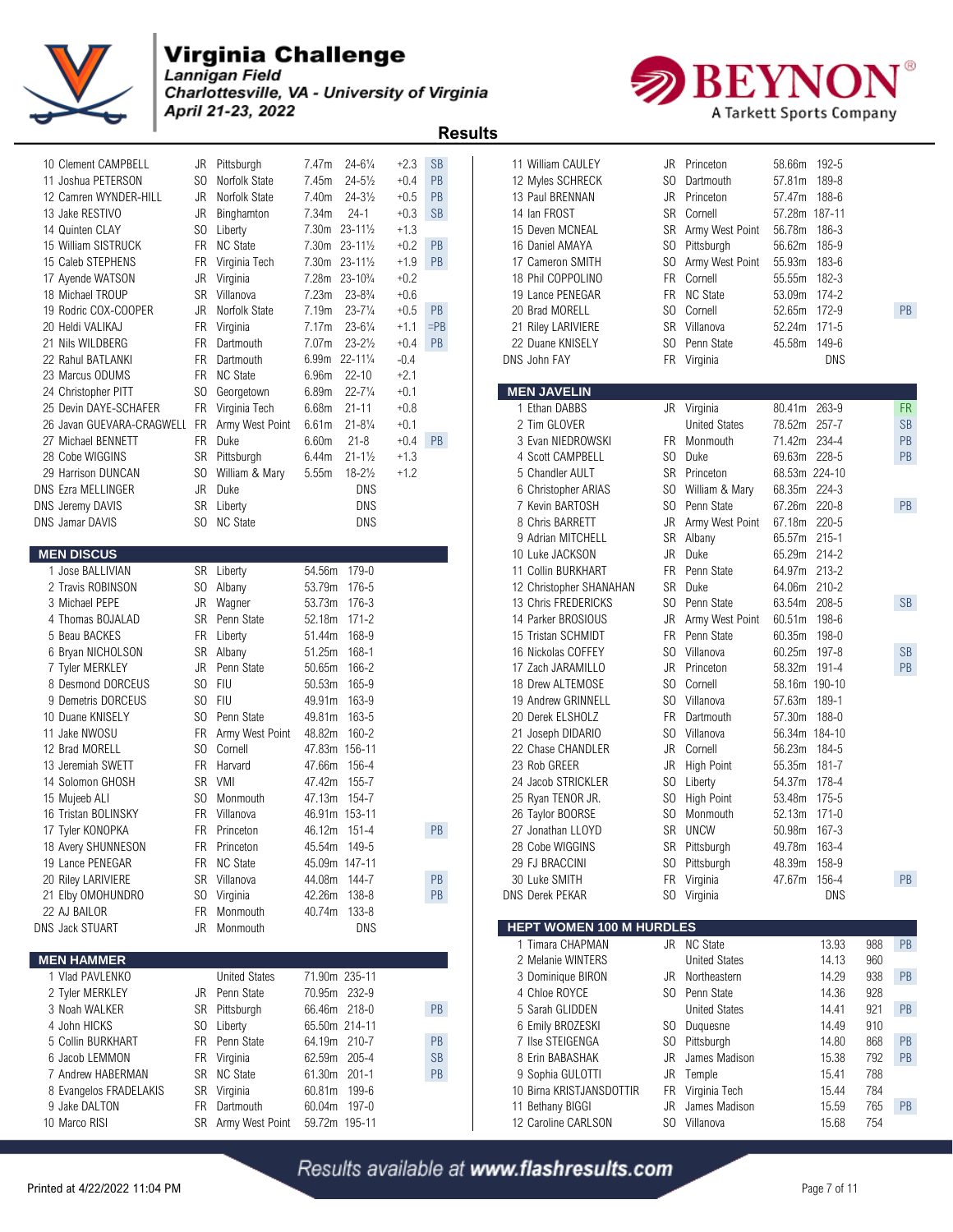

Lannigan Field Charlottesville, VA - University of Virginia April 21-23, 2022



 **Results** 

| 13 Morgan HALT                           | SO.            | <b>Boston College</b>                   | 15.70                                 | 751          | <b>SB</b> | 5 Chloe ROYCE                             |     | Penn State                            | 3173               |           |
|------------------------------------------|----------------|-----------------------------------------|---------------------------------------|--------------|-----------|-------------------------------------------|-----|---------------------------------------|--------------------|-----------|
| 14 Rachel BONNET                         | SO.            | Cornell                                 | 16.28                                 | 680          | PB        | 6 Emily BROZESKI                          |     | Duquesne                              | 3025               |           |
| <b>DNF Alix STILL</b>                    |                | JR Virginia                             | DNF                                   | $\mathbf{0}$ |           | 7 Birna KRISTJANSDOTTIR                   |     | Virginia Tech                         | 2885               |           |
|                                          |                |                                         |                                       |              |           | 8 Ilse STEIGENGA                          |     | Pittsburgh                            | 2874               |           |
| <b>HEPT WOMEN HIGH JUMP</b>              |                |                                         |                                       |              |           | 9 Bethany BIGGI                           |     | James Madison                         | 2785               |           |
| 1 Melanie WINTERS                        |                | <b>United States</b>                    | 1.70m<br>$5 - 7$                      | 855          |           | 10 Erin BABASHAK                          |     | James Madison                         | 2735               |           |
| 2 Sarah GLIDDEN                          |                | <b>United States</b>                    | 1.70m<br>$5 - 7$                      | 855          |           | 11 Rachel BONNET                          |     | Cornell                               | 2723               |           |
| 3 Dominique BIRON                        | JR             | Northeastern                            | 1.70m<br>$5 - 7$                      | 855          |           | 12 Sophia GULOTTI                         |     | Temple                                | 2674               |           |
| 4 Chloe ROYCE                            | SO.            | Penn State                              | $5 - 5\frac{3}{4}$<br>1.67m           | 818          | PB        | 13 Caroline CARLSON                       |     | Villanova                             | 2577               |           |
| 5 Timara CHAPMAN                         | JR             | <b>NC State</b>                         | 1.67m<br>$5 - 5\frac{3}{4}$           | 818          | PB        | 14 Morgan HALT                            |     | <b>Boston College</b>                 | 2541               |           |
| 6 Bethany BIGGI                          | JR             | James Madison                           | 1.64m<br>$5 - 4\frac{1}{2}$           | 783          | PB        | <b>DNF Alix STILL</b>                     |     | Virginia                              | DNF                |           |
| 7 Birna KRISTJANSDOTTIR                  | FR             | Virginia Tech                           | $5 - 4\frac{1}{2}$<br>1.64m           | 783          | PB        |                                           |     |                                       |                    |           |
| 8 Morgan HALT                            | SO.            | <b>Boston College</b>                   | $5 - 3\frac{1}{4}$<br>1.61m           | 747          |           | <b>DECATHLON TOTALS</b>                   |     |                                       |                    |           |
| 9 Alix STILL                             | JR             | Virginia                                | $5 - 3\frac{1}{4}$<br>1.61m           | 747          |           |                                           |     |                                       |                    |           |
| 10 Emily BROZESKI                        | S <sub>0</sub> | Duquesne                                | 1.55m<br>$5 - 1$                      | 678          |           | <b>WOMEN 1500 M INVITE</b>                |     |                                       |                    |           |
| 10 Erin BABASHAK                         | JR             | James Madison                           | 1.55m<br>$5 - 1$                      | 678          | $=$ PB    | 1 Michaela MEYER                          |     | Nike                                  | 4:11.03            | <b>SB</b> |
| 12 Ilse STEIGENGA                        | S <sub>0</sub> | Pittsburgh                              | 1.55m<br>$5 - 1$                      | 678          | $=$ PB    | 2 Mia BARNETT                             |     | FR Virginia                           | 4:11.32            | PB        |
| 13 Rachel BONNET                         | SO.            | Cornell                                 | 1.55m<br>$5 - 1$                      | 678          |           | 3 Emily MACKAY                            |     | SR Binghamton<br><b>CSM Bucuresti</b> | 4:13.57            | PB        |
| 14 Sophia GULOTTI                        | JR             | Temple                                  | $4 - 10\frac{1}{2}$<br>1.49m          | 610          |           | 4 Petronela SIMIUC                        |     |                                       | 4:14.12            |           |
| 15 Caroline CARLSON                      | SO.            | Villanova                               | 1.46m<br>$4 - 9\frac{1}{2}$           | 577          |           | 5 Madaline ULLOM                          | SO. | Penn State                            | 4:14.58            | PB        |
| <b>HEPT WOMEN SHOT PUT</b>               |                |                                         |                                       |              |           | 6 Megan MARVIN                            |     | SO Furman                             | 4:14.97            | PB        |
|                                          |                |                                         | 11.61m 38-11/4                        |              | PB        | 7 Nevada MARENO                           |     | JR NC State                           | 4:15.50            | PB        |
| 1 Dominique BIRON                        |                | JR Northeastern                         | 11.39m 37-41/2                        | 635<br>621   |           | 8 Anna VESS                               |     | SR NC State<br>North Carolina         | 4:17.07            | PB<br>PB  |
| 2 Melanie WINTERS                        |                | <b>United States</b><br><b>NC State</b> |                                       | 612          |           | 9 Brynn BROWN                             | FR  |                                       | 4:17.20            | PB        |
| 3 Timara CHAPMAN                         | JR             |                                         | 11.25m 36-11                          | 608          | <b>SB</b> | 10 Isabella GIESING                       | JR  | <b>UMass Lowell</b>                   | 4:17.21            | PB        |
| 4 Emily BROZESKI<br>5 Sarah GLIDDEN      | SO.            | Duquesne<br><b>United States</b>        | 11.20m<br>$36-9$<br>10.96m 35-111/2   | 592          | PB        | 11 Caroline TIMM                          |     | JR Princeton<br>JR NC State           | 4:17.52            |           |
|                                          |                | Penn State                              |                                       | 590          | PB        | 12 Savannah SHAW                          | SO. | Columbia                              | 4:17.65            | PB        |
| 6 Chloe ROYCE<br>7 Birna KRISTJANSDOTTIR | SO.            |                                         | 10.92m<br>$35 - 10$<br>10.78m 35-41/2 |              | PB        | 13 Nicole VANASSE                         |     | SR Florida State                      | 4:18.42            |           |
| 8 Rachel BONNET                          | FR.<br>SO.     | Virginia Tech<br>Cornell                |                                       | 581<br>572   | <b>SB</b> | 14 Maudie SKYRING                         | FR. | North Carolina                        | 4:19.62<br>4:19.70 | PB        |
|                                          | JR             |                                         | 10.65m 34-111/4                       |              | PB        | 15 Carlee HANSEN                          | SO  | Elon                                  |                    | PB        |
| 9 Bethany BIGGI                          | S <sub>0</sub> | James Madison<br>Villanova              | 10.12m 33-21/2<br>10.01m 32-101/4     | 537          | PB        | 16 Leandra LORENZ                         | SO  |                                       | 4:19.73            | PB        |
| 10 Caroline CARLSON                      | JR             |                                         | $32 - 7\frac{1}{2}$<br>9.94m          | 530<br>526   |           | 17 Maggie DONAHUE<br>18 Alexandra CARLSON |     | Georgetown<br>FR Rutgers              | 4:20.67<br>4:20.75 | PB        |
| 11 Sophia GULOTTI<br>12 Ilse STEIGENGA   | SO.            | Temple<br>Pittsburgh                    | $32 - 1\frac{1}{2}$<br>9.79m          | 516          | PB        | 19 Annie BOOS                             |     | SR Syracuse                           | 4.21.07            |           |
|                                          | JR             |                                         | 9.57m<br>$31 - 4\frac{3}{4}$          | 501          |           |                                           | SR  |                                       | 4:22.16            |           |
| 13 Erin BABASHAK                         | S <sub>0</sub> | James Madison                           | 9.12m 29-111/4                        | 472          |           | 20 Ally BRUNTON                           | SO  | Pittsburgh                            | 4:23.01            | <b>SB</b> |
| 14 Morgan HALT<br><b>DNS Alix STILL</b>  |                | <b>Boston College</b><br>JR Virginia    | DNS                                   | $\Omega$     |           | 21 Taryn PARKS<br>22 Charlotte CROOK      |     | North Carolina<br>JR UCF              | 4:23.28            |           |
|                                          |                |                                         |                                       |              |           | 23 Yasmine ABBES                          |     | SO Florida State                      | 4:24.31            | <b>SB</b> |
| <b>HEPT WOMEN 200 M</b>                  |                |                                         |                                       |              |           | 24 Leigha TORINO                          |     | SR Virginia Tech                      | 4:25.59            | <b>SB</b> |
| 1 Melanie WINTERS                        |                | <b>United States</b>                    | 24.69                                 | 915          |           | 25 Jennifer LIMA                          |     | SO Florida State                      | 4:28.44            |           |
| 2 Timara CHAPMAN                         | JR             | <b>NC State</b>                         | 24.94                                 | 892          | PB        | 26 Helene HOLM GOTTLIEB                   |     | SR Temple                             | 4:29.28            |           |
| 3 Sarah GLIDDEN                          |                | <b>United States</b>                    | 25.06                                 | 881          |           | 27 Samantha BUSH                          |     | JR NC State                           | 4:30.77            |           |
| 4 Chloe ROYCE                            |                | SO Penn State                           | 25.55                                 | 837          |           | DNF Sydney COPPOLINO                      |     | JR Virginia                           | <b>DNF</b>         |           |
| 5 Dominique BIRON                        |                | JR Northeastern                         | 25.64                                 | 829          |           | DNS Maggie SMITH                          |     | SO Villanova                          | DNS                |           |
| 6 Emily BROZESKI                         | SO.            | Duquesne                                | 25.64                                 | 829          | <b>PB</b> | DNF Keara SEASHOLTZ                       |     | FR Virginia                           | DNF                |           |
| 7 Ilse STEIGENGA                         | S <sub>0</sub> | Pittsburgh                              | 25.83                                 | 812          | PB        |                                           |     |                                       |                    |           |
| 8 Rachel BONNET                          | SO.            | Cornell                                 | 26.05                                 | 793          | <b>PB</b> | WOMEN 3000 M STEEPLECHASE INVITE          |     |                                       |                    |           |
| 9 Erin BABASHAK                          | JR             | James Madison                           | 26.38                                 | 764          | <b>PB</b> | 1 Kayley DELAY                            |     | JR Yale                               | 9:44.71            | PB        |
| 10 Sophia GULOTTI                        |                | JR Temple                               | 26.55                                 | 750          |           | 2 Semra KARASLAN                          |     | SR Toledo                             | 10:05.94           | PB        |
| 11 Birna KRISTJANSDOTTIR                 | <b>FR</b>      | Virginia Tech                           | 26.70                                 | 737          |           | 3 Faith DEMARS                            |     | SO Penn State                         | 10:06.27           | PB        |
| 12 Caroline CARLSON                      | SO.            | Villanova                               | 26.95                                 | 716          |           | 4 Hannah BROOKOVER                        |     | SR High Point                         | 10:13.62           | PB        |
| 13 Bethany BIGGI                         | JR             | James Madison                           | 27.14                                 | 700          | <b>PB</b> | 5 Aziza CHIGATAYEVA                       |     | JR Binghamton                         | 10:14.31           | PB        |
| 14 Morgan HALT                           | SO.            | <b>Boston College</b>                   | 28.78                                 | 571          |           | 6 Winter BOESE                            |     | JR Navy                               | 10:14.85           | PB        |
| <b>DNS Alix STILL</b>                    |                | JR Virginia                             | DNS                                   | 0            |           | 7 Emily COLE                              |     | JR Duke                               | 10:15.99           | PB        |
|                                          |                |                                         |                                       |              |           | 8 Makenna KREBS                           | JR  | Penn State                            | 10:16.70           | PB        |
| <b>HEPTATHLON TOTALS</b>                 |                |                                         |                                       |              |           | 9 Eleanor ABRAHAM                         |     | SO Navy                               | 10:20.14           | PB        |
| 1 Melanie WINTERS                        |                | <b>United States</b>                    | 3351                                  |              |           | 10 Margaret COOGAN                        |     | SR George Washington                  | 10:20.37           | <b>SB</b> |
| 2 Timara CHAPMAN                         |                | <b>NC State</b>                         | 3310                                  |              |           | 11 Isabelle GOLDSTEIN                     |     | FR Harvard                            | 10:25.89           | PB        |
| 3 Dominique BIRON                        |                | Northeastern                            | 3257                                  |              |           | 12 Emily VINING                           |     | SO Toledo                             | 10:30.85           |           |
| 4 Sarah GLIDDEN                          |                | <b>United States</b>                    | 3249                                  |              |           | 13 Katie DAMMER                           |     | JR Georgetown                         | 10:30.90           | PB        |
|                                          |                |                                         |                                       |              |           |                                           |     |                                       |                    |           |

| 5 Chloe ROYCE           | Penn State            | 3173       |
|-------------------------|-----------------------|------------|
| 6 Emily BROZESKI        | Duguesne              | 3025       |
| 7 Birna KRISTJANSDOTTIR | Virginia Tech         | 2885       |
| 8 Ilse STEIGENGA        | Pittsburgh            | 2874       |
| 9 Bethany BIGGI         | James Madison         | 2785       |
| 10 Erin BABASHAK        | James Madison         | 2735       |
| 11 Rachel BONNET        | Cornell               | 2723       |
| 12 Sophia GULOTTI       | Temple                | 2674       |
| 13 Caroline CARLSON     | Villanova             | 2577       |
| 14 Morgan HALT          | <b>Boston College</b> | 2541       |
| <b>NF Alix STILL</b>    | Virginia              | <b>DNF</b> |

#### **BECATHLON TOTALS**

| <b>WOMEN 1500 M INVITE</b>              |                |                      |          |           |
|-----------------------------------------|----------------|----------------------|----------|-----------|
| 1 Michaela MEYER                        |                | Nike                 | 4:11.03  | <b>SB</b> |
| 2 Mia BARNETT                           | FR.            | Virginia             | 4:11.32  | <b>PB</b> |
| 3 Emily MACKAY                          | <b>SR</b>      | Binghamton           | 4:13.57  | PB        |
| 4 Petronela SIMIUC                      |                | <b>CSM Bucuresti</b> | 4:14.12  |           |
| 5 Madaline ULLOM                        | SO.            | Penn State           | 4:14.58  | PB        |
| 6 Megan MARVIN                          | SO.            | Furman               | 4:14.97  | PB        |
| 7 Nevada MARENO                         | <b>JR</b>      | <b>NC State</b>      | 4:15.50  | PB        |
| 8 Anna VESS                             | SR             | <b>NC State</b>      | 4:17.07  | PB        |
| 9 Brynn BROWN                           | FR I           | North Carolina       | 4:17.20  | PB        |
| 10 Isabella GIESING                     | JR.            | <b>UMass Lowell</b>  | 4:17.21  | PB        |
| 11 Caroline TIMM                        | JR.            | Princeton            | 4:17.52  | PB        |
| 12 Savannah SHAW                        | JR.            | <b>NC State</b>      | 4:17.65  |           |
| 13 Nicole VANASSE                       |                | SO Columbia          | 4:18.42  | PB        |
| 14 Maudie SKYRING                       |                | SR Florida State     | 4:19.62  |           |
| 15 Carlee HANSEN                        | <b>FR</b>      | North Carolina       | 4:19.70  | <b>PB</b> |
| 16 Leandra LORENZ                       | SO.            | Elon                 | 4:19.73  | PB        |
| 17 Maggie DONAHUE                       |                | SO Georgetown        | 4:20.67  | PB        |
| 18 Alexandra CARLSON                    | <b>FR</b>      | Rutgers              | 4:20.75  | PB        |
| 19 Annie BOOS                           | SR             | Syracuse             | 4:21.07  |           |
| 20 Ally BRUNTON                         | SR             | Pittsburgh           | 4:22.16  |           |
| 21 Taryn PARKS                          | SO.            | North Carolina       | 4:23.01  | <b>SB</b> |
| 22 Charlotte CROOK                      | <b>JR</b>      | <b>UCF</b>           | 4:23.28  |           |
| 23 Yasmine ABBES                        | SO.            | Florida State        | 4:24.31  | <b>SB</b> |
| 24 Leigha TORINO                        | SR             | Virginia Tech        | 4:25.59  | <b>SB</b> |
| 25 Jennifer LIMA                        |                | SO Florida State     | 4:28.44  |           |
| 26 Helene HOLM GOTTLIEB                 |                | SR Temple            | 4:29.28  |           |
| 27 Samantha BUSH                        | JR.            | <b>NC State</b>      | 4:30.77  |           |
| DNF Sydney COPPOLINO                    | JR             | Virginia             | DNF      |           |
| DNS Maggie SMITH                        | SO             | Villanova            | DNS      |           |
| DNF Keara SEASHOLTZ                     | FR.            | Virginia             | DNF      |           |
|                                         |                |                      |          |           |
| <b>WOMEN 3000 M STEEPLECHASE INVITE</b> |                |                      |          |           |
| 1 Kayley DELAY                          | JR.            | Yale                 | 9:44.71  | PB        |
| 2 Semra KARASLAN                        | <b>SR</b>      | Toledo               | 10:05.94 | PB        |
| 3 Faith DEMARS                          | SO.            | Penn State           | 10:06.27 | <b>PB</b> |
| 4 Hannah BROOKOVER                      | SR             | <b>High Point</b>    | 10:13.62 | PB        |
| 5 Aziza CHIGATAYEVA                     | JR             | Binghamton           | 10:14.31 | PB        |
| 6 Winter BOESE                          | JR             | Navy                 | 10:14.85 | <b>PB</b> |
| 7 Emily COLE                            | JR.            | Duke                 | 10:15.99 | PB        |
| 8 Makenna KREBS                         | JR.            | Penn State           | 10:16.70 | PB        |
| 9 Eleanor ABRAHAM                       | S <sub>O</sub> | Navy                 | 10:20.14 | PB        |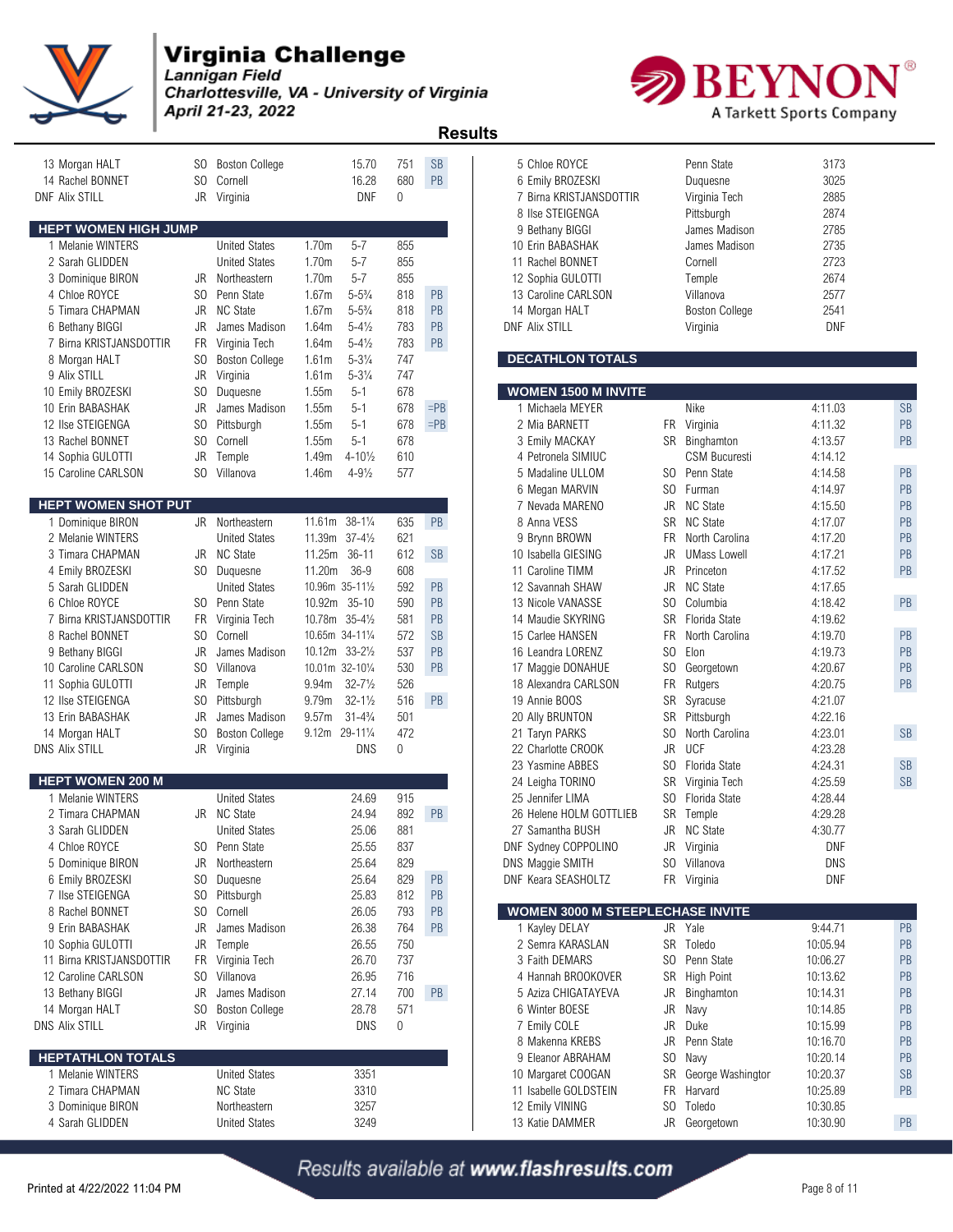

Lannigan Field Charlottesville, VA - University of Virginia April 21-23, 2022

 **Results** 

| 14 Tina CAPPARELL                                           | JR                               | Delaware                         | 10:33.02                                 |                      | 1 Ashley ANUMBA                        | JR             | Virginia                              | 56.67m 185-11      | <b>MR</b> |
|-------------------------------------------------------------|----------------------------------|----------------------------------|------------------------------------------|----------------------|----------------------------------------|----------------|---------------------------------------|--------------------|-----------|
| 15 Kylee RAFTIS                                             | <b>SR</b>                        | <b>Boston College</b>            | 10:33.60                                 |                      | 2 Estel VALEANU                        | <b>FR</b>      | Harvard                               | 174-5<br>53.17m    |           |
| 16 Helena LINDSAY                                           | SO.                              | Virginia                         | 10:35.29                                 |                      | 3 Maria DEAVIZ                         | <b>FR</b>      | Virginia                              | 164-0<br>49.99m    |           |
| 17 Hannah MILLER                                            | S <sub>0</sub>                   | Elon                             | 10:35.46                                 |                      | 4 Thelma KRISTJANSDOTTIR               | JR             | Virginia                              | 48.74m 159-11      |           |
| 18 Chase KAPPELER                                           | SO.                              | Virginia Tech                    | 10:36.33                                 |                      | 5 Sophia DYKSTRA                       | FR             | Army West Point                       | 159-5<br>48.59m    |           |
| 19 Anouk VAN GILS                                           | S <sub>0</sub>                   | Eastern Kentucky                 | 10:36.57                                 |                      | 6 Sadey RODRIGUEZ                      | JR             | Virginia                              | 47.71m<br>156-6    |           |
| 20 Jordan WILLIAMS                                          | <b>SR</b>                        | Penn State                       | 10:39.22                                 |                      | 7 Siniru IHEOMA                        | <b>FR</b>      | Princeton                             | 47.04m<br>154-4    |           |
| 21 Emily BROWN                                              | SO.                              | Pittsburgh                       | 10:39.35                                 |                      | 8 Piper KLINGER                        | JR.            | Penn State                            | 44.47m 145-10      | SB        |
| 22 Justus HOLDEN-BETTS                                      | S <sub>0</sub><br>S <sub>0</sub> | Syracuse                         | 10:41.02<br>10:48.91                     | <b>SB</b>            | DNS Kaitlin MCGOOGAN                   | SO             | Elon                                  | <b>DNS</b>         |           |
| 23 Sarah FLYNN<br>24 Shaked LEIBOVITZ                       | <b>FR</b>                        | <b>Boston College</b><br>Harvard | 10:49.54                                 |                      | <b>MEN 1500 M INVITE</b>               |                |                                       |                    |           |
| 25 Kathryn NOHILLY                                          |                                  | SR George Washingtor             | 10:53.53                                 |                      | 1 Thomas VANOPPEN                      |                | JR Wake Forest                        | 3:40.73            |           |
|                                                             |                                  |                                  |                                          |                      | 2 Nick DAHL                            | <b>SR</b>      | Duke                                  | 3:41.06            |           |
| <b>WOMEN 5000 M INVITE</b>                                  |                                  |                                  |                                          |                      | 3 Charlie O'DONOVAN                    | SO.            | Villanova                             | 3:41.84            | <b>SB</b> |
| 1 Katelyn TUOHY                                             |                                  | SO NC State                      | 15:14.61                                 | <b>FR</b>            | 4 Sean DOLAN                           | S <sub>0</sub> | Villanova                             | 3:41.86            | <b>SB</b> |
| 2 Jenna MAGNESS                                             |                                  | Michigan State                   | 15:26.21                                 | PB                   | 5 Nathan HENDERSON                     | JR             | Syracuse                              | 3:42.03            | PB        |
| 3 Ella BARAN                                                | JR                               | Johns Hopkins                    | 15:49.09                                 | PB                   | 6 Gavin GAYNOR                         | JR.            | <b>NC State</b>                       | 3:42.11            | PB        |
| 4 Michaela REINHART                                         | SR                               | Duke                             | 15:53.08                                 | PB                   | 7 Mael GOUYETTE                        | JR.            | lona                                  | 3:42.13            |           |
| 5 Hannah MORAN                                              | <b>SR</b>                        | Radford                          | 15:54.32                                 |                      | 8 Michael DANZI                        | SO.            | Columbia                              | 3:42.22            | PB        |
| 6 Skylar BOOGERD                                            | SO.                              | Ole Miss                         | 15:54.46                                 | PB                   | 9 Ryan DREW                            | SR             | Liberty                               | 3:42.25            |           |
| 7 Hannah STEELMAN                                           | SR                               | <b>NC State</b>                  | 15:54.53                                 | <b>SB</b>            | 10 Sean DONOGHUE                       | FR.            | Villanova                             | 3:42.45            | PB        |
| 8 Lauren WHITE                                              | SR                               | <b>Boston College</b>            | 15:54.86                                 | PB                   | 11 Ahmed MUHUMED                       | <b>SR</b>      | Florida State                         | 3:42.59            |           |
| 9 Gionna QUARZO                                             | SO.                              | <b>NC State</b>                  | 15:56.55                                 | PB                   | 12 Sam FIELD                           | SO.            | Florida State                         | 3:42.72            | SB        |
| 10 Mia NAHOM                                                |                                  | SR Connecticut                   | 16:00.35                                 | PB                   | 13 Robby ANDREWS                       |                | <b>United States</b>                  | 3:42.77            |           |
| 11 Mackenna CURTIS-COLLINS SR<br>12 Jone ZABALETA- LARRANA( | <b>JR</b>                        | <b>Wake Forest</b>               | 16:02.51                                 | PB<br>PB             | 14 Aaron WIER                          | JR.            | SR Furman<br>North Carolina           | 3:42.89<br>3:42.93 | PB        |
| 13 Anna ELKIN                                               |                                  | Eastern Kentucky<br>SR Ole Miss  | 16:02.55<br>16:04.94                     |                      | 15 Jesse HUNT<br>16 Shane BRACKEN      | JR.            | Ole Miss                              | 3:43.19            |           |
| 14 Anna OESER                                               | JR                               | <b>Boston College</b>            | 16:06.32                                 | PB                   | 17 Sam ELLIS                           |                | SR Princeton                          | 3:43.70            | PB        |
| 15 Mariah HOWLETT                                           | S <sub>0</sub>                   | <b>NC State</b>                  | 16:06.71                                 | PB                   | 18 Duncan MILLER                       | JR.            | Princeton                             | 3:43.78            | PB        |
| 16 Elizabeth MANCINI                                        | JR                               | La Salle                         | 16:07.44                                 | PB                   | 19 Ian SHANKLIN                        | JR             | <b>NC State</b>                       | 3:45.43            | PB        |
| 17 Amanda BEACH                                             |                                  | SR Florida State                 | 16:09.70                                 |                      | 20 Harrison WITT                       | <b>FR</b>      | Princeton                             | 3:45.84            |           |
| 18 Eleanor MANCINI                                          | JR                               | La Salle                         | 16:10.22                                 | PB                   | 21 Aaron LAS HERAS                     | JR.            | <b>Wake Forest</b>                    | 3:46.00            |           |
| 19 Bethany GRAHAM                                           | SO.                              | Furman                           | 16:14.09                                 |                      | 22 Carter DILLON                       | <b>SR</b>      | Duke                                  | 3:46.06            |           |
| 20 Madelynne CADEAU                                         | <b>FR</b>                        | Furman                           | 16:15.48                                 | SB                   | 23 David NELSEN                        |                | SR Navy                               | 3:46.60            | PB        |
| <b>DNF Savannah SHAW</b>                                    | JR                               | <b>NC State</b>                  | DNF                                      |                      | 24 Ryan HILL                           |                | Hoka                                  | 3:48.90            |           |
| DNF Nevada MARENO                                           | JR                               | <b>NC State</b>                  | <b>DNF</b>                               |                      | <b>DNF Liam BELLAMY</b>                |                | FR Virginia                           | <b>DNF</b>         |           |
| <b>DNF Fiona MAX</b>                                        | FR                               | Princeton                        | DNF                                      |                      | <b>DNF Conor MURPHY</b>                |                | FR Virginia                           | <b>DNF</b>         |           |
| <b>DNF Marlee STARLIPER</b>                                 | <b>FR</b>                        | <b>NC State</b>                  | <b>DNF</b>                               |                      |                                        |                |                                       |                    |           |
| <b>DNF Anna VESS</b>                                        |                                  | SR NC State                      | DNF                                      |                      | <b>MEN 3000 M STEEPLECHASE INVITE</b>  |                |                                       |                    |           |
| <b>DNS Phoebe ANDERSON</b>                                  | FR                               | Columbia<br>Villanova            | <b>DNS</b>                               |                      | 1 Parker STOKES                        |                | SO Georgetown                         | 8:32.22            | <b>FR</b> |
| DNS Sadie SIGFSTEAD<br><b>DNS Randi BURR</b>                | FR.                              | SR Connecticut                   | <b>DNS</b><br><b>DNS</b>                 |                      | 2 El Hocine BOUCHRAK<br>3 Ahmed JAZIRI | SR<br>JR       | <b>High Point</b><br>Eastern Kentucky | 8:37.00<br>8:39.47 | PB        |
|                                                             |                                  |                                  |                                          |                      | 4 Ben FLEMING                          |                | SR Virginia Tech                      | 8:41.14            |           |
| <b>WOMEN POLE VAULT INVITE</b>                              |                                  |                                  |                                          |                      | 5 Carson WILLIAMS                      |                | SO Furman                             | 8:42.83            | PB        |
| 1 Sommer KNIGHT                                             |                                  | SR East Carolina                 | $14 - 1\frac{3}{4}$<br>4.31 <sub>m</sub> | <b>SB</b>            | 6 Nathan MOUNTAIN                      | <b>FR</b>      | Virginia                              | 8:45.42            |           |
| 2 Katie JONES                                               |                                  | SR Penn State                    | $14 - 1\frac{3}{4}$<br>4.31 <sub>m</sub> | PB                   | 7 Jantz TOSTENSON                      |                | SO Georgetown                         | 8:46.70            | PB        |
| 3 Mackenzie HORN                                            | JR                               | <b>High Point</b>                | 4.26m 13-11 <sup>3</sup> / <sub>4</sub>  | PB                   | 8 Kevin ROBERTSON                      |                | SO Syracuse                           | 8:46.98            | PB        |
| 3 Sydney HORN                                               | SO.                              | <b>High Point</b>                | 4.26m 13-11 <sup>3</sup> / <sub>4</sub>  |                      | 9 Aidan THOMPSON                       |                | <b>Great Britain</b>                  | 8:47.32            |           |
| 5 Victoria ATKINSON                                         | JR                               | Cornell                          | $13 - 7\frac{3}{4}$<br>4.16m             | PB                   | 10 Alexander KORCZYNSKI                |                | SR Northeastern                       | 8:48.26            | SB        |
| 6 Trina BARCAROLA                                           |                                  | FR Virginia                      | 4.06m<br>$13 - 3\frac{3}{4}$             | PB                   | 11 Aidan TOOKER                        |                | <b>United States</b>                  | 8:49.59            |           |
| 7 Hailey ZURICH                                             | JR                               | Penn State                       | $13 - 3\frac{3}{4}$<br>4.06m             | $\mathsf{SB}\xspace$ | 12 Benjamin NIBBELINK                  | JR             | Virginia Tech                         | 8:49.70            | PB        |
| 8 Rachel VESPER                                             | S <sub>0</sub>                   | High Point                       | $12 - 10$<br>3.91 <sub>m</sub>           |                      | 13 Gavin JENKINS                       |                | SR VMI                                | 8:49.92            | <b>SB</b> |
| 8 Filippa MILLER                                            | SO.                              | <b>FIU</b>                       | 3.91m<br>$12 - 10$                       |                      | 14 Matthew OWENS                       |                | SR Florida State                      | 8.51.40            | PB        |
| 10 Maya MALONEY                                             | SO.                              | Virginia                         | 3.91 <sub>m</sub><br>$12 - 10$           | SB                   | 15 Landon MILLER                       |                | SR Liberty                            | 8.52.00            | PB        |
| 11 Paige SOMMERS                                            | <b>FR</b>                        | Duke                             | 3.71m<br>$12 - 2$                        |                      | 16 Kevin CAWLEY                        |                | SO Connecticut                        | 8.52.12            | PB        |
| 12 Taylen LANGIN                                            | JR                               | Liberty                          | $12 - 2$<br>3.71m                        |                      | 17 Ka'eo KRUSE                         |                | SR Virginia                           | 8.52.63            | PB        |
| 13 Brynn KING                                               | SO                               | Duke                             | $12 - 2$<br>3.71m                        |                      | 18 Marshall WILLIAMSON                 | JR             | North Carolina                        | 8.54.96            | <b>SB</b> |
| DNS Hayley HORVATH                                          |                                  | SR Towson                        | DNS                                      |                      | 19 Josh HIGGINS                        |                | SR Pittsburgh                         | 8:56.23            | PB        |
| <b>WOMEN DISCUS INVITE</b>                                  |                                  |                                  |                                          |                      | 20 Brett GARDNER<br>21 Rrett RRADY     |                | SO NC State<br>IR Navy                | 8:56.41<br>8.5684  | <b>PR</b> |
|                                                             |                                  |                                  |                                          |                      |                                        |                |                                       |                    |           |



| <b>DIVO I HUGUG ANDLI WUN</b>  | <b>UUILIINI</b>       | טווע                                     |           | ט ונוועו שוטוגב         |           | <b>OU UUUIYUUWII</b> | U.J <i>L.LL</i> | .         |
|--------------------------------|-----------------------|------------------------------------------|-----------|-------------------------|-----------|----------------------|-----------------|-----------|
| <b>DNS Sadie SIGFSTEAD</b>     | Villanova<br>FR.      | <b>DNS</b>                               |           | 2 El Hocine BOUCHRAK    |           | SR High Point        | 8:37.00         | PB        |
| <b>DNS Randi BURR</b>          | <b>SR</b> Connecticut | <b>DNS</b>                               |           | 3 Ahmed JAZIRI          | JR        | Eastern Kentucky     | 8:39.47         |           |
|                                |                       |                                          |           | 4 Ben FLEMING           | <b>SR</b> | Virginia Tech        | 8:41.14         |           |
| <b>WOMEN POLE VAULT INVITE</b> |                       |                                          |           | 5 Carson WILLIAMS       |           | SO Furman            | 8:42.83         | PB        |
| Sommer KNIGHT                  | SR East Carolina      | $14 - 1\frac{3}{4}$<br>4.31 <sub>m</sub> | <b>SB</b> | 6 Nathan MOUNTAIN       |           | FR Virginia          | 8:45.42         |           |
| 2 Katie JONES                  | SR Penn State         | $14 - 1\frac{3}{4}$<br>4.31 <sub>m</sub> | <b>PB</b> | 7 Jantz TOSTENSON       |           | SO Georgetown        | 8:46.70         | PB        |
| 3 Mackenzie HORN               | JR High Point         | 4.26m<br>$13 - 11\frac{3}{4}$            | PB        | 8 Kevin ROBERTSON       |           | SO Syracuse          | 8:46.98         | PB        |
| 3 Sydney HORN                  | SO.<br>High Point     | 4.26m<br>$13 - 11\frac{3}{4}$            |           | 9 Aidan THOMPSON        |           | Great Britain        | 8:47.32         |           |
| 5 Victoria ATKINSON            | JR Cornell            | 4.16m<br>$13 - 7\frac{3}{4}$             | PB        | 10 Alexander KORCZYNSKI | SR.       | Northeastern         | 8:48.26         | <b>SB</b> |
| 6 Trina BARCAROLA              | FR Virginia           | 4.06m<br>$13 - 3\frac{3}{4}$             | PB        | 11 Aidan TOOKER         |           | <b>United States</b> | 8:49.59         |           |
| 7 Hailey ZURICH                | JR Penn State         | 4.06m<br>$13 - 3\frac{3}{4}$             | <b>SB</b> | 12 Benjamin NIBBELINK   |           | JR Virginia Tech     | 8:49.70         | PB        |
| 8 Rachel VESPER                | SO High Point         | 3.91 <sub>m</sub><br>$12 - 10$           |           | 13 Gavin JENKINS        | <b>SR</b> | VMI                  | 8:49.92         | <b>SB</b> |
| 8 Filippa MILLER               | SO.<br>FIU            | 3.91 <sub>m</sub><br>$12 - 10$           |           | 14 Matthew OWENS        | SR.       | Florida State        | 8:51.40         | PB        |
| 10 Maya MALONEY                | SO.<br>Virginia       | 3.91 <sub>m</sub><br>$12 - 10$           | <b>SB</b> | 15 Landon MILLER        | <b>SR</b> | Liberty              | 8:52.00         | PB        |
| 11 Paige SOMMERS               | FR<br>Duke            | 3.71m<br>$12 - 2$                        |           | 16 Kevin CAWLEY         | SO.       | Connecticut          | 8:52.12         | PB        |
| 12 Taylen LANGIN               | JR<br>Liberty         | 3.71 <sub>m</sub><br>$12 - 2$            |           | 17 Ka'eo KRUSE          | <b>SR</b> | Virginia             | 8:52.63         | PB        |
| 13 Brynn KING                  | SO.<br>Duke           | 3.71 <sub>m</sub><br>$12 - 2$            |           | 18 Marshall WILLIAMSON  | JR        | North Carolina       | 8:54.96         | <b>SB</b> |
| DNS Hayley HORVATH             | SR<br>Towson          | <b>DNS</b>                               |           | 19 Josh HIGGINS         |           | SR Pittsburgh        | 8:56.23         |           |
|                                |                       |                                          |           | 20 Brett GARDNER        | SO.       | NC State             | 8:56.41         | PB        |
| <b>WOMEN DISCUS INVITE</b>     |                       |                                          |           | 21 Brett BRADY          | JR.       | Navy                 | 8:56.84         | PB        |
|                                |                       |                                          |           |                         |           |                      |                 |           |

Printed at 4/22/2022 11:04 PM Page 9 of 11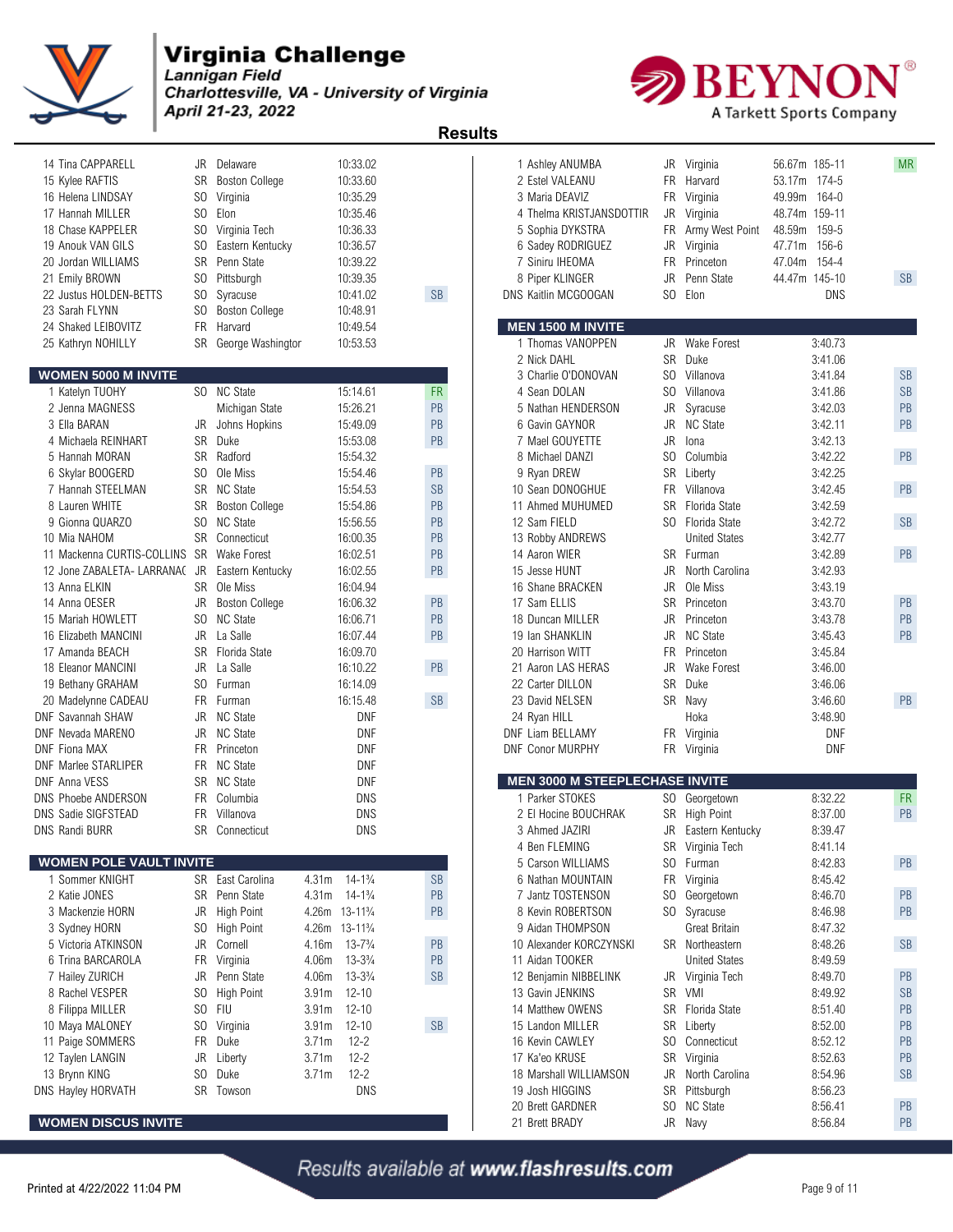

Lannigan Field Charlottesville, VA - University of Virginia April 21-23, 2022



 **Results**  22 David MELVILLE SO Harvard 8:57.33 PB 51 Daniel MCGOEY FR NC State 14:23.86 PB 23 Declan RYMER FR Virginia Tech 9:01.27 52 Stephen MOODY SO Yale 14:24.68 24 Connor MCMENAMIN SR Penn State 9:02.14 PB 25 Scott JOHNSON SR Georgetown 9:07.72 PB 54 Rory CAVAN JR Duke 14:50.11 26 Titouan LE GRIX FR Wingate 9:08.81 PB DNF Jack MILLER SO Pittsburgh DNF 27 Nikodem DWORCZAK SO Eastern Kentucky 9:10.10 PB 28 Dominic PALERMO SO Wagner 9:14.02 PB 29 Price OWENS JR Georgetown 9:18.30 DNF Aaron WIER SR Furman DNF **MEN 5000 M INVITE** 1 Alex OSTBERG SR North Carolina 13:35.67 PB NS Shadrack KIPKOSGEI SO Kent State DNS 2 Dan SCHAFFER SR Binghamton 13:36.23 PB | DNF Steven FAHY Puma Puma DNF 3 Eric VAN DER ELS SR Connecticut 13:36.28 PB | DNF Derek HOLMES SR UMass Lowell DNF 4 Wes PORTER FR Virginia 13:36.84 PB DNF Ernie PITONE United States DNF Ernie PITONE 5 Zach FACIONI JR Wake Forest 13:37.09 DNS Marshall WILLIAMSON JR North Carolina DNS 6 Kevin BERRY SR Princeton 13:37.21 PB DNS Robby ANDREWS United States DNS 7 Patrick ANDERSON SO North Carolina 13:37.79 PB 8 Antonio LOPEZ SEGURA JR Virginia Tech 13:38.22 PB | | 9 Adriaan WILDSCHUTT SR Florida State 13:38.75 10 Cole BULLOCK SO Ole Miss 13:39.46 PB 2 Ryan KUTCH CPTC - Tracksmith 28:45.49 11 Jack AHO SR North Carolina 13:39.59 PB 3 Dylan SCHUBERT SO Furman 28:52.85 12 Joaquin MARTINEZ DE PINIL JR Wake Forest 13:39.83 PB 13 John TATTER JR North Carolina 13:40.59 PB 5 Rohann ASFAW JR Virginia 28:53.84 PB 14 Nickolas SCUDDER SO Charlotte 13:40.62 PB 15 Joe DRAGON SR Syracuse 13:41.04 PB 7 Caleb POTTORFF JR Florida State 29:09.80 PB 16 Yasin SADO 6 FR Virginia 13:42.84 PB 8 Carter COUGHLIN JR Wake Forest 29:09.97 17 CJ AMBROSIO SR Duke 13:43.17 PB 9 Silas GRIFFITH JR Florida State 29:10.89 PB 18 Luke TEWALT FR Wake Forest 13:43.60 10 Perry MACKINNON JR Cornell 29:11.46 19 Joshua DESOUZA SO Iona 13:47.81 PB 20 Robinson SNIDER SR NC State 13:50.91 PB 12 Ben MITCHELL JR Wake Forest 29:19.18 PB 21 Brandon OLDEN SO Siena 13:51.97 PB 22 Robert MIRANDA JR Yale 13:52.43<br>23 Jonathan DESOUZA SO Iona 13:54.51 PB 23 Jonathan DESOUZA SO Iona 13:54.51 24 Felix KANDIE SR Liberty 13:55.07 PB 16 Alex CORBETT United States 29:58.00 25 Zachary MICHON PRTC 13:55.22 26 Will JEFFERSON FR Liberty 13:56.51 PB 18 Quinn NICHOLSON SO Georgetown 30:25.76 27 Daniel O'BRIEN FR Princeton 13:56.70 PB 19 Grant VAN VALKENBURG SR Navy 30:29.63 28 Matthew SCRAPE JR Syracuse 13:56.81 PB 20 Rusty KUJDYCH JR Georgetown 30:31.72 29 Matt GROSSMAN SR Princeton 13:57.49 PB 21 Johnny ROGERS FR Virginia 30:36.90 30 Ian HARRISON FR NC State 13:57.55 PB 22 Harry MONROE JR Virginia 30:45.03 31 Gregory MATHIAS SR Navy 13:57.76 32 Will DALEY SO Dartmouth 13:57.95 PB 24 Paul STAFFORD JR Florida State 31:13.47 PB 33 Joshua ZELEK SO Princeton 13:58.14 25 Garrett GOUGH JR Army West Point 31:20.72 34 Sean LAIDLAW SO Georgetown 13:58.32 DNF John RILEY FR UMass Lowell DNF 35 Jan-Lukas BECKER SO Queens (NC) 14:00.23 36 Gabriel MONTAGUE FR Furman 14:01.02 PB 37 Will COOGAN SO North Carolina 14:01.46 DNF Matthew FARRELL FR Princeton DNF 38 Justin WACHTEL FR Virginia 14:02.48 PB DNF Bobby HASTIE SR St. Joseph's DNF 39 Chris THEODORE JR Duke 14:02.88 PB 40 Matthew SCHAEFER SR Northeastern 14:04.84 PB 41 Jacob HUNTER JR Virginia 14:05.61 42 Nicholas BENDTSEN FR Princeton 14:06.99 43 Dereck ELKINS JR Ole Miss 14:08.24 PB 1 Scott HOUSTON Vaulthouse 5.41m 17-9 44 Matthew SCARR SR ETSU 14:09.83 2 James RHOADS FR Penn 5.31m 17-5 PB 45 Bastian MROCHEN FR Wingate 14:11.20 PB 46 Sam RIVERA FR Duke 14:13.20 4 Luke KNIPE SO Penn State 5.21m 17-1 47 Jamie DEE JR Iona 14:13.24 5 Erick DUFFY SR Duke 5.11m 16-9¼ 48 Anthony MONTE FR Princeton 14:21.21 6 Shane RACEY SO Cornell 5.11m 16-9¼ PB 49 Ian RITCHIE CPTC - Tracksmith 14:21.59 6 Cole ROWAN SR Duke 5.11m 16-9¼ PB 50 Luke JACIW-ZURAKOWSKY SR La Salle 14:23.56 PB

| 51 Daniel MCGOEY             | FR.       | <b>NC State</b>      | 14:23.86                     | PB        |
|------------------------------|-----------|----------------------|------------------------------|-----------|
| 52 Stephen MOODY             | SO        | Yale                 | 14:24.68                     |           |
| 53 Tai SMITH                 | SR        | Wingate              | 14:32.40                     |           |
| 54 Rory CAVAN                | JR        | Duke                 | 14:50.11                     |           |
| DNF Jack MILLER              | SO        | Pittsburgh           | DNF                          |           |
| <b>DNF Kevin ANTCZAK</b>     | FR        | <b>NC State</b>      | DNF                          |           |
| DNF Josh ROMINE              | <b>SR</b> | Duke                 | DNF                          |           |
| DNF Aaron WIER               | SR        | Furman               | DNF                          |           |
| DNF Jackson BRADDOCK         | FR.       | <b>United States</b> | DNF                          |           |
| <b>DNS Luke HENSELER</b>     | SO.       | Pittsburgh           | DNS                          |           |
| DNS Shadrack KIPKOSGEI       | SO -      | Kent State           | DNS                          |           |
| <b>DNF Steven FAHY</b>       |           | Puma                 | DNF                          |           |
| DNF Derek HOLMES             | SR        | <b>UMass Lowell</b>  | DNF                          |           |
| <b>DNF Ernie PITONE</b>      |           | <b>United States</b> | DNF                          |           |
| DNS Marshall WILLIAMSON      | JR        | North Carolina       | DNS                          |           |
| <b>DNS Robby ANDREWS</b>     |           | <b>United States</b> | DNS                          |           |
|                              |           |                      |                              |           |
| <b>MEN 10000 M INVITE</b>    |           |                      |                              |           |
| 1 Haftu STRINTZOS            | SO.       | Villanova            | 28:34.41                     | <b>PB</b> |
| 2 Ryan KUTCH                 |           | CPTC - Tracksmith    | 28:45.49                     |           |
| 3 Dylan SCHUBERT             | SO.       | Furman               | 28:52.85                     |           |
| 4 Jack VAN SCOTER            | SR        | Georgetown           | 28:53.34                     | PB        |
| 5 Rohann ASFAW               | JR        | Virginia             | 28:53.84                     | PB        |
| 6 Tyler BERG                 | JR        | Columbia             | 28:55.99                     |           |
| 7 Caleb POTTORFF             | JR        | Florida State        | 29:09.80                     | PB        |
| 8 Carter COUGHLIN            | JR        | Wake Forest          | 29:09.97                     |           |
| 9 Silas GRIFFITH             | JR        | Florida State        | 29:10.89                     | PB        |
| 10 Perry MACKINNON           | JR        | Cornell              | 29:11.46                     |           |
| 11 Ben HARTVIGSEN            | FR.       | Harvard              | 29:13.91                     |           |
| 12 Ben MITCHELL              | JR        | Wake Forest          | 29:19.18                     | PB        |
| 13 Paul ARREDONDO            |           | SR Charlotte         | 29:19.48                     |           |
| 14 Zach LEACHMAN             | FR.       | Florida State        | 29:23.26                     | PB        |
| 15 Noah DOLHARE              | JR        | Furman               | 29:49.34                     |           |
| 16 Alex CORBETT              |           | <b>United States</b> | 29:58.00                     |           |
| 17 Drew EVERETT              | SO.       | <b>UMass Lowell</b>  | 30:16.70                     |           |
| 18 Quinn NICHOLSON           | SO.       | Georgetown           | 30:25.76                     |           |
| 19 Grant VAN VALKENBURG      | SR        | Navy                 | 30.29.63                     |           |
| 20 Rusty KUJDYCH             | JR        | Georgetown           | 30:31.72                     |           |
| 21 Johnny ROGERS             | FR        | Virginia             | 30:36.90                     |           |
| 22 Harry MONROE              | JR        | Virginia             | 30:45.03                     |           |
| 23 Marshall BEATTY           | SR        | Army West Point      | 30:45.48                     |           |
| 24 Paul STAFFORD             | JR        | Florida State        | 31:13.47                     | PB        |
| 25 Garrett GOUGH             | JR        | Army West Point      | 31:20.72                     |           |
| DNF John RILEY               | FR        | <b>UMass Lowell</b>  | DNF                          |           |
| <b>DNF</b> Jarrett KIRK      | SO.       | Princeton            | DNF                          |           |
| DNF Kyle CLOUTIER            | SR        | <b>UMass Lowell</b>  | DNF                          |           |
| <b>DNF Matthew FARRELL</b>   | FR        | Princeton            | DNF                          |           |
| <b>DNF Bobby HASTIE</b>      | SR        | St. Joseph's         | DNF                          |           |
| <b>DNF Robby CREESE</b>      |           | <b>United States</b> | DNF                          |           |
| DNS Jakob KINTZELE           |           | SR Princeton         | DNS                          |           |
|                              |           |                      |                              |           |
| <b>MEN POLE VAULT INVITE</b> |           |                      |                              |           |
| 1 Scott HOUSTON              |           | Vaulthouse           | 5.41m<br>$17-9$              |           |
| 2 James RHOADS               | FR.       | Penn                 | 5.31m<br>$17 - 5$            | PB        |
| 3 Austin MILLER              |           | <b>United States</b> | $17 - 1$<br>5.21m            |           |
| 4 Luke KNIPE                 | SO        | Penn State           | 5.21m<br>17-1                |           |
| 5 Erick DUFFY                | SR        | Duke                 | $16 - 9\frac{1}{4}$<br>5.11m |           |
| 6 Shane RACEY                | SO.       | Cornell              | 5.11m<br>$16 - 9\frac{1}{4}$ | PB        |
| 6 Cole ROWAN                 | SR        | Duke                 | 5.11m<br>$16 - 9\frac{1}{4}$ | PB        |
| 8 Will DRURY                 | SR        | Princeton            | 4.96m<br>$16 - 3\frac{1}{4}$ | PB        |